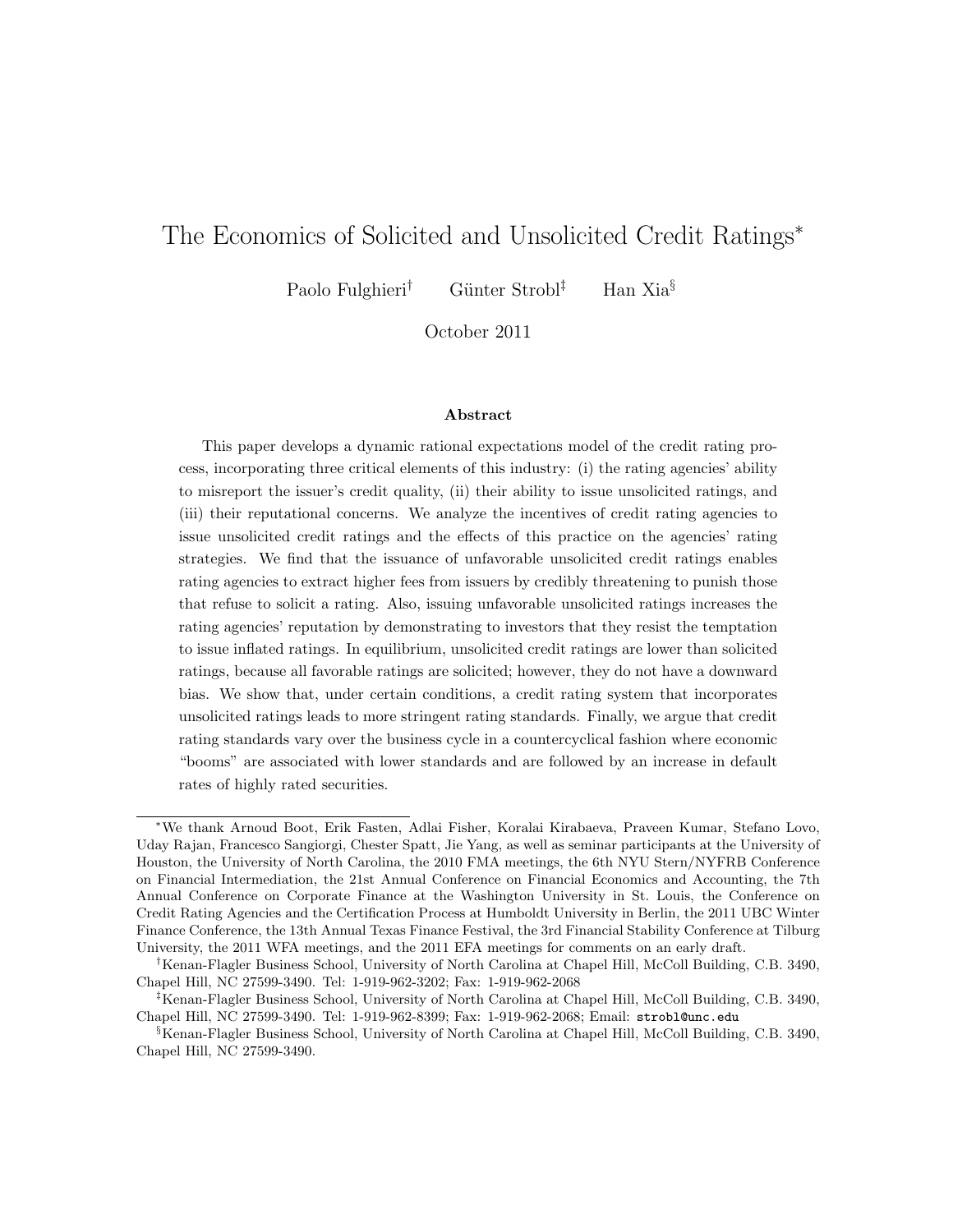#### 1 Introduction

The role of credit rating agencies as information producers has attracted considerable attention during the financial crisis of 2007-2009. Their failure to predict the risk of many structured financial products and the subsequent massive downgrades—and defaults—have put the transparency and integrity of the credit rating process in question. Of particular concern to both investors and regulators is the incentive of credit rating agencies to inflate their ratings to please fee-paying issuers, questioning the effectiveness of reputation as a disciplining device.

Among the most controversial aspects of the credit rating industry is the issuance of unsolicited ratings. Unsolicited ratings are published by credit rating agencies "without the request of the issuer or its agent" (Standard & Poor's, 2007). In contrast to solicited ratings, which are requested and paid for by issuers, the issuance of unsolicited ratings does not involve the payment of a rating fee. Unsolicited credit ratings have been widely used since the 1990s and account for a sizeable portion of the total number of credit ratings.<sup>1</sup>

Despite the prevalence of unsolicited credit ratings, the agencies' incentives to issue them are not well understood. In a speech given in 2005, then-Chief Economist of the U.S. Securities and Exchange Commission Chester Spatt argued that "from an incentive compatibility perspective, this [practice] would appear to weaken the incentive constraint that encourages a firm to pay for being rated; this suggests that it is puzzling that the rating services evaluate companies that do not pay for ratings" (Spatt, 2005).<sup>2</sup> Credit rating agencies argue that unsolicited ratings should be seen as a service to "meet the needs of the market for broader

<sup>1</sup>Focusing on international issuers that received a credit rating by Standard and Poor's Ratings Services during the period from 1998 to 2000, Poon (2003) reports that unsolicited ratings have been assigned to 323 out of 595 issuers (53%). For the U.S. market, Gan (2004) estimates that unsolicited ratings account for 22% of all new issue ratings between 1994 and 1998. This estimate is based on rating fees paid by the issuers; the exact number is not known, since prior to 2004 rating agencies did typically not disclose whether a credit rating has been solicited by the issuer or not.

<sup>&</sup>lt;sup>2</sup>In addition, Chester Spatt suggested that "the most natural way to resolve the puzzle  $[...]$  would be if the unsolicited ratings were not as favorable to the rated company as the paid or solicited ratings" so that "the systematic downward bias in unsolicited ratings (is a way to) 'punish' firms that would otherwise not purchase ratings." In Section 4, we will show that this is indeed the case in our model economy.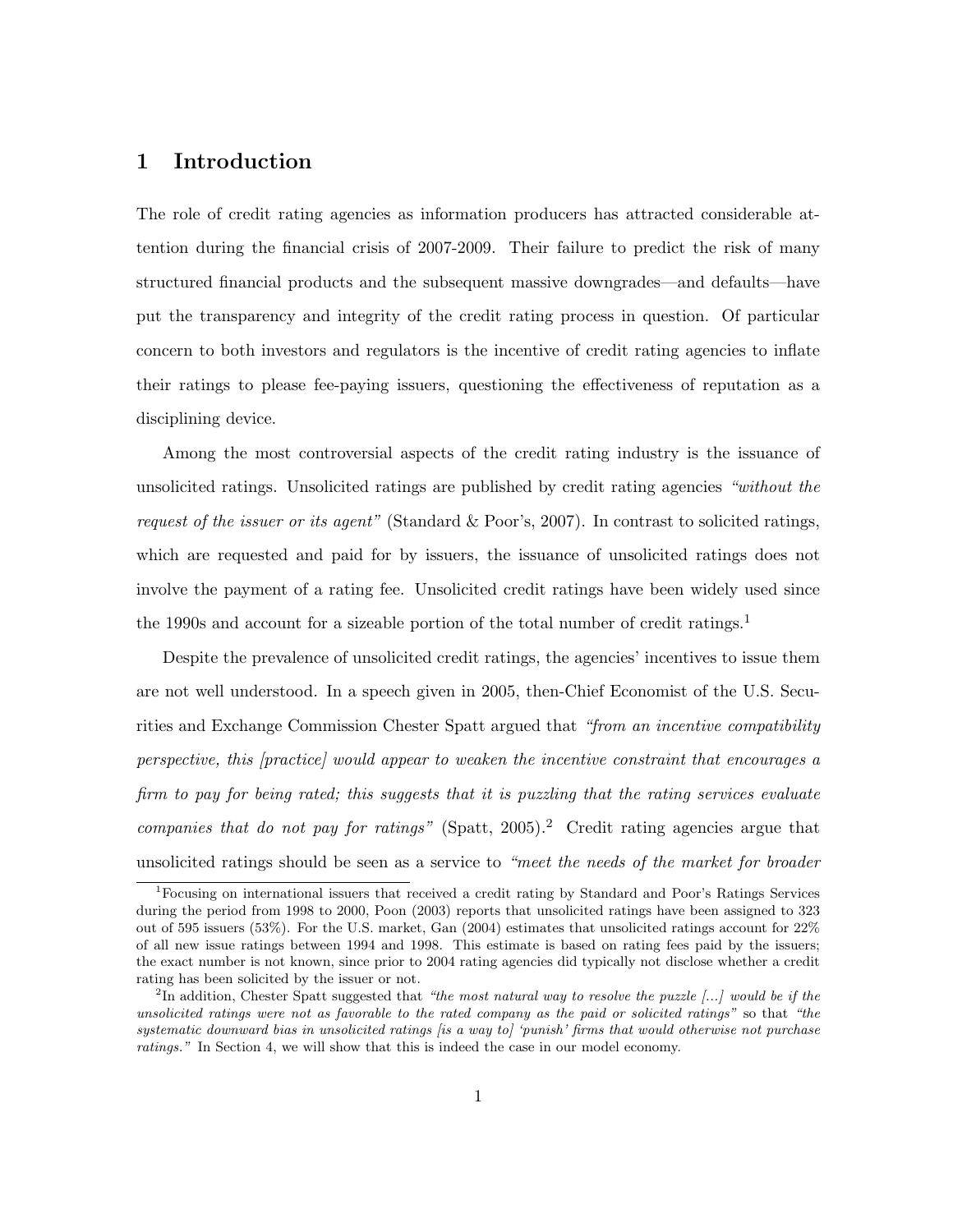ratings coverage" (Standard & Poor's, 2007). Issuers, on the other hand, have expressed concern that these ratings—which they sometimes refer to as "hostile ratings"—are used to punish firms that would otherwise not purchase ratings coverage. For example, Herbert Haas, a former chief financial officer of the German insurance company Hannover Re, recalls a conversation with a Moody's official in 1998 who told him that if Hannover paid for a rating, it "could have a positive impact" on the grade.<sup>3</sup> This practice seems to be consistent with the empirical evidence showing that unsolicited ratings are, on average, lower than solicited ratings.<sup>4</sup>

In this paper, we develop a dynamic rational expectations model to address the question of why rating agencies issue unsolicited credit ratings and why these ratings are, on average, lower than solicited ratings. We analyze the implications of this practice for credit rating standards, rating fees, and social welfare. Our model incorporates three critical elements of the credit rating industry: (i) the rating agencies' ability to misreport the issuer's credit quality, (ii) their ability to issue unsolicited ratings, and (iii) their reputational concerns.

We focus on a monopolistic rating agency that interacts with a series of potential issuers that approach the credit market to finance their investment projects.<sup>5</sup> Markets are characterized by asymmetric information in that the firms' true credit worthiness is private information to the issuers. The credit rating agency evaluates the issuers' credit quality, i.e., their ability to repay investors. It makes these evaluations public by assigning credit ratings

 $3$ See The Washington Post from November 24, 2004. The article reports that within weeks after Hannover refused to pay for Moody's services, Moody's issued an unsolicited rating for Hannover, giving it a financial strength rating of "Aa2," one notch below that given by S&P. Over the course of the following two years, Moody's lowered Hannover's debt rating first to "Aa3" and then to "A2." Meanwhile, Moody's kept trying to sell Hannover its rating services. In March 2003, after Hannover continued to refuse to pay for Moody's services, Moody's downgraded Hannover's debt by another three notches to junk status, sparking a 10% drop in the insurer's stock price. The scale of this downgrade came as a surprise to industry analysts, especially since the two rating agencies Hannover paid for their services, S&P and A.M. Best, continued to give Hannover high ratings. For a more detailed account of this incident, see Klein (2004); additional anecdotal evidence of this practice can be found in Monroe (1987) and Schultz (1993).

 $^{4}$ See, e.g., Gan (2004), Poon and Firth (2005), Van Roy (2006), and Bannier, Behr, and Güttler (2010).

<sup>5</sup>While we deliberately ignore the effect of competition and the related issue of "ratings shopping" in our analysis, it is important to note that the credit rating industry is a very concentrated and partially segmented market where three providers (Standard and Poor's, Moody's, and Fitch) have a market share of over 90%.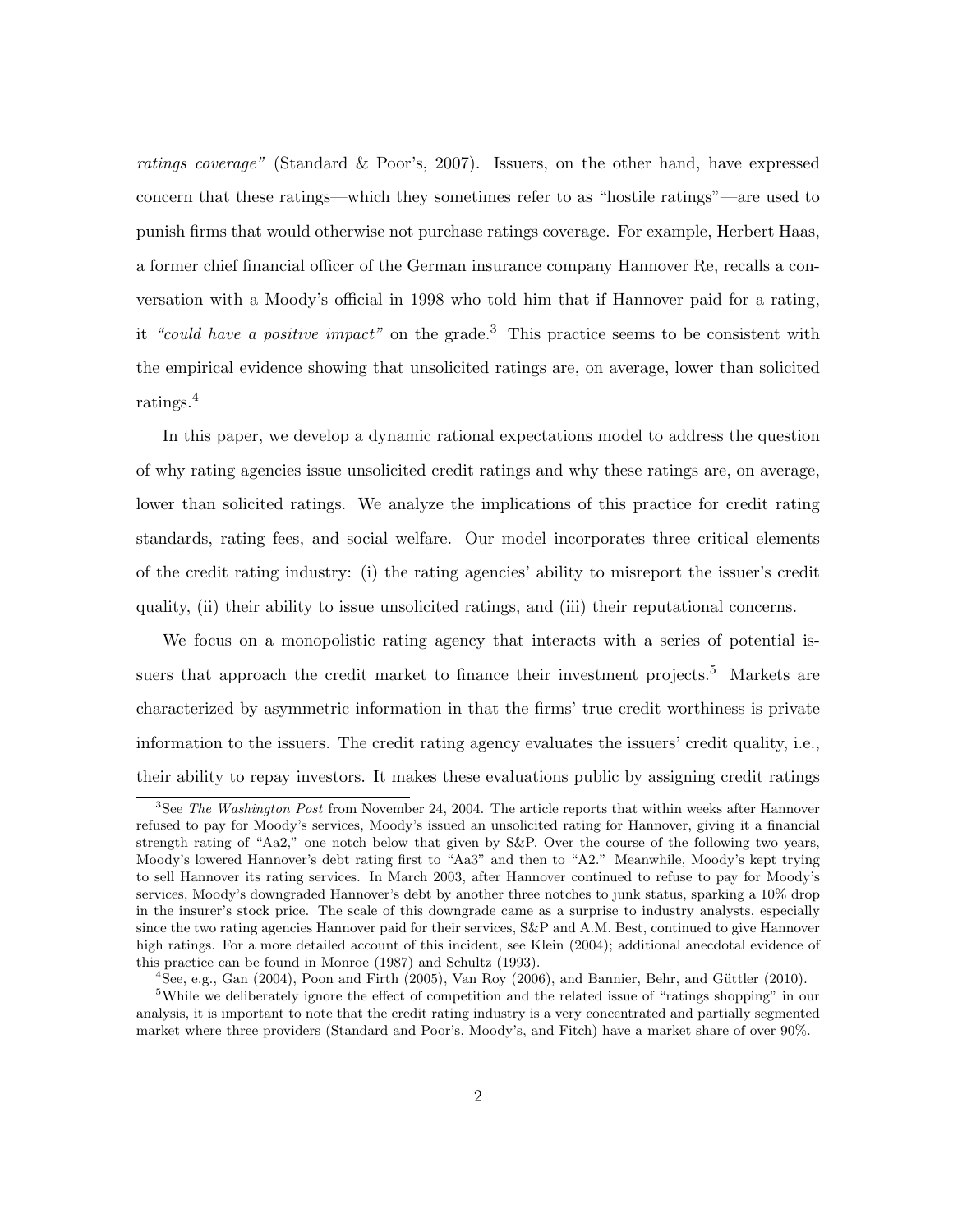to issuers in return for a fee. Issuers agree to pay for these rating services only if they believe that their assigned rating substantially improves the terms at which they can raise capital. This creates an incentive for the rating agency to strategically issue inflated ratings in order to motivate issuers to pay for them. At the same time, investors cannot directly observe the agency's rating policy. Rather, they use the agency's past performance, as measured by the debt-repaying records of previously rated issuers, to assess the credibility of its ratings. The agency's credibility in the eyes of investors is summarized by its "reputation."

The credit rating agency faces a dynamic trade-off between selling inflated ratings to boost its short-term profit and truthfully revealing the firms' prospects to improve its longterm reputation.<sup>6</sup> Issuing inflated ratings is costly to the rating agency in the long run, since it increases the likelihood that a highly rated issuer will not be able to repay its debt, thereby damaging the rating agency's reputation. This, in turn, lowers the credibility of the rating agency's reports, making them less valuable to issuers and thus reducing the fee that the rating agency can charge for them in the future. The rating agency's optimal strategy balances higher short-term fees from issuing more favorable reports against higher long-term fees from an improved reputation for high-quality reports. Thus, in our model reputational concerns act as a disciplining device by curbing the agency's incentive to inflate its ratings. This disciplining effect is, however, limited by the fact that, after a default, investors are not able to perfectly distinguish cases of "bad luck" from cases of "bad ratings" (that is, inflated ratings).

Our analysis shows that the adoption of unsolicited credit ratings increases the rating agency's short-term profit as well as its long-term profit. This result is driven by two reinforcing effects. First, the ability to issue unsolicited ratings enables the rating agency to charge higher fees for their solicited ratings. The reason is that the rating agency can use its ability to issue unfavorable unsolicited ratings as a credible "threat" that looms over issuers

 ${}^{6}$ As we will discuss in Section 2, we adopt the "adverse selection" approach to modeling reputation where, by assumption, players are uncertain about some key characteristic of other players (Mailath and Samuelson, 2006, Chapter 15).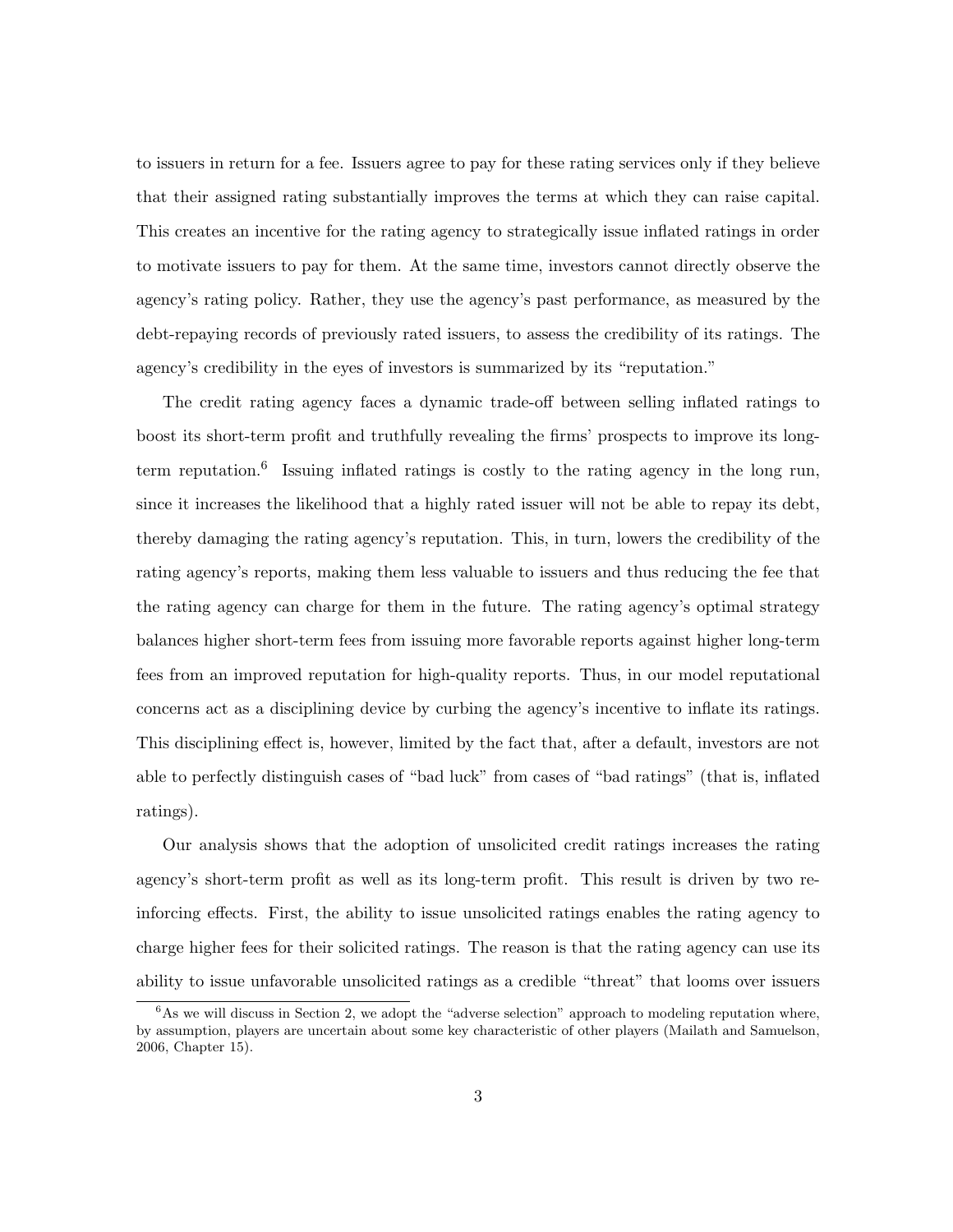that refuse to pay for its rating services. This threat increases the value of favorable solicited ratings and, hence, the fee that issuers are willing to pay for them.

The credibility of this threat stems from the fact that, by releasing unfavorable unsolicited ratings, the rating agency can demonstrate to investors that it resists the temptation to issue inflated ratings in exchange for a higher fee, which improves its reputation. This second effect, in the form of a reputational benefit, gives the rating agency an incentive to release an unsolicited ratings in case an issuer refuses to solicit a rating.<sup>7</sup> Note that this threat is only latent because, in equilibrium, high-quality issuers prefer to acquire favorable solicited ratings. Thus, in equilibrium, the credit rating agency issues unsolicited ratings along with solicited ratings. Since all favorable ratings are solicited, unsolicited credit ratings are lower than solicited ratings. However, they are not downward biased. Rather, they reflect the lower quality of issuers that do not solicit a rating.

The adoption of unsolicited credit ratings also has important welfare implications. We find that while rating agencies always benefit from such a policy—because of the higher fees that they can charge—society may not. In particular, we show that, for some parameter values, allowing rating agencies to issue unsolicited ratings leads to less stringent rating standards, thereby enabling more low-quality firms to finance negative NPV projects. This reduces social welfare and raises the cost of capital for high-quality borrowers. Such an outcome is obtained when the increase in rating fees associated with the adoption of unsolicited ratings is sufficiently large so that it outweighs the additional reputational benefit from truthfully revealing the firm's quality. When this increase in rating fees is small (which happens, for example, when the loss in market value due to an unfavorable unsolicited rating is low), we obtain the opposite result: the ability to issue unsolicited ratings leads to more stringent rating standards, which prevents firms from raising funds for negative NPV investments and, hence, improves social welfare. These results suggest that the question of whether credit

<sup>7</sup>This reputational benefit associated with unsolicited ratings may also explain why credit rating agencies issue sovereign debt ratings for which they do not receive any direct compensation.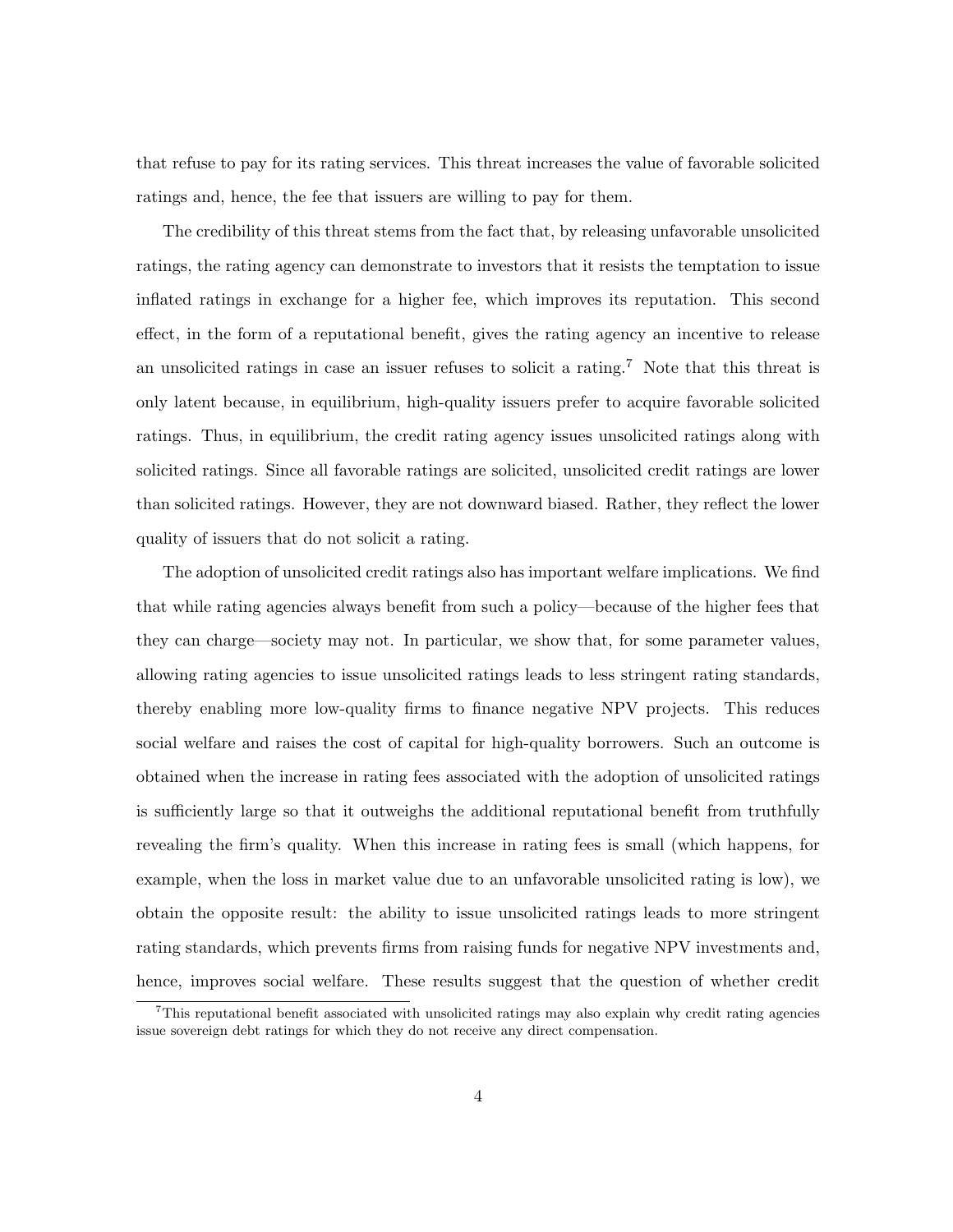rating agencies should be allowed to issue unsolicited ratings and, thus, to earn higher fees has no unambiguous answer.

Finally, we find that credit rating standards are countercyclical: the rating agency is more likely to issue inflated ratings during periods of economic expansion than during recessions. This is true whether or not the rating agency is allowed to issue unsolicited ratings. Consistent with the evidence in He, Qian, and Strahan (2009) and Ashcraft, Goldsmith-Pinkham, and Vickery (2010), this result implies that credit rating agencies loosen their rating standards during periods of high economic growth, which leads to an increase in default rates of highly rated securities.

Our paper contributes to the growing literature on the role of credit rating agencies and the phenomenon of ratings inflation. Mathis, McAndrews, and Rochet (2009) examine the incentives of a credit rating agency to inflate its ratings in a dynamic model of endogenous reputation acquisition. They show that reputational concerns can generate cycles of confidence in which the rating agency builds up its reputation by truthfully revealing its information only to later take advantage of this reputation by issuing inflated ratings. In Bolton, Freixas, and Shapiro (2011), ratings inflation emerges from the presence of a sufficiently large number of naive investors who take ratings at face value. Opp, Opp, and Harris (2010) argue that ratings inflation may result from regulatory distortions when credit ratings are used for regulatory purposes such as bank capital requirements. Finally, Sangiorgi, Sokobin, and Spatt (2009) and Skreta and Veldkamp (2009) focus on "ratings shopping" as an explanation for inflated ratings. While both papers assume that rating agencies truthfully disclose their information to investors, the ability of issuers to shop for favorable ratings introduces an upward bias. In Skreta and Veldkamp (2009), investors do not fully account for this bias, which allows issuers to exploit this winner's curse fallacy. In contrast, Sangiorgi, Sokobin, and Spatt (2009) demonstrate that when investors are rational, shopping-induced ratings inflation does not have any adverse consequences. While these papers share some important features with ours, the main contribution of our paper is to explicitly address the effect of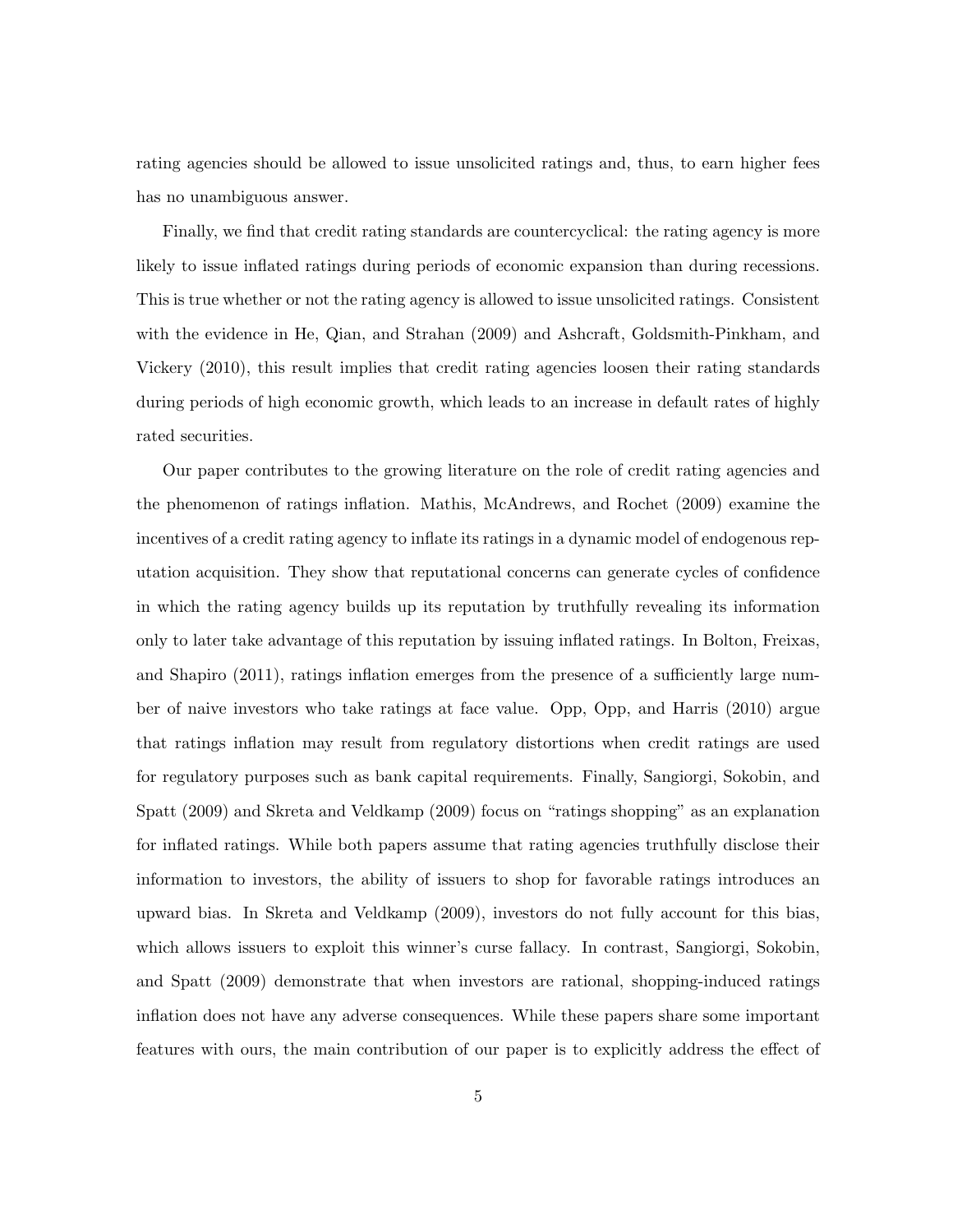unsolicited ratings on the rating policy adopted by credit rating agencies and their impact on ratings inflation.

Our paper is also related to the broader literature on reputation as an incentive mechanism. This literature is enormous and we will not do it justice here. Firms have been shown to face reputational concerns in many aspects of their business, including repaying debt (Diamond, 1989), fighting new entrants (Kreps and Wilson, 1982; Milgrom and Roberts, 1982), not holding up suppliers (Banerjee and Duflo, 2000), meeting earnings targets (Fisher and Heinkel, 2008) and producing quality products (Cabral, 2000; Hörner, 2002). Reputation is also known to matter for underwriters (Chemmanur and Fulghieri, 1994a), banks (Chemmanur and Fulghieri, 1994b), and workers (Tadelis, 1999). For reputation to be interesting from an economist's viewpoint, the benefit of "cheating" (not repaying debt, for example) must be weighed against the cost of a lost reputation. These papers show that costs of reputation loss can be large enough to ensure "good behavior."

A number of empirical papers have shown that unsolicited ratings are significantly lower than solicited ratings, both in the U.S. market and outside the U.S. $<sup>8</sup>$  These studies explore the</sup> reasons for this difference based on two hypotheses. The "self-selection hypothesis" argues that high-quality issuers self-select into the solicited rating group, while low-quality issuers self-select into the unsolicited rating group. Under this hypothesis, unsolicited ratings are unbiased. In contrast, the "punishment hypothesis" argues that lower unsolicited ratings are a punishment for issuers that do not pay for rating services and are therefore downward biased. More specifically, given the same rating level, an issuer whose rating is unsolicited should ex post perform better than one whose rating is solicited.

The findings of these papers provide conflicting evidence. On the one hand, using S&P bond ratings on the international market, Poon (2003) reports that issuers who chose not to obtain rating services from S&P have weaker financial profiles, which is consistent with

<sup>8</sup>A partial list includes Poon (2003), Gan (2004), Poon and Firth (2005), Van Roy (2006), and Bannier, Behr, and Güttler (2010).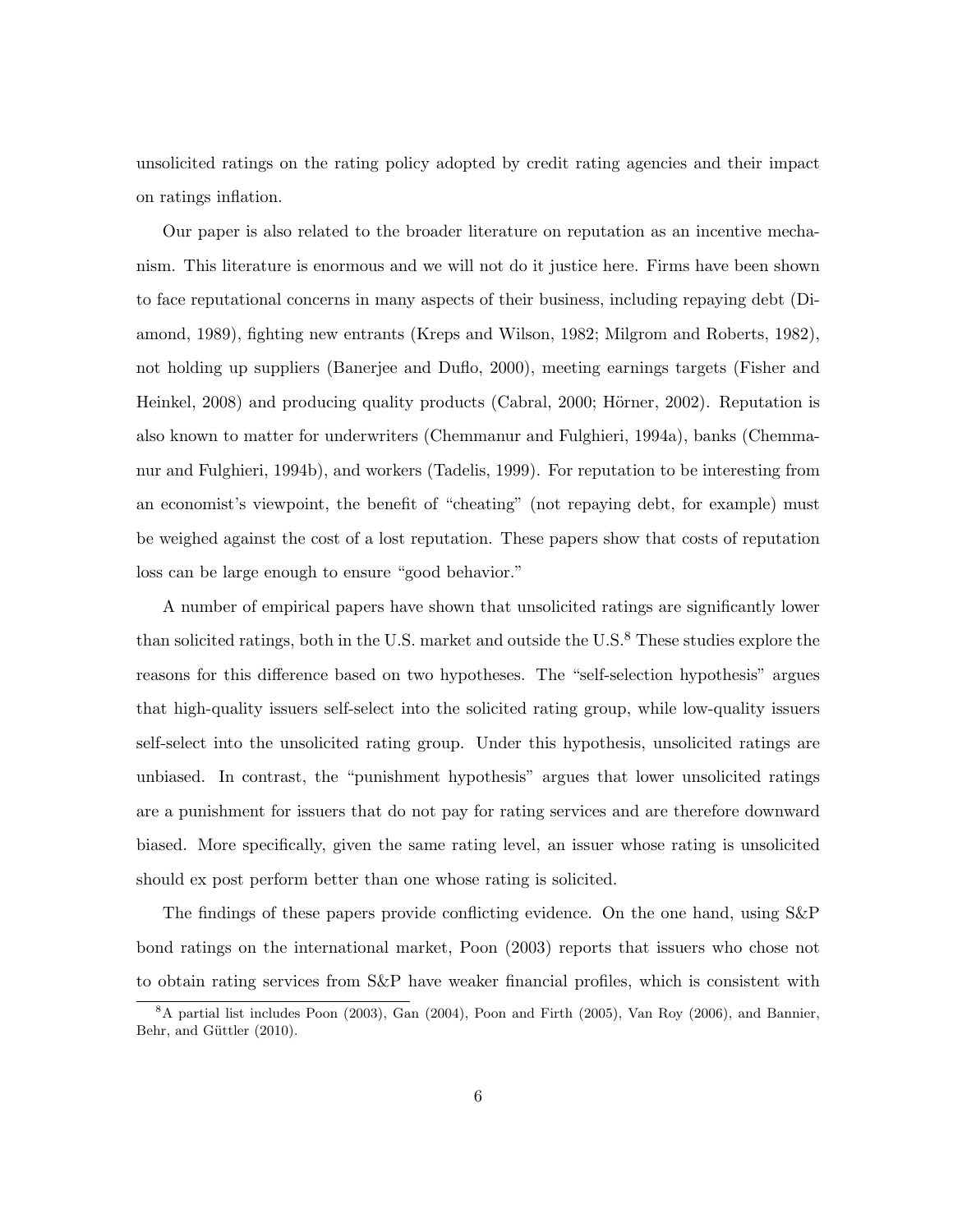the "self-selection hypothesis." Gan (2004) finds no significant difference between the performance of issuers with solicited and unsolicited ratings. This result leads her to reject the "punishment hypothesis" in favor of the "self-selection hypothesis." On the other hand, Bannier, Behr, and Güttler (2010) cannot reject the "punishment hypothesis" for their sample. Our analysis reconciles this conflicting empirical evidence. We show that while unsolicited ratings are lower, they are not necessarily downward biased. Rather, they reflect the lower quality of issuers. As a result, issuers with unsolicited ratings should have weaker financial profiles, but we should not observe any significant differences between their ex post performance and that of issuers with solicited ratings, once we control for their rating level. This argument, however, does not rule out the fact that rating agencies use unfavorable unsolicited ratings as a threat in order to pressure issuers to pay higher fees for more favorable ratings. In fact, our analysis shows that the "punishment hypothesis" and the "self-selection hypothesis" are not inconsistent with each other, but rather complement each other. We show that the rating agency's ability to issue unfavorable unsolicited ratings to high-quality firms acts as a "latent punishment" that may not be observed by investors. This happens because, in equilibrium, the rating agency optimally sets the fee that it charges for favorable solicited ratings at a level at which issuers prefer to purchase them rather than risk obtaining unfavorable unsolicited ratings.

The remainder of this paper is organized as follows. Section 2 introduces the model. Section 3 describes the equilibrium of the model and analyzes the optimal rating policy in a solicited-only rating system. Section 4 solves for the equilibrium strategies in a rating system that incorporates unsolicited ratings. Section 5 compares the rating agency's fees and rating standards under the two rating systems and derives implications for social welfare. Section 6 summarizes our contribution and concludes. All proofs are contained in the Appendix.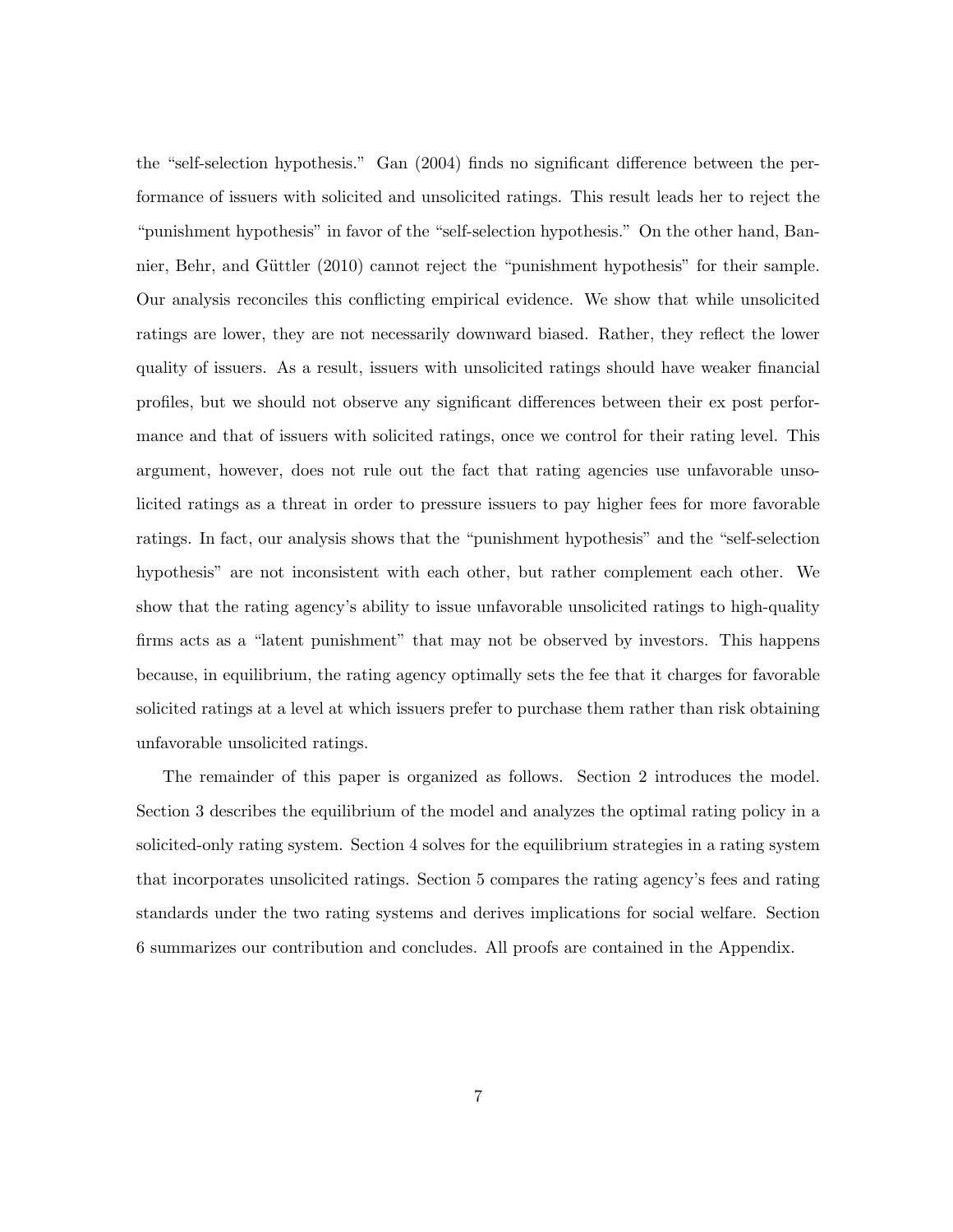# 2 The Model

We consider an economy endowed with three types of risk-neutral agents: firms (or "issuers"), a monopolistic credit rating agency  $(CRA)$ , and investors.<sup>9</sup> The game has two periods, denoted by  $t \in \{1,2\}$ . The riskless rate is normalized to zero.

At the beginning of each period, a firm has access to an investment project with probability β. The project requires an initial investment of I units of capital. Firms have no capital and therefore must raise funds from outside investors in perfectly competitive capital markets. If the project is undertaken, it yields an end-of-period payoff of  $R > I$  if successful  $(\omega = S)$ and a payoff of 0 if it fails  $(\omega = F)$ . The outcome of the project, that is whether the project succeeds or fails, is observable to outside investors. If the firm does not invest, the project vanishes and the firm becomes worthless. Absent a project, the firm has no financing needs and does not access the capital market. Such a firm has a (default) value of  $\bar{V} \geq 0$ .

The quality of an investment project is characterized by its success probability. A type- $G$ project (denoted by  $\theta = G$ ) has a success probability of q, whereas a type-B project  $(\theta = B)$ has a success probability of zero.<sup>10</sup> Investors believe ex ante that a fraction  $\alpha$  of projects are "good" (i.e., of type G) and a fraction  $1 - \alpha$  are "bad" (i.e., of type B). We assume that, on average, firms have access to positive NPV projects and that the average project value exceeds the value of a firm without a project, i.e.,  $\alpha q R - I > \overline{V} \ge 0$ . We use  $\theta = N$  to denote a firm without a project.

Financial markets are characterized by asymmetric information. While firm insiders know the quality of their own project, outside investors cannot tell a firm with a good project from

<sup>9</sup>The organizational structure of the credit rating industry is not critical to our analysis. All we need is that, in equilibrium, the CRA extracts some of the surplus that it generates to ensure that reputation is an effective disciplining device. This is a plausible scenario since, in markets where reputation matters, a "good" reputation is acquired slowly over time and is necessarily in limited supply, making these markets inherently imperfectly competitive. In contrast, perfectly competitive markets are populated by anonymous players, and reputation building plays no role.

 $10$ We focus on the case where type-B projects have zero success probability for expositional simplicity. It is straightforward, although a bit messier, to extend the analysis to the case where type- $B$  projects succeed with a positive probability of less than  $q$ .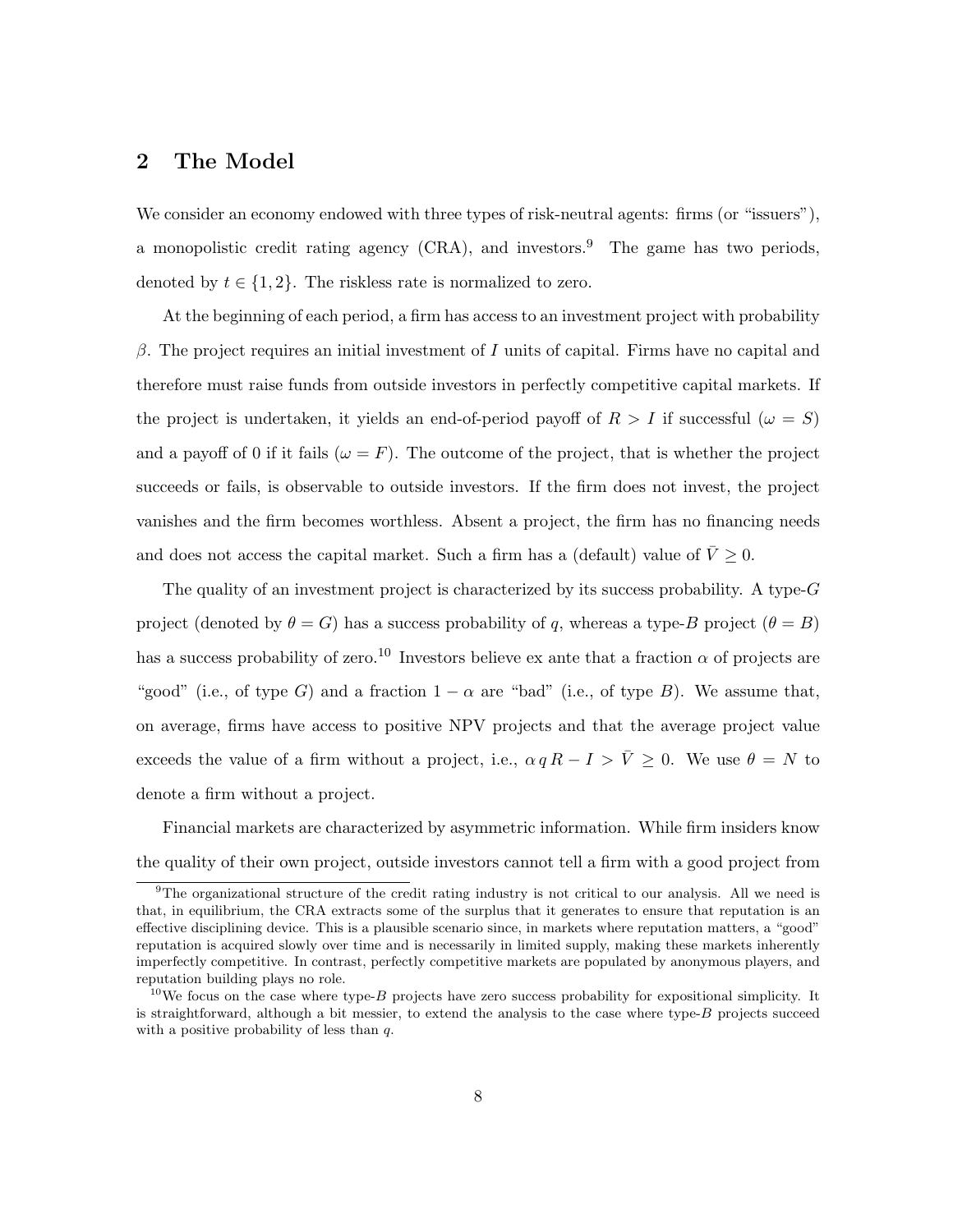a firm with a bad one. This creates a role for the CRA: by releasing a "credit rating," the CRA can reduce the information asymmetry between firms and investors and, possibly, allow firms to raise capital at better terms.

The credit rating process is as follows. At the beginning of each period, a (randomly selected) firm that obtained a project decides whether or not to request a credit rating from the CRA.<sup>11</sup> The CRA is endowed with an information production technology that allows it to observe an informative signal  $\sigma \in \{G, B\}$  about the firm's type at no cost.<sup>12</sup> The quality of the CRA's information depends on whether the firm requests a rating or not. In particular, we assume that the CRA's signal is correlated with the quality of the firm's investment project as follows: if a rating has been requested,  $\sigma = \theta$  with probability one; if no rating has been requested,  $\sigma = \theta$  with probability  $\delta \in (1/2, 1)$ . Thus, a type-B firm (type-G firm) that does not request a rating will be mistaken for a type- $G$  firm (type- $B$  firm) by the CRA with probability  $1 - \delta$ . This means that the precision of the CRA's signal is higher for solicited ratings than for unsolicited ratings that are issued without being requested by the firm. This assumption captures the fact that, when soliciting a rating, firms make their books available for inspection by the rating agency and hence disclose private information to the agency that is not available to other market participants.In contrast, unsolicited ratings are typically based only on public information.

Based on its information about the project quality, the CRA then proposes a credit rating, r, to the firm at a certain fee,  $\phi$ . The credit rating proposed to the firm can either be "high"  $(r = H)$  or "low"  $(r = L)$ . The fee requested for the rating service can depend on the rating offered to the firm as well as on the information that the CRA has about the firm's type.

 $11$ We assume that credit ratings can only be issued for firms with investment projects. This can be justified by the fact that, in reality, a credit rating is not just a "notch" on a certain grading scale, but a comprehensive report describing the firm's business activities, projected cash flows, risk factors, etc., that is, an assessment of the firm's investment opportunity set.

 $12$ Our main results also go through in a setting where CRAs can observe the signal at positive cost (as long as this cost is not too large). This is driven by the fact that, in equilibrium, CRAs are better off releasing a rating after acquiring information about the rated firm, rather than issuing a rating blindly and thus putting their reputation at risk, as long as the cost of information acquisition is not too high.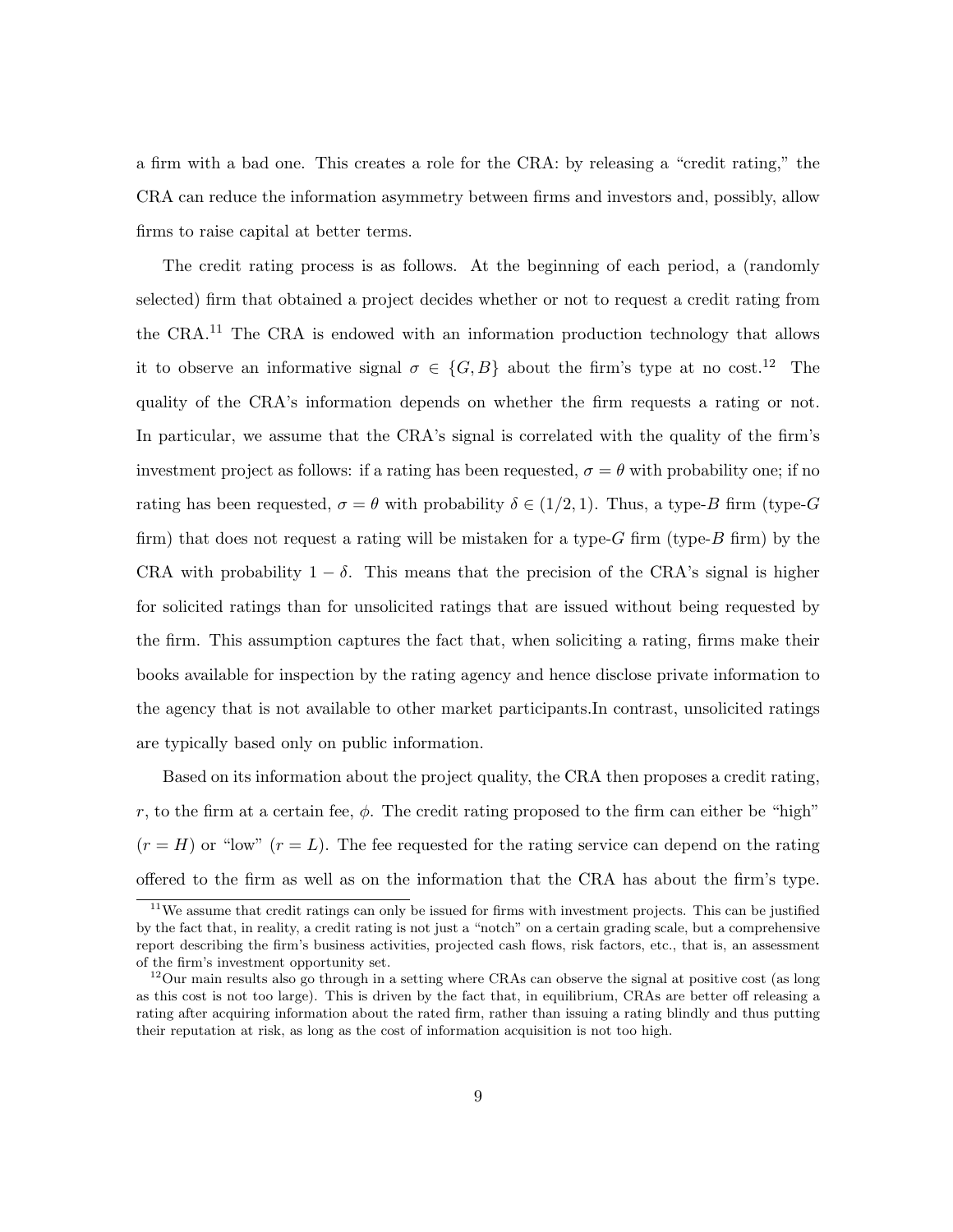The latter includes the signal  $\sigma$  and any information that the CRA can infer from the firm's decision on whether or not to request a rating. We denote this information by  $\mathcal F$  and write  $\phi_{\mathcal{F}}^r$  for the fee that the CRA charges for the rating  $r \in \{H, L\}$  based on  $\mathcal{F}$ . The rating and fee schedule pair  $\{r, \phi_{\mathcal{F}}^r\}$  is privately proposed by the CRA to the issuing firm and is not observable to investors.

The firm can either accept the CRA's offer and pay the specified fee or decline the offer. If the firm accepts the offer, the CRA collects the rating fee and publicizes the rating as a "solicited credit rating"  $r \in \{H, L\}$  to investors. If the firm declines the offer, it does not pay the fee. The CRA can then choose to either issue an "unsolicited rating"  $r \in \{h, l\}$  or not to issue a rating at all (denoted by  $r = \emptyset$ ).<sup>13</sup> Note that if the CRA decides to issue an unsolicited rating, it does not have to be the same as the one proposed to the firm.<sup>14</sup>

Credit ratings are important to firms because they affect the terms at which they can raise capital from investors. Investors' valuation of a firm depends on the firm's credit rating and on the credibility of the CRA which issued the rating. The latter is important because the rating agency cannot commit to truthfully reveal its information about a firm's quality to investors. Rather, the it may have an incentive to misreport its information, which is not directly observable to investors. Investors must therefore decide to what extent they should trust the CRA and its ratings, based on available information.

To capture these ideas in our model, we adopt the "adverse selection" approach to modeling reputation introduced by Kreps and Wilson (1982) and Milgrom and Roberts (1982). In particular, we assume that there are two types of CRA: ethical ones (denoted by  $\tau = e$ ) and opportunistic ones  $(\tau = o)$ . An ethical CRA is "committed" to truthfully reveal its information about a firm that requests a rating, whether ratings are solicited or unsolicited. It always offers to issue an H-rating for firms known to be good and an L-rating for firms

<sup>&</sup>lt;sup>13</sup>The absence of a rating,  $r = \emptyset$ , can be interpreted as a period of time in which the rating activity of the CRA is "lower than usual."

 $14$ We use lower-case letters for unsolicited ratings to differentiate them from solicited ratings. This reflects the current practice of rating agencies to identify unsolicited ratings as such.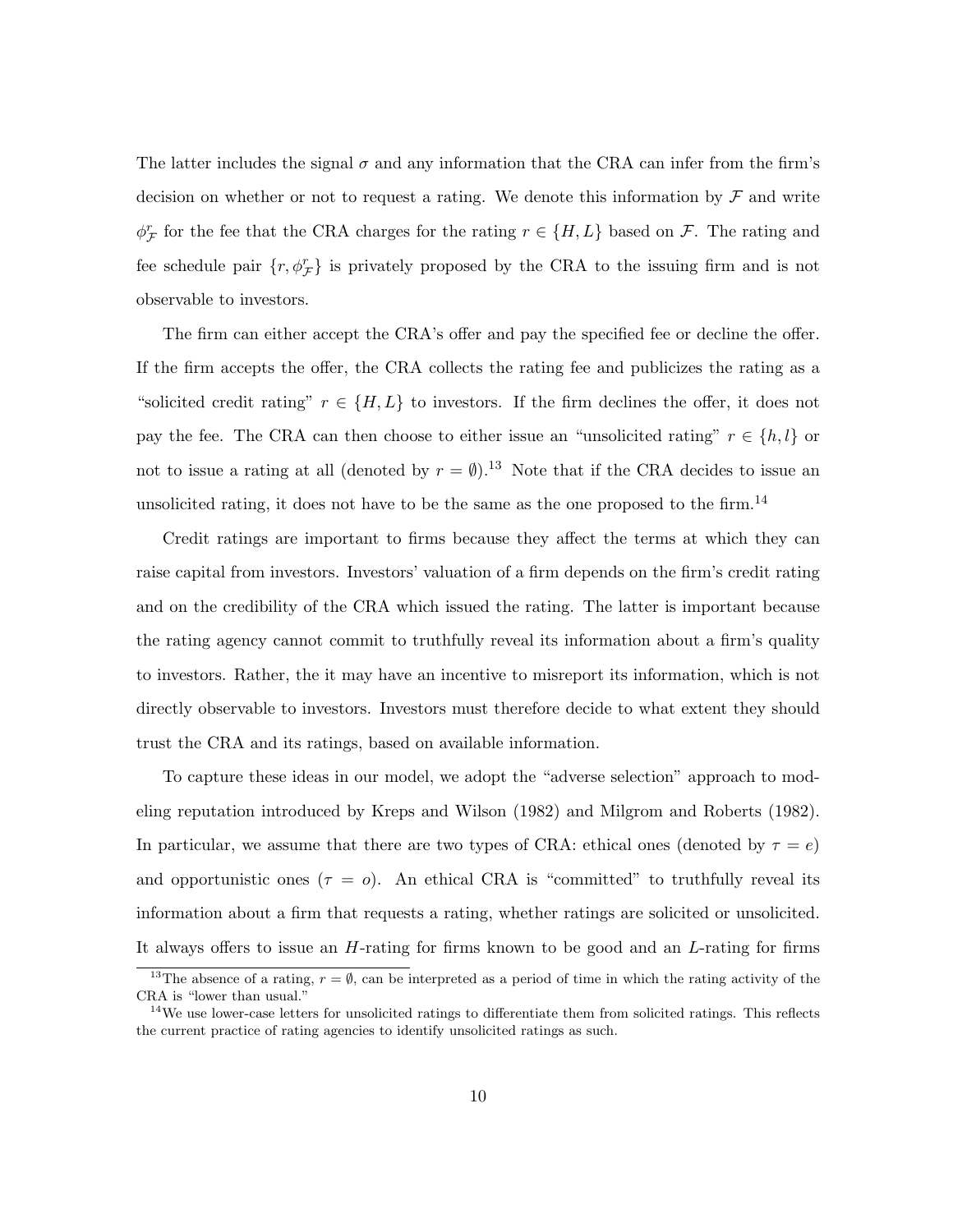known to be bad. An opportunistic CRA, on the other hand, chooses a credit rating policy that maximizes its expected profit. Investors do not observe the CRA's type and believe that, at the beginning of period 1, the CRA is of the ethical type with probability  $\mu_1$  (and is of the opportunistic type with probability  $1 - \mu_1$ ). As investors get more information about the credit ratings released by the CRA and observe its performance over time, they update their beliefs about the CRA's type. The probability that the CRA is ethical measures investors' confidence in the CRA and, hence, the CRA's "reputation."

For simplicity, we assume that the CRA has all the bargaining power and extracts the entire surplus of the firm.<sup>15</sup> The opportunistic CRA maximizes the value of its expected profit over the two periods. Firms are assumed to maximize the current market value of their shares.<sup>16</sup> Investors are risk neutral and behave competitively.

### 3 The Solicited-Only Credit Rating System

In this section, we solve for the equilibrium in the rating system with solicited ratings only. In this case, the CRA's rating policy in period t is characterized by a pair  $\{p_{\mathcal{F},t}^r, \phi_{\mathcal{F},t}^r\}$ , where  $p_{\mathcal{F},t}^r$  denotes the probability that a rating  $r \in \{H,L\}$  is offered to a firm and  $\phi_{\mathcal{F},t}^r$  denotes the fee charged for this rating. Both quantities can depend on the information  $\mathcal F$  that the CRA has about the firm.

Absent the option of issuing unsolicited ratings, firms that decline to purchase a rating remain unrated. As we will show below, this applies (in equilibrium) to all firms that are offered an L-rating by the CRA. These firms are better off not acquiring a rating, since an L-rating would reveal that they are of the bad type and, thus, that their value is lower than the value of a firm without a project,  $\overline{V}$ . Therefore, our discussion focuses on the case where

<sup>&</sup>lt;sup>15</sup>It is easy to extend the model to the case in which the CRA extracts (through bargaining) only a fraction of the firm's surplus.

<sup>&</sup>lt;sup>16</sup>The assumption that firms only care about their short-term market value is not critical to our analysis. Introducing a component based on a firm's long-term profit would not affect our results qualitatively as long as the short-term component is nonzero.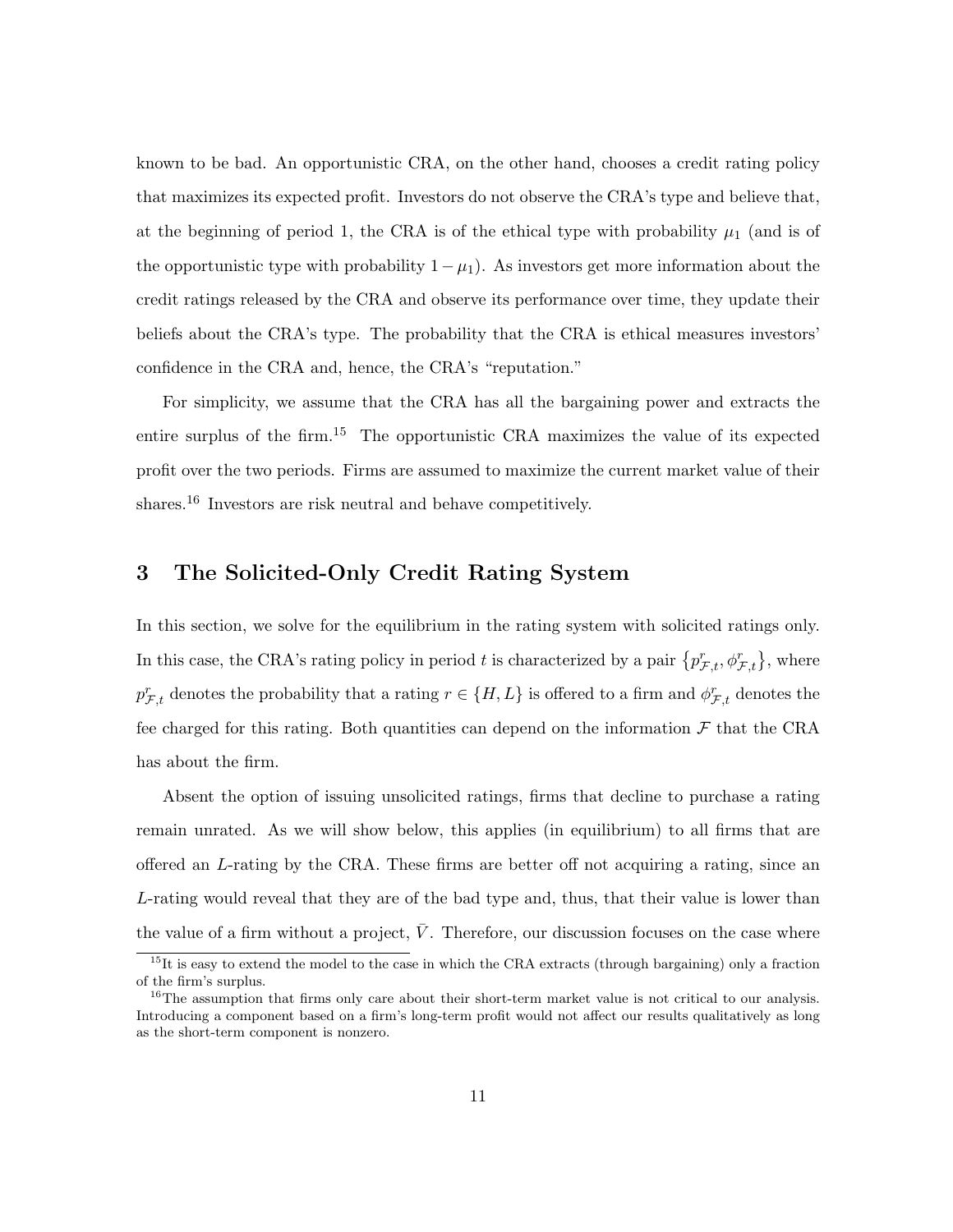the CRA either issues an H-rating or the firm remains unrated.

To further simplify our exposition, we also conjecture (and verify below) that in equilibrium all firms with a positive NPV project request a rating (and thereby disclose their type to the CRA), and that these firms are offered a favorable H-rating by the CRA at an acceptable fee. The fact that all type- $G$  firms request a rating means that type- $B$  firms cannot conceal their bad projects from the CRA by not requesting a rating. Thus, in equilibrium the CRA learns the true type of a firm's project whether or not the firm requests a rating. This implies that the CRA's information set includes the firm's type  $\theta$  and that its rating policy will not depend on the quality of its signal  $\sigma$ . We therefore simplify our notation by setting  $p_{\mathcal{F},t}^H = 1$ for all firms known to be of good quality and by letting  $p_t$  denote the probability that the CRA offers an  $H$ -rating to a type- $B$  firm. Finally, we note that the equilibrium fee charged for an H-rating will not depend on the firm's type  $\theta$ . The reason is that firms only care about their market valuations and that these valuations are determined by investors who do not observe  $\theta$ . We therefore set  $\phi_{\mathcal{F},t}^H = \phi_t$  for all firms.<sup>17</sup>

We begin our analysis by discussing how the CRA's rating policy affects its reputation. Since an ethical CRA always assigns an  $H$ -rating (L-rating) to a type- $G$  (type- $B$ ) firm, whereas an opportunistic CRA may prefer a different rating policy, the observation of a credit rating and the subsequent performance of the rated firm is informative about the CRA's type. Accordingly, investors update their beliefs about the CRA's type twice in each period. The first updating takes place after the CRA releases a rating; the second updating occurs when investors observe the outcome (i.e., success or failure) of the firm's investment project (if an investment has been made).

Let  $\mu_t$  denote the CRA's reputation at the beginning of period  $t \in \{1, 2\}$ . The first round of updating occurs after the release of a rating  $r_t \in \{H, \emptyset\}$ . Using Bayes' rule, we derive the

<sup>&</sup>lt;sup>17</sup>As discussed above, the fee that the CRA charges for an  $L$ -rating is irrelevant for our analysis.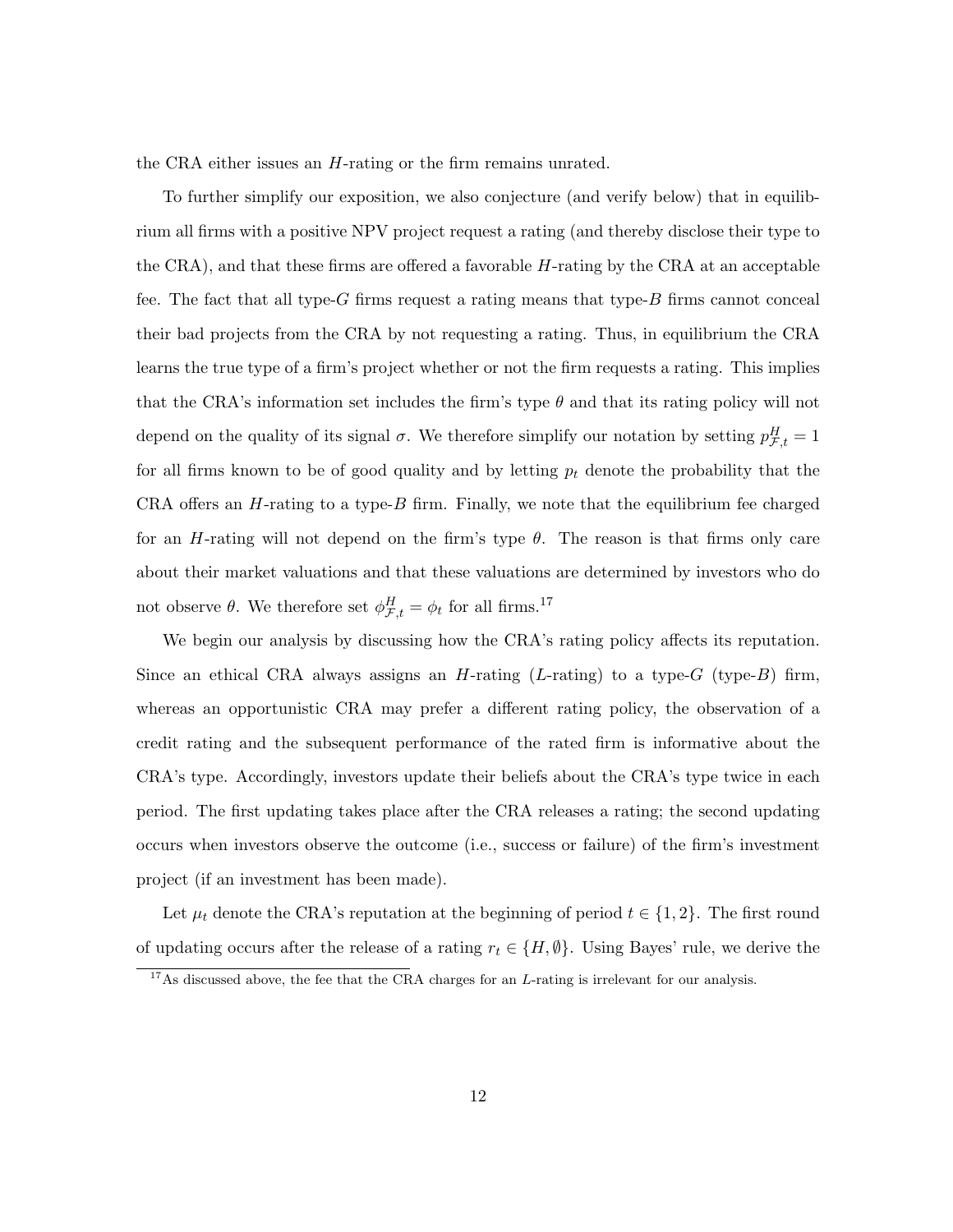CRA's reputation after issuing an H-rating as:

$$
\mu_t^H \equiv \text{prob}\left[\tau = e | r_t = H\right] = \frac{\mu_t \alpha}{\mu_t \alpha + (1 - \mu_t) \left(\alpha + (1 - \alpha)\tilde{p}_t\right)},\tag{1}
$$

where  $\tilde{p}_t$  denotes the investors' beliefs about the CRA's rating strategy  $p_t$ . Note that issuing an H-rating lowers the CRA's reputation (i.e.,  $\mu_t^H$   $\langle \mu_t \rangle$ ) if the opportunistic CRA issues such a rating for some type- $B$  firms (in addition to all type- $G$  firms).

After observing an H-rating (and updating the CRA's reputation), investors update the probability that the firm's investment project is of the good type as follows:

$$
\alpha_t^H \equiv \text{prob}\left[\theta = G|r_t = H\right] = \mu_t^H + \left(1 - \mu_t^H\right) \frac{\alpha}{\alpha + (1 - \alpha)\tilde{p}_t}.\tag{2}
$$

Accordingly, firm valuation is equal to the expected payoff from the investment project conditional on receiving an H-rating:

$$
V_t^H = \alpha_t^H q R,\tag{3}
$$

which exceeds the amount I invested in the project since  $\alpha_t^H \geq \alpha$ .

It is easy to verify that the CRA's reputation positively affects the value of a firm with a favorable credit rating.

Lemma 1. The value of an H-rated firm is an increasing function of the CRA's reputation,  $i.e., dV_t^H/d\mu_t^H \geq 0.$ 

In a rating system without unsolicited ratings, a lack of rating activity by the CRA (that is, the observation of an unrated firm,  $r_t = \emptyset$  is also informative about the CRA's type and, hence, affects its reputation. This happens because the absence of a rating can mean either that a firm does not have access to an investment project and, hence, does not have any financing needs, or that the CRA offered to issue an L-rating for the firm which was then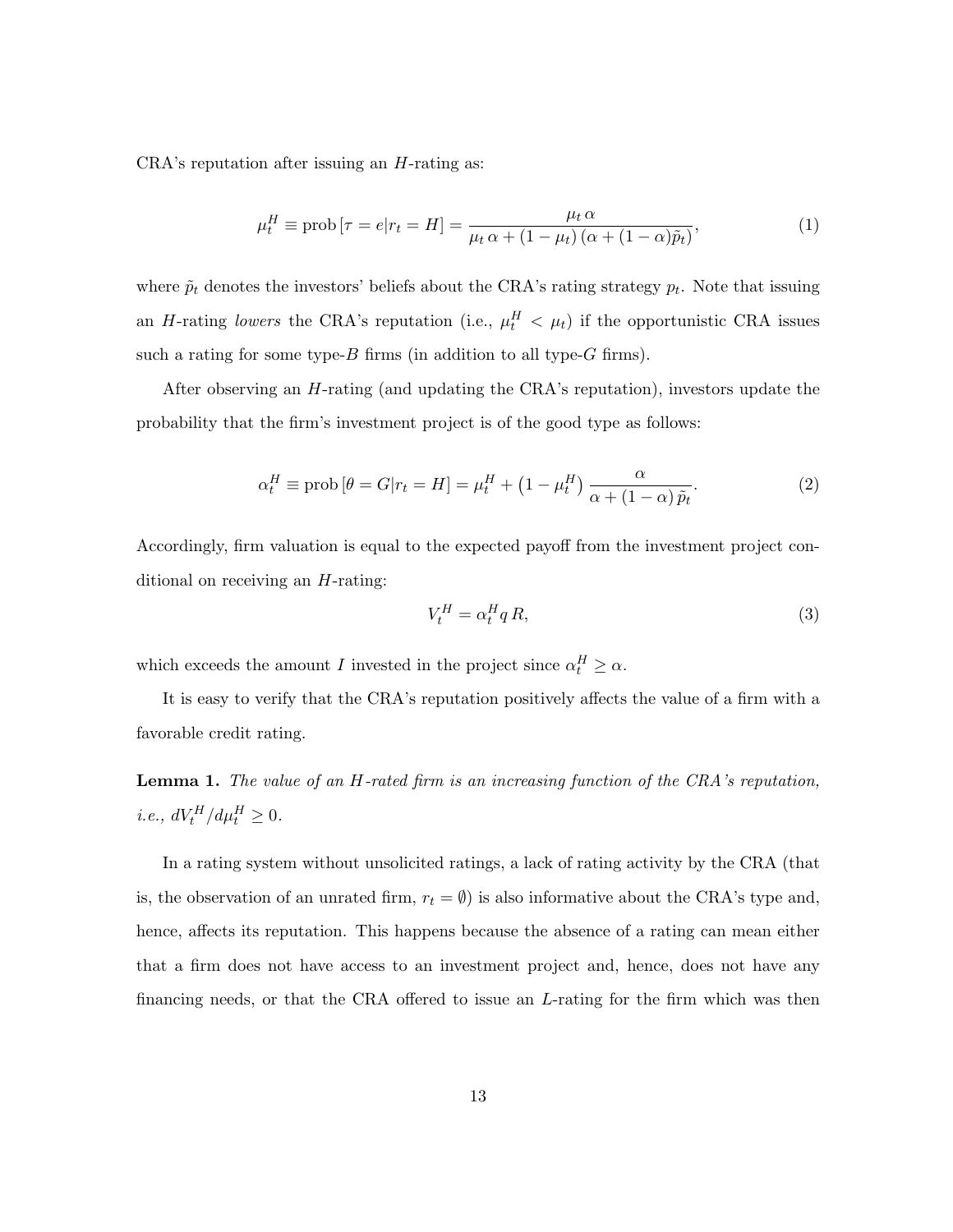declined. From Bayes' rule, we have:

$$
\mu_t^{\emptyset} \equiv \text{prob}\left[\tau = e | r_t = \emptyset\right] = \frac{\mu_t \left(1 - \beta + (1 - \alpha)\beta\right)}{\mu_t \left(1 - \beta + (1 - \alpha)\beta\right) + (1 - \mu_t)\left(1 - \beta + (1 - \alpha)\beta\right)\left(1 - \tilde{p}_t\right)}.
$$
 (4)

The above equation shows that if the opportunistic CRA issues an  $H$ -rating for some type- $B$ firms (in addition to all type- $G$  firms), a lack of rating activity *increases* the CRA's reputation (i.e.,  $\mu_t^{\emptyset} > \mu_t$ ).

Absence of rating activity also affects the value of unrated firms. From the investors' perspective, the value of an unrated firm is the weighted average of the value of a firm without an investment project,  $\bar{V}$ , and the value of a firm with a project that was offered an L-rating by the CRA which was then declined by the firm. Our analysis below shows that the latter category only consists of type- $B$  firms which have zero value. The value of an unrated firm is therefore equal to:

$$
V_t^{\emptyset} = \left(1 - \beta_t^{\emptyset}\right) \bar{V},\tag{5}
$$

where  $1 - \beta_t^{\emptyset}$  represents the investors' beliefs that an unrated firm is of type  $\theta = N$ , that is:

$$
\beta_t^{\emptyset} \equiv \text{prob}\left[\theta \neq N | r_t = \emptyset\right] = \mu_t^{\emptyset} \frac{(1-\alpha)\beta}{1-\beta+(1-\alpha)\beta} + \left(1-\mu_t^{\emptyset}\right) \frac{(1-\alpha)\beta(1-\tilde{p}_t)}{1-\beta+(1-\alpha)\beta(1-\tilde{p}_t)}. (6)
$$

If an investment is made, which in equilibrium happens only if the firm obtains an  $H$ rating, the project payoff is realized at the end of the period and becomes known to investors. After observing the outcome of the investment project, investors update once more the CRA's reputation. Since firms with good projects are successful with probability  $q$ , whereas firms with bad projects always fail, the CRA's updated reputation depends on whether the investment project succeeds ( $\omega_t = S$ ) or not ( $\omega_t = F$ ). Project success reveals the firm as being of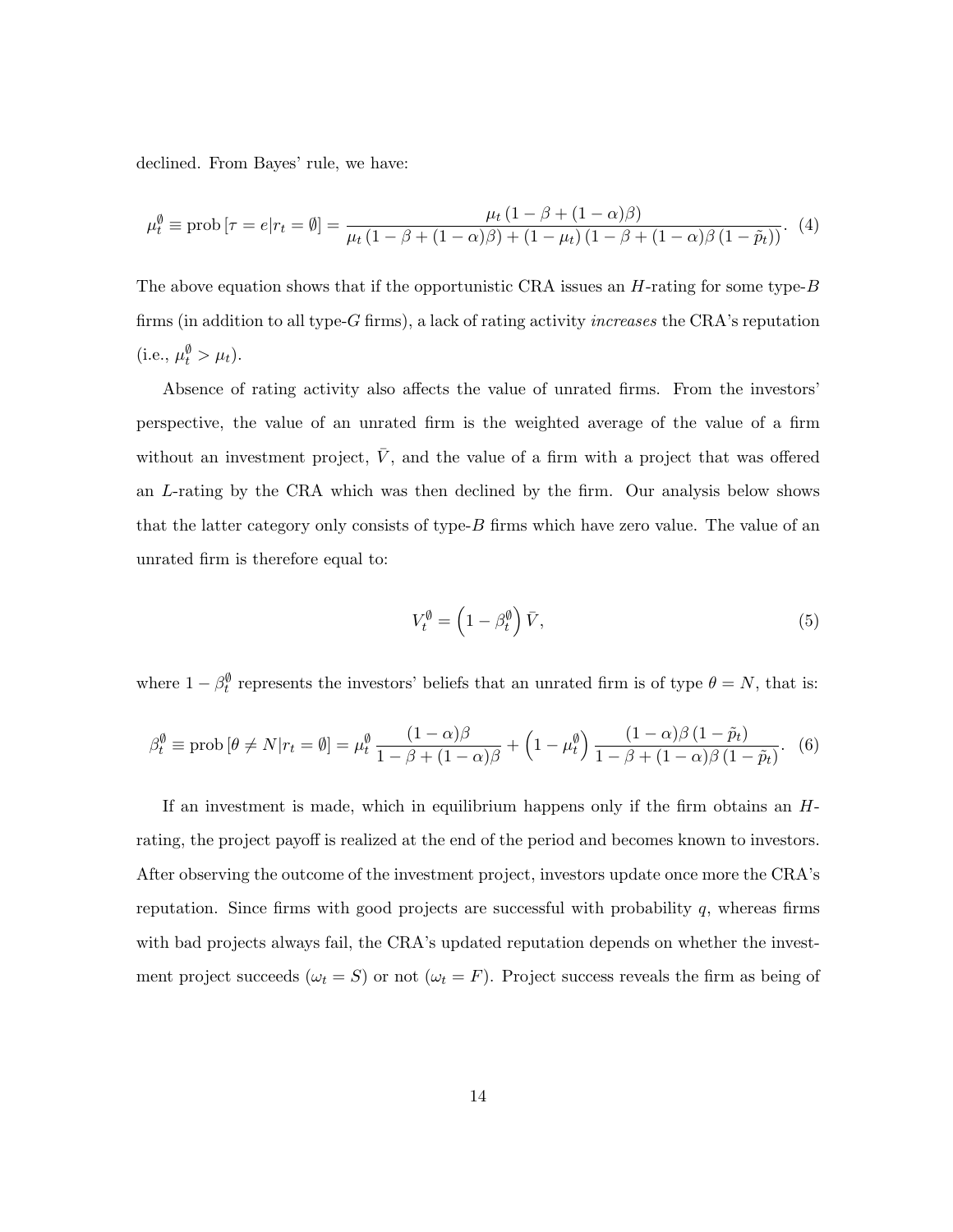type G and the CRA's reputation becomes:

$$
\mu_t^{H,S} \equiv \text{prob}\left[\tau = e | r_t = H, \omega_t = S\right] = \frac{\mu_t \alpha q}{\mu_t \alpha q + (1 - \mu_t) \alpha q}.
$$
\n(7)

The above equation shows that project success increases the CRA's reputation (i.e.,  $\mu_t^{H,S}$ )  $\mu_t^H$ ), since opportunistic CRAs may issue H-ratings with positive probability to bad firms, which have a lower success probability. If the project fails, the CRA's updated reputation is:

$$
\mu_t^{H,F} \equiv \text{prob}\left[\tau = e | r_t = H, \omega_t = F\right] = \frac{\mu_t \alpha \left(1 - q\right)}{\mu_t \alpha \left(1 - q\right) + \left(1 - \mu_t\right) \left(\alpha \left(1 - q\right) + \left(1 - \alpha\right) \tilde{p}_t\right)}.
$$
 (8)

Project failure has an adverse effect on the CRA's reputation, since an ethical CRA never issues an *H*-rating for a firm with a bad project, which implies that  $\mu_t^{H,F} < \mu_t^H$ .

Note that, when updating the CRA's reputation, investors take into account that the failure of an  $H$ -rated firm may be the result of "bad luck" (i.e., a good firm failing), rather than of "bad ratings" (i.e., inflated ratings for bad firms). Thus,  $\mu_1^{H,F} > 0$  as long as the success probability of good firms,  $q$ , is strictly less than one.

We now turn to deriving the objective function of the opportunistic CRA. Proceeding backwards, in the second (and last) period, the CRA only cares about the profit that it generates from issuing a solicited rating in that period. Thus, the CRA's objective function is given by:<sup>18</sup>

$$
\pi_2(\mu_2) = \beta \left( \alpha + (1 - \alpha) p_2 \right) \phi_2. \tag{9}
$$

Note that the period 2 profit depends on the CRA's reputation at the beginning of the period,  $\mu_2$ , through its effect on the fee  $\phi_2$  that the CRA can charge firms for an *H*-rating.

In the first period, the opportunistic CRA chooses its rating policy to maximize the sum

<sup>18</sup>For notational simplicity, this expression as well as the expression for the CRA's objective function in period 1,  $\pi_1$ , reflect the conjecture that firms never acquire an L-rating at a positive fee and that the fee charged by the CRA for an  $H$ -rating does not exceed the maximum fee that firms are willing to pay for it (which will be confirmed to be correct in equilibrium).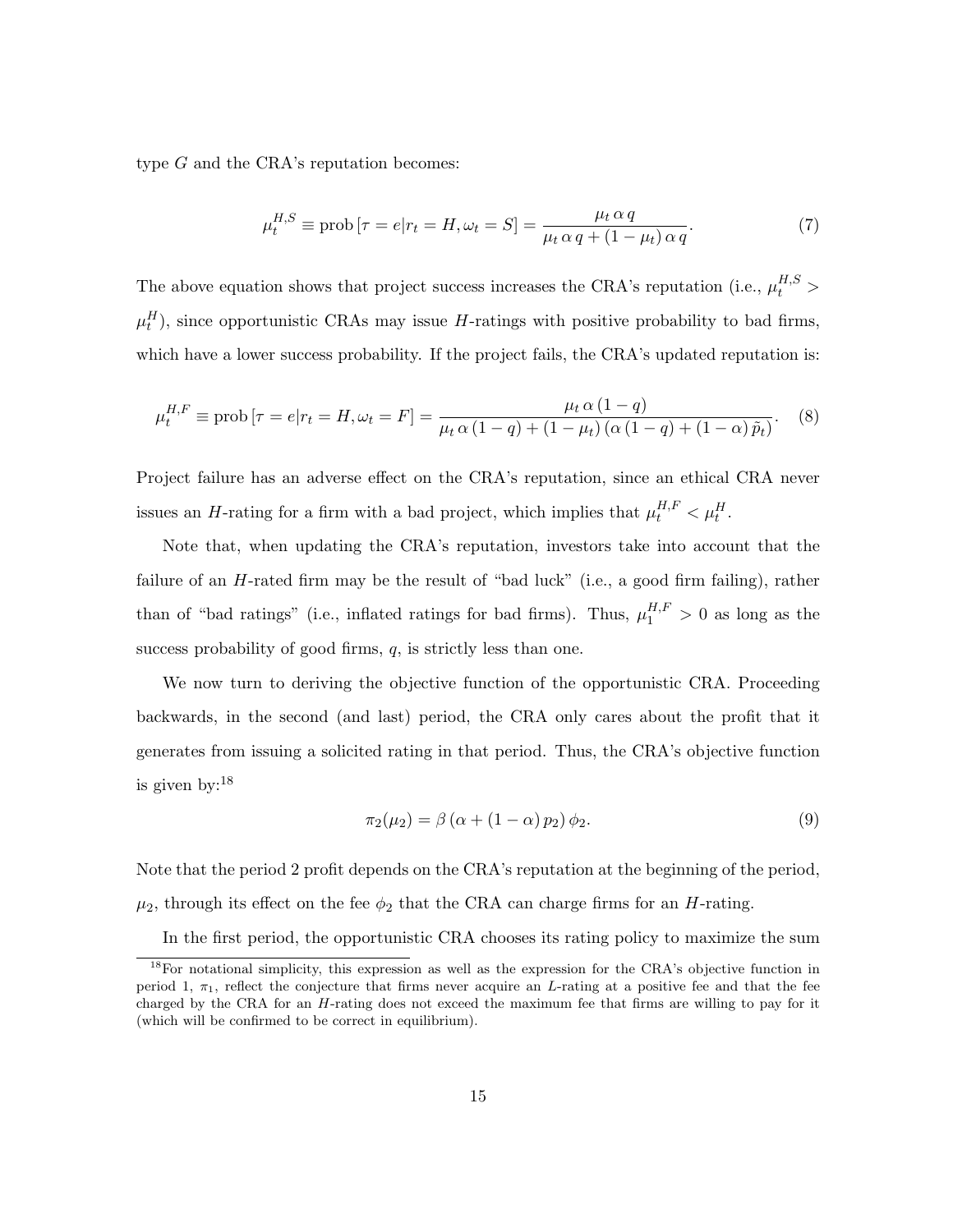of the expected profit obtained in periods 1 and 2:

$$
\pi_1 = \alpha \beta \left( \phi_1 + q \pi_2(\mu_1^{H,S}) + (1-q) \pi_2(\mu_1^{H,F}) \right) \n+ (1-\alpha) \beta \left( p_1 \left( \phi_1 + \pi_2(\mu_1^{H,F}) \right) + (1-p_1) \pi_2(\mu_1^{\emptyset}) \right) \n+ (1-\beta) \pi_2(\mu_1^{\emptyset}).
$$
\n(10)

The three components of the opportunistic CRA's expected profit,  $\pi_1$ , represent the three cases in which the firm has a good project  $(\theta = G)$ , a bad project  $(\theta = B)$ , or no project  $(\theta = N)$ . If a type-G firm requests a rating, which happens with probability  $\alpha\beta$ , the CRA always offers to issue an  $H$ -rating and thus earns a fee of  $\phi_1$  in the first period. The expected second-period profit depends on whether the project succeeds  $(\omega_1 = S)$  or not  $(\omega_1 = F)$ , since the project outcome affects the CRA's reputation,  $\mu_1^{H,\omega_1}, \omega_1 \in \{S, F\}$ . If the firm has a bad project, which happens with probability  $(1 - \alpha)\beta$ , the CRA's expected profit depends on whether the CRA offers to issue an  $H$ -rating (with probability  $p_1$ ) or an  $L$ -rating (with probability  $1 - p_1$ ). In the former case, the CRA earns a fee of  $\phi_1$  in the first period and obtains an expected profit of  $\pi_2(\mu_1^{H,F})$  $\binom{H,F}{1}$  in the second period based on the updated reputation  $\mu_1^{H,F}$  $1^{H,F}$ , taking into account that bad projects always fail. In the latter case, the firm declines to acquire the offered L-rating and the CRA does not earn a rating fee in the first period. Its expected second-period profit is then a function of its updated reputation  $\mu_1^{\emptyset}$ . Finally, if the firm has no project, which happens with probability  $1 - \beta$ , the firm remains unrated. In this case, the CRA's profit is given by the expected fee it earns in the second period, conditional on its reputation when no rating is issued in the first period.

Having characterized the CRA's objective function, we now turn to solving for the equilibrium of our economy. The equilibrium concept we use is that of a Perfect Bayesian Equilibrium (PBE). Formally, a PBE of our economy consists of the firm's decision on whether to request a rating, the opportunistic CRA's rating policy  $\{p_{\mathcal{F},t}^r, \phi_{\mathcal{F},t}^r\}$ , the firm's decision on whether to acquire the offered rating (and, hence, raise capital and invest in the project),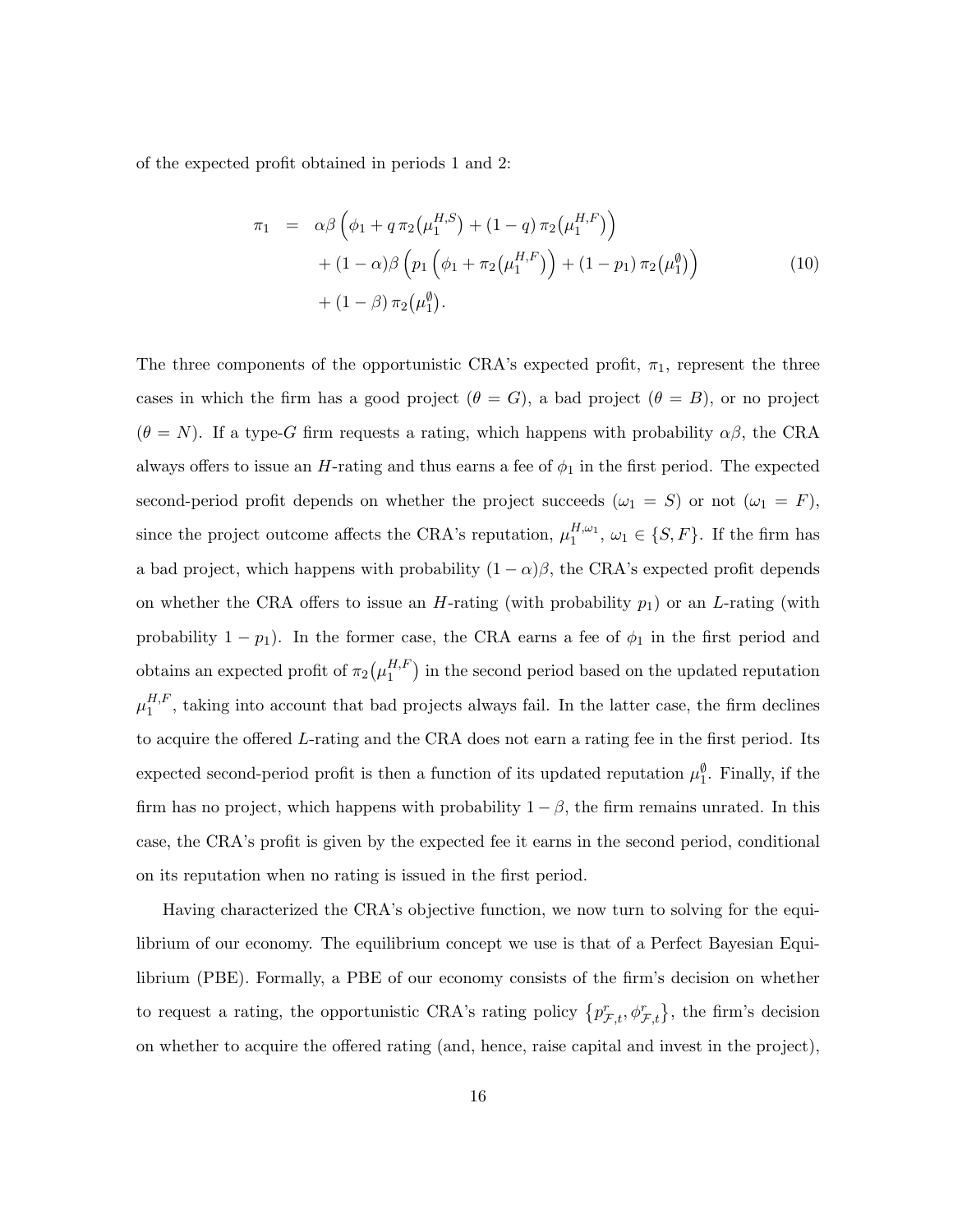the investors' evaluation of the firm  $V_t^r$ , and a system of beliefs formed by investors such that: (i) the choices made by the firm and the CRA and maximize their respective utility, given the equilibrium choices of the other players and the set of equilibrium beliefs formed by investors in response to these choices; (ii) the beliefs of investors are rational given the equilibrium choices made by the CRA and the firm, and are formed using Bayes' rule; and (iii) any deviation from the equilibrium strategy by any party is met by beliefs of the other parties that yield a lower expected utility for the deviating party, compared to that obtained in equilibrium.

**Proposition 1.** In the solicited-only credit rating system, there exists an equilibrium characterized by the following strategies:

- (i) Type-G firms always request a rating; type-B firms request a rating with probability  $\lambda \in [0,1]$ . Firms acquire an H-rating for a fee of up to  $V_t^H - I - V_t^{\emptyset}$ ,  $t \in \{1,2\}$ . Firms never acquire an L-rating rating for a positive fee. Firms raise funds and invest in the project if and only if they obtain an H-rating.
- (ii) In period 1, the opportunistic CRA charges a fee of  $\phi_1 = V_1^H I V_1^{\emptyset}$  for a solicited H-rating. Type-G firms that request a rating are offered an H-rating with probability one; type-B firms that request a rating and firms that have financing needs but do not request a rating are offered an H-rating with probability  $p_1 > 0$ , and an L-rating with probability  $1 - p_1$ . In period 2, the opportunistic CRA offers an H-rating to all firms that seek financing and charges a fee of  $\phi_2 = V_2^H - I - V_2^{\emptyset}$  for it.

These strategies are supported by the out-of-equilibrium beliefs that firms with an L-rating and firms seeking to raise funds without a rating are of type B with probability one.

In a credit rating system with solicited ratings only, the opportunistic CRA faces the following dynamic trade-off. On the one hand, it wants to maximize its current fees by offering an H-rating to all firms with financing needs. On the other hand, it wants to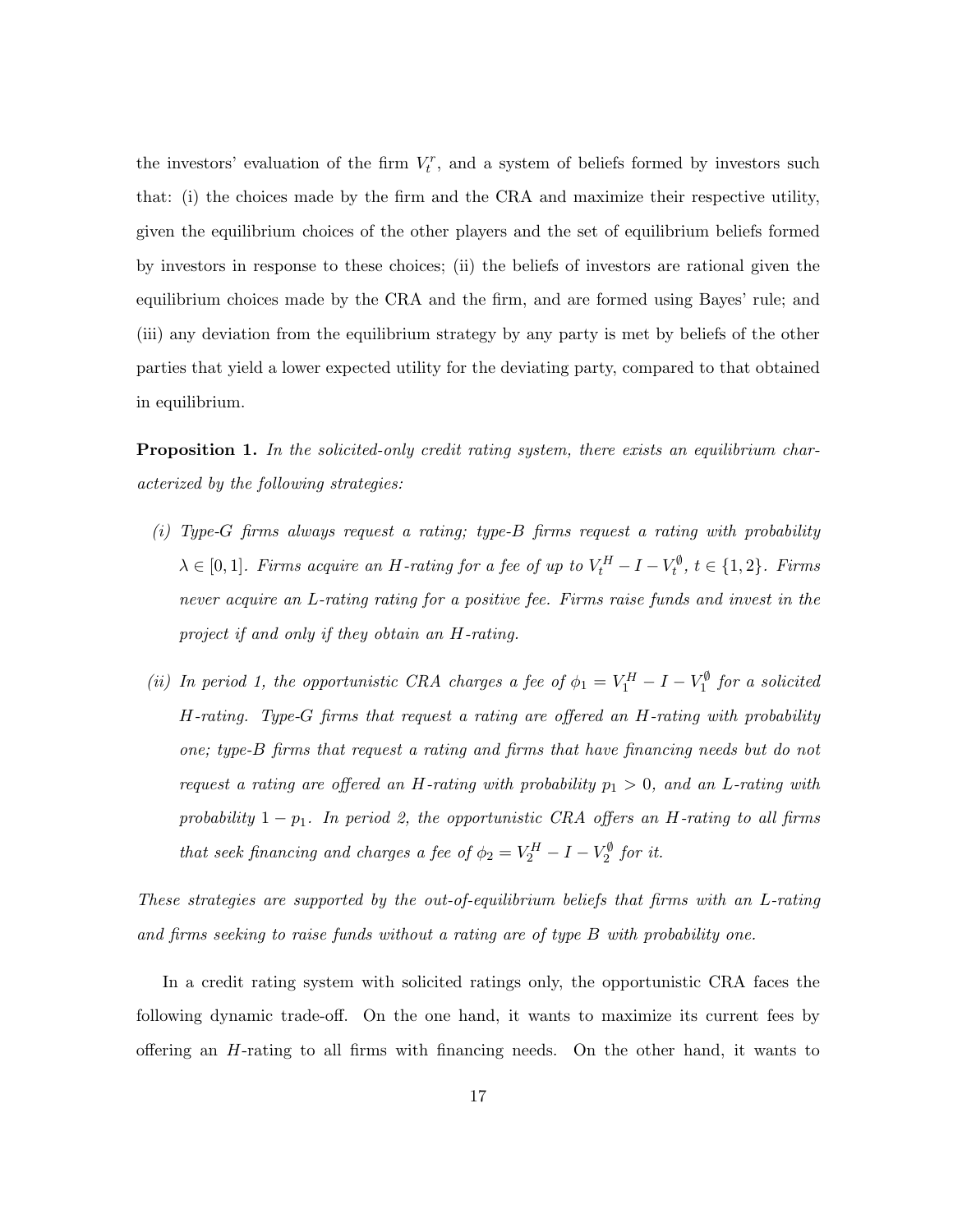preserve, or rather improve, its reputation. Reputation is valuable to the CRA because a better reputation increases its credibility in the eyes of investors and, hence, the value of the securities that are marketed with an H-rating. In this way, a better reputation allows the CRA to charge firms a higher fee for an  $H$ -rating in the second period. The optimal rating policy balances these two effects.

The CRA's equilibrium behavior changes over time. In the second (and last) period, the opportunistic CRA has no reputational concerns anymore and thus finds it optimal to assign an H-rating to all firms seeking financing. In the first period, the CRA always issues an H-rating for good firms. Note that while such a policy allows the CRA to pocket the fee  $\phi_1$ , it is costly in terms of its reputation: releasing an H-rating reduces the CRA's reputation from  $\mu_1$  to  $\mu_1^H$ . This reflects the fact that, in equilibrium, an *H*-rating is more likely to be released by an opportunistic CRA than an ethical one, since an opportunistic CRA releases H-ratings also to bad firms with positive probability, whereas an ethical CRA never does so. This loss of reputation is mitigated by the fact that projects of good firms succeed with positive probability and the CRA's reputation recovers if the project is revealed as successful  $(\omega_1 = S)$ . However, it never reaches the level that the CRA could achieve by refusing to release an H-rating, i.e.,  $\mu_1^{H,S} < \mu_1^{\emptyset}$ . If the project fails  $(\omega_1 = F)$ , the CRA is exposed to a further loss of reputation, since  $\mu_1^{H,F} < \mu_1^{H,S}$ . Thus, by issuing an H-rating for a good firm the CRA jeopardizes its reputation.

The opportunistic CRA also issues H-ratings for some bad firms. The equilibrium value of  $p_1$  trades off the benefits and costs from releasing an H-rating rather than an L-rating. The benefit of this strategy is again that the CRA can pocket the fee  $\phi_1$ . The cost of this strategy is the loss of future profits due to a lower reputation (described above), which is now aggravated by the fact that the project of a bad firm fails with probability one. On the other hand, if the CRA decides to offer the firm an L-rating, the firm will decline the offer and remain unrated, which increases the CRA's reputation since  $\mu_1^{\emptyset} > \mu_1^{H,F}$ . This increase in reputation follows directly from the fact that a lack of rating activity is more likely to be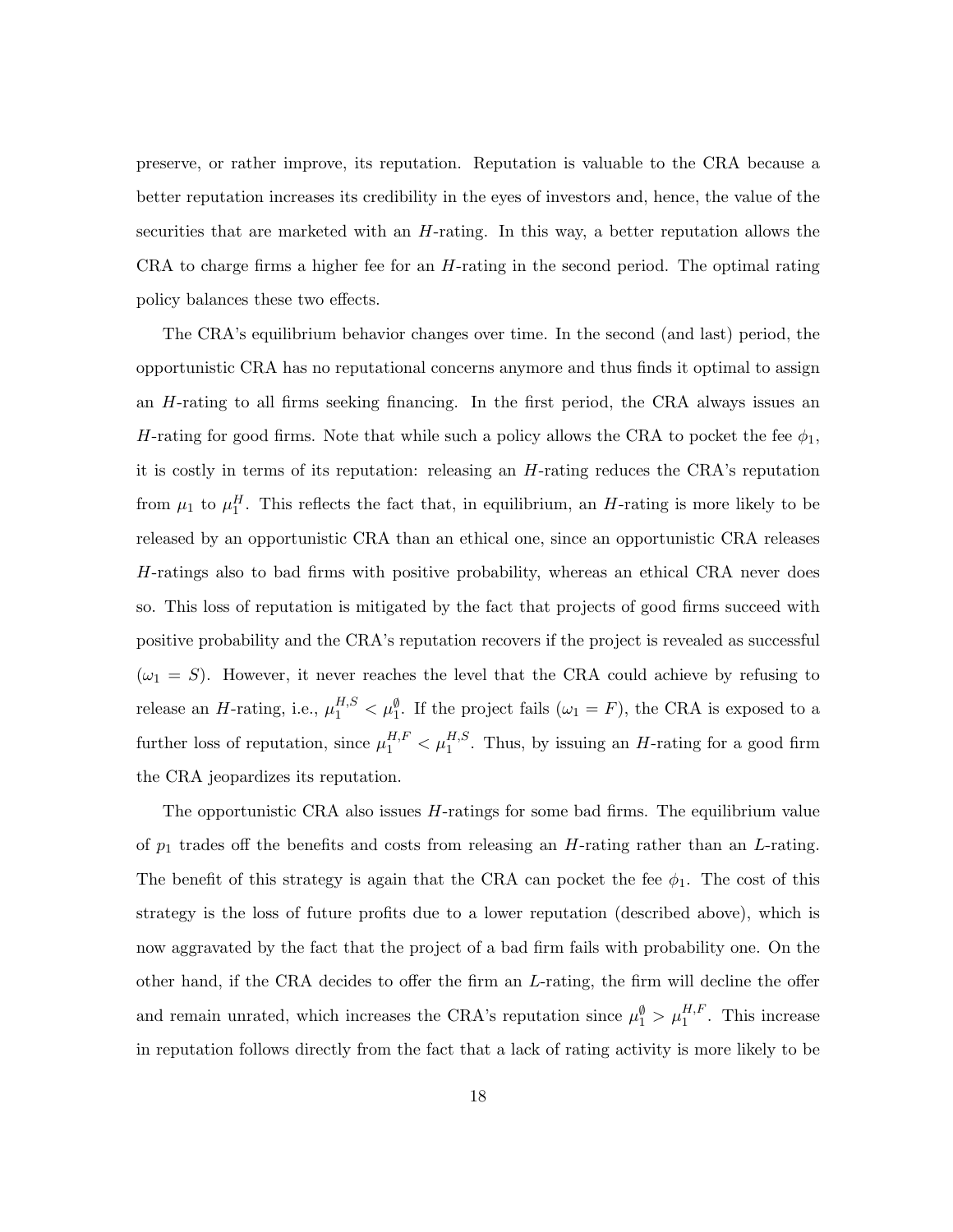observed for an ethical CRA than an opportunistic one.

The opportunistic CRA's incentive to engage in ratings inflation (by issuing H-ratings for bad firms) ultimately depends on the effectiveness of reputation as a disciplining device, which in turn depends on the loss of reputation caused by the failure of highly rated firms. Since good firms fail with positive probability, this loss of reputation is dampened by the investors' inability to unambiguously attribute a failure to "bad ratings" (i.e., to ratings inflation) rather than to "bad luck."

Proposition 1 shows that the opportunistic CRA offers an H-rating to bad firms with strictly positive probability. The reason is that if it were to mimic the rating strategy of the ethical CRA and never issue an  $H$ -rating for bad firms, reputation would play no role and the failure of highly rated firms would always be ascribed to "bad luck" rather than to "bad ratings" (which would not occur in equilibrium). Thus, absent the disciplining effect of reputation, the opportunistic CRA would always have an incentive to engage, to some degree, in ratings inflation. This argument shows that the imperfect (ex post) observability of a firm's project quality by investors—the project outcome does not fully reveal the firm's type—essentially limits the effectiveness of reputation as a disciplining device and that ratings inflation is therefore an endemic phenomenon of the credit rating process.

In our model, the equilibrium quality of credit ratings (i.e., the "credit rating standard") can be characterized by  $1 - p_1$ , the probability that the opportunistic CRA refuses to issue an H-rating for a bad firm. The following proposition presents comparative statics results for the CRA's credit rating standard with respect to changes in the model primitives  $R$  and  $\mu_1$ .

**Proposition 2.** In the solicited-only credit rating system, the credit rating standard  $(1$  $p_1$ ) is decreasing in the payoff R of successful investment projects, increasing in the CRA's reputation  $\mu_1$  for low values of  $\mu_1$ , and decreasing in  $\mu_1$  for high values of  $\mu_1$ .

An increase in the project payoff  $R$  increases the maximum fee that firms are willing to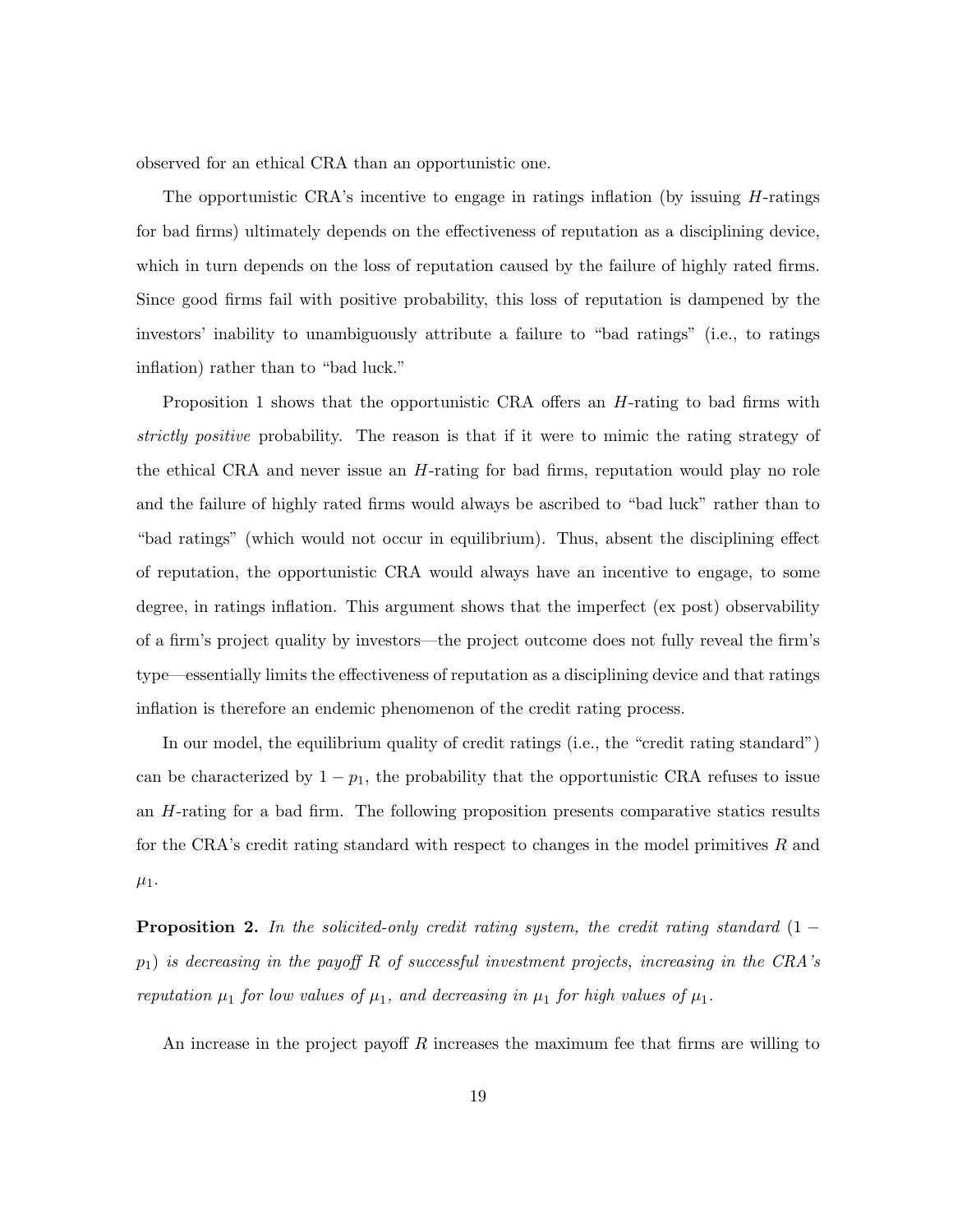pay for an H-rating and, thus, the surplus that the CRA can extract from H-rated firms. This makes it more profitable for the opportunistic CRA to issue inflated ratings for bad firms and leads to a lower credit rating standard (i.e., a greater  $p_1$ ). This property has the interesting implication that, if the project payoff is positively related to the business cycle, credit rating standards are countercyclical. This means that rating agencies are more likely to issue inflated ratings during periods of economic expansion, which may lead to lending booms that are associated with lower-quality investments and greater subsequent failures of highly rated securities.

In addition, when the CRA's reputation is sufficiently small (i.e., when  $\mu_1$  is close to zero) or when it is sufficiently large (i.e., when  $\mu_1$  is close to one), the informativeness of the CRA's rating record about its type is relatively small. This means that releasing an *H*-rating has only a minor impact on the CRA's reputation, weakening its disciplinary role. As a result, the CRA's reputational concerns become weaker, leading to a less stringent rating standard.

#### 4 The Credit Rating System with Unsolicited Ratings

In a credit rating system that incorporates unsolicited ratings, rating agencies have the ability to issue ratings even if not requested by firms. To allow for this possibility, we modify our basic model as follows. If a firm declines the CRA's offer to purchase a rating  $r \in \{H, L\}$ for a fee  $\phi_{\mathcal{F}}^r$ , the CRA can then decide to publish an unsolicited rating  $r \in \{h, l\}$  at no cost to the firm. The opportunistic CRA's rating policy in period  $t$  can thus be characterized by the triplet  $\{\hat{p}^r_{\mathcal{F},t}, \hat{\phi}^r_{\mathcal{F},t}, \hat{u}^r_{\mathcal{F},t}\}$ , where  $\hat{p}^r_{\mathcal{F},t}$  denotes the probability that a rating  $r \in \{H, L\}$ is offered to the firm,  $\phi_{\mathcal{F},t}^r$  denotes the fee charged for this rating, and  $\hat{u}_{\mathcal{F},t}^r$  denotes the probability that the CRA issues an unsolicited rating  $r \in \{h, l\}$  if the firm refuses to acquire a solicited rating.<sup>19</sup>

For ease of exposition, we again focus our discussion on the case where no firm pays for an

<sup>&</sup>lt;sup>19</sup>We use the "hat" symbol to differentiate the CRA's strategy in the rating system with unsolicited ratings from its strategy in the solicited-only system.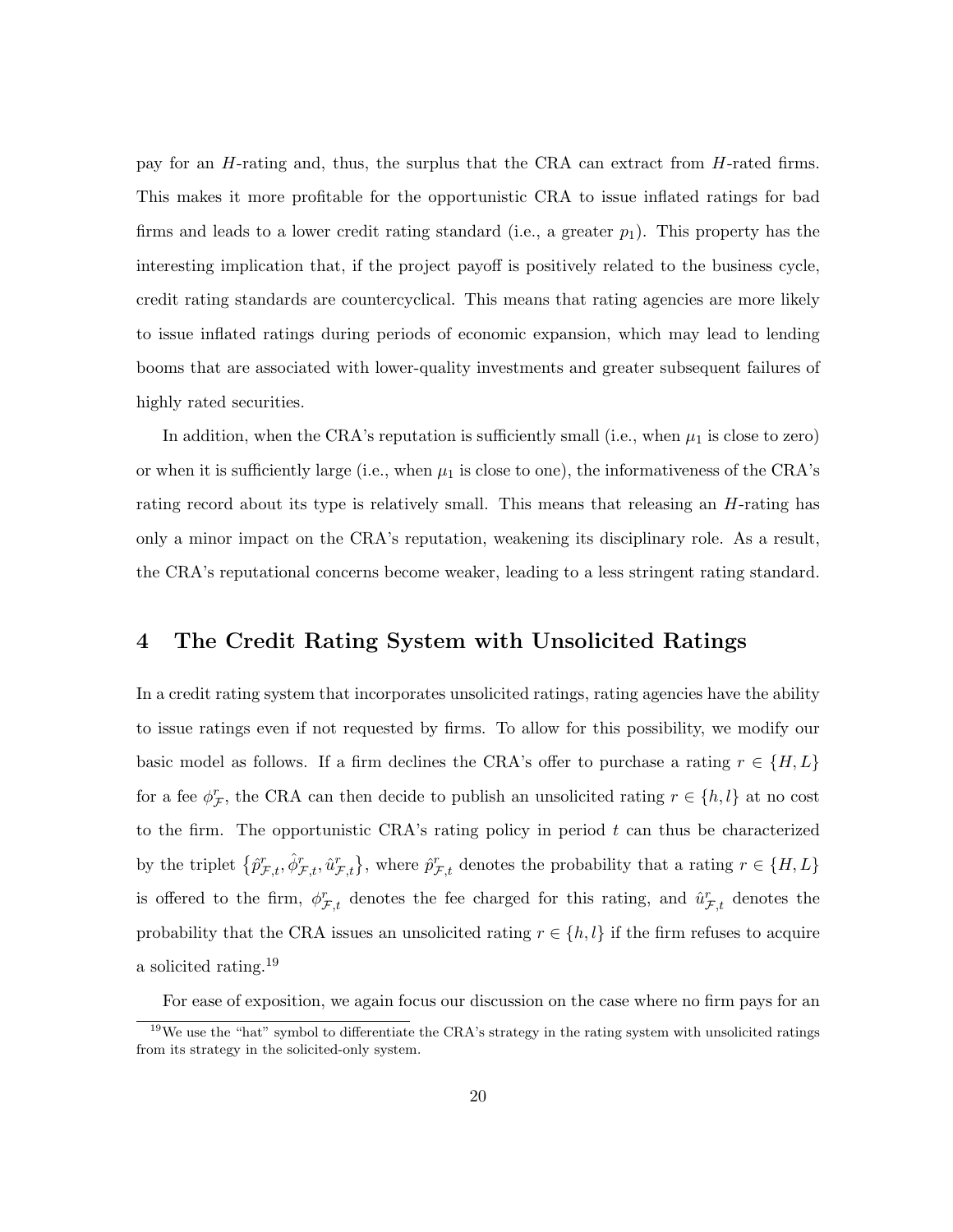L-rating, rating fees are identical across firms (i.e.,  $\hat{\phi}^H_{\mathcal{F},t} = \hat{\phi}_t$ ), and all good firms request a rating (and thus prevent bad firms from concealing their type) and are offered an H-rating at an acceptable fee (i.e.,  $\hat{p}_{G,t}^H = 1$ ). As in the previous section, we let  $\hat{p}_t$  denote the probability that the opportunistic CRA offers an  $H$ -rating to a type- $B$  firm. Further, we restrict our attention to equilibria in which the ethical CRA does not issue unsolicited  $h$ -ratings.<sup>20</sup> This implies that the opportunistic CRA will not issue such ratings either, which allows us to simplify our notation by setting  $\hat{u}_{\theta,t}^h = 0$  and  $\hat{u}_{\theta,t}^l = \hat{u}_t$ .

The possibility of releasing unsolicited credit ratings changes the CRA's strategy space, affecting the investors' updating process about the CRA's reputation and, hence, firm valuations. The basic difference is that firms that are offered an L-rating are no longer able to pool with type- $N$  firms by rejecting the offer if the CRA decides to issue an unsolicited  $l$ -rating for them (which, as we demonstrate below, will indeed be part of the CRA's equilibrium strategy).

Issuing an unsolicited rating not only affects the value of the firm, it is also informative about the CRA's type. After observing an unsolicited  $l$ -rating, investors update the CRA's reputation as follows:

$$
\hat{\mu}_t^l \equiv \text{prob}\left[\tau = e | r_t = l\right] = \frac{\mu_t \left(1 - \alpha\right)}{\mu_t \left(1 - \alpha\right) + \left(1 - \mu_t\right)\left(1 - \alpha\right)\left(1 - \tilde{p}_t\right)\tilde{u}_t},\tag{11}
$$

where, as before,  $\tilde{p}_t$  denotes the investors' conjecture about the opportunistic CRA's equilibrium choice of  $\hat{p}_t$ , and  $\tilde{u}_t$  denotes their conjecture about  $\hat{u}_t$ . The above expression takes into account that an unsolicited rating can only be issued for firms that refused to acquire a solicited rating, which only applies to firms that were offered an L-rating.

Interestingly, the possibility of releasing unsolicited ratings affects the CRA's reputation

 $^{20}$ We specify out-of-equilibrium beliefs that support such equilibria in Proposition 3.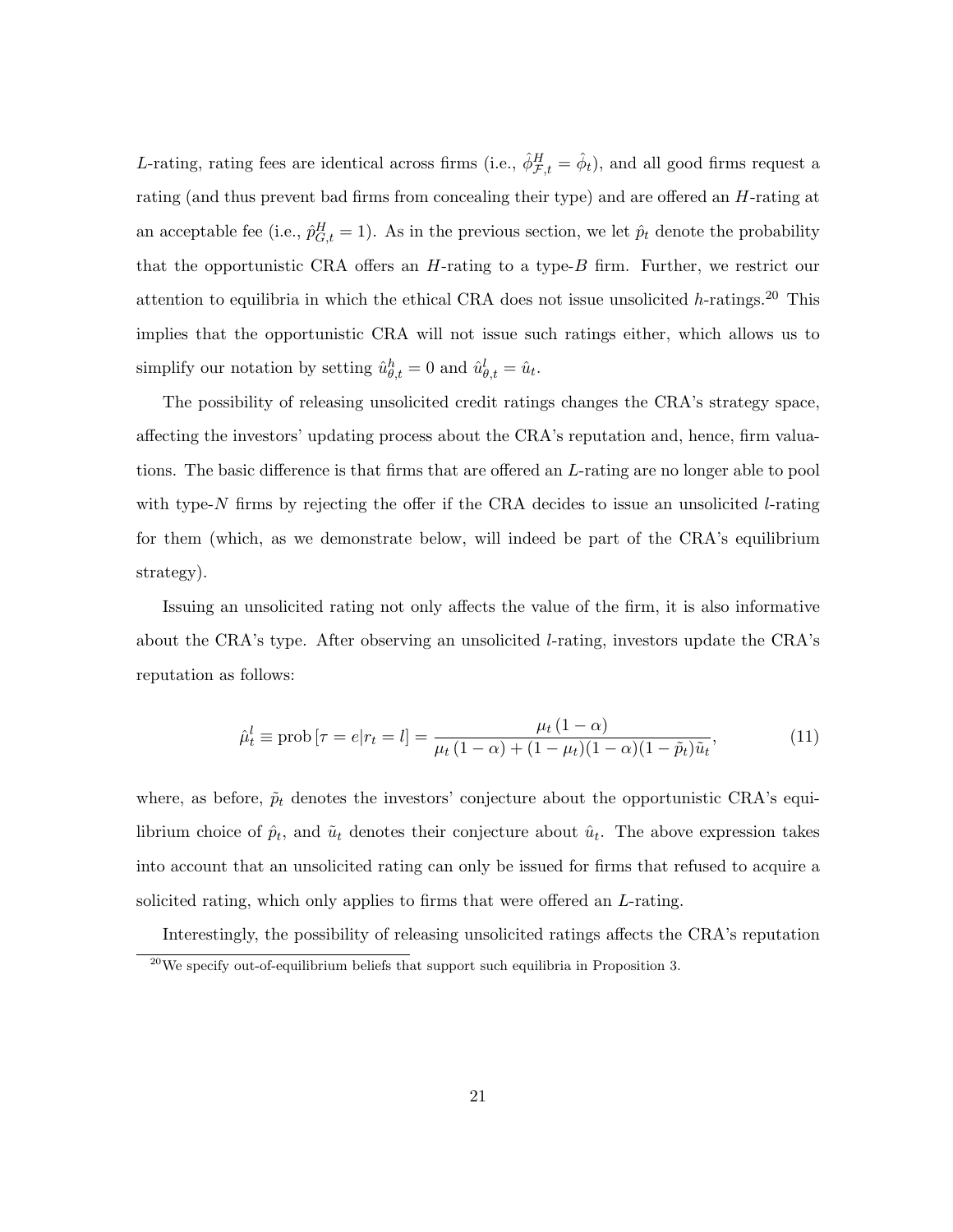also when no rating is released (i.e., when  $r_t = \emptyset$ ):

$$
\hat{\mu}_t^{\emptyset} \equiv \text{prob}\left[\tau = e | r_t = \emptyset\right] = \frac{\mu_t (1 - \beta)}{\mu_t (1 - \beta) + (1 - \mu_t)(1 - \beta + (1 - \alpha)\beta(1 - \tilde{p}_t)(1 - \tilde{u}_t))}.
$$
(12)

The above expression reflects the fact that while an ethical CRA issues a rating for all firms that have access to an investment project, an opportunistic CRA may choose not to do so. By offering an L-rating to a firm with a project of type  $\theta \in \{G, B\}$  and by refraining from issuing an unsolicited rating once the offer has been rejected by the firm, the opportunistic CRA can make sure that no rating is observed for the firm. This does, however, not happen in equilibrium, as we will show below.<sup>21</sup>

It is easy to verify that the possibility of releasing unsolicited ratings impacts the CRA's reputation after it issues an H-rating only through its effect on (the investors' beliefs about) the opportunistic CRA's equilibrium choice of  $\hat{p}_t$ . The expressions for  $\hat{\mu}_t^H$ ,  $\hat{\mu}_t^{H,S}$  $_{t}^{H,S},$  and  $\hat{\mu}_{t}^{H,F}$  $t^{H,F}$  are therefore identical to those in equations  $(1)$ ,  $(7)$ , and  $(8)$ , respectively. Further, the updated probability that a firm with an H-rating is of type  $G$ ,  $\hat{\alpha}_t^H$ , is again given by the expression in equation  $(2)$  and the value of an H-rated firm is equal to:

$$
\hat{V}_t^H = \hat{\alpha}_t^H q R. \tag{13}
$$

The objective function of the opportunistic CRA in a credit rating system with unsolicited ratings is similar to the one derived for the solicited-only rating system. In the second period, the CRA's profit again equals the fee that it earns by selling an  $H$ -rating to a firm (equation (9)). In the first period, the objective function now takes into account the possibility that

 $^{21}$ Note also that, for liability reasons, we assume that the opportunistic CRA cannot charge a fee in exchange for not releasing an unfavorable unsolicited rating.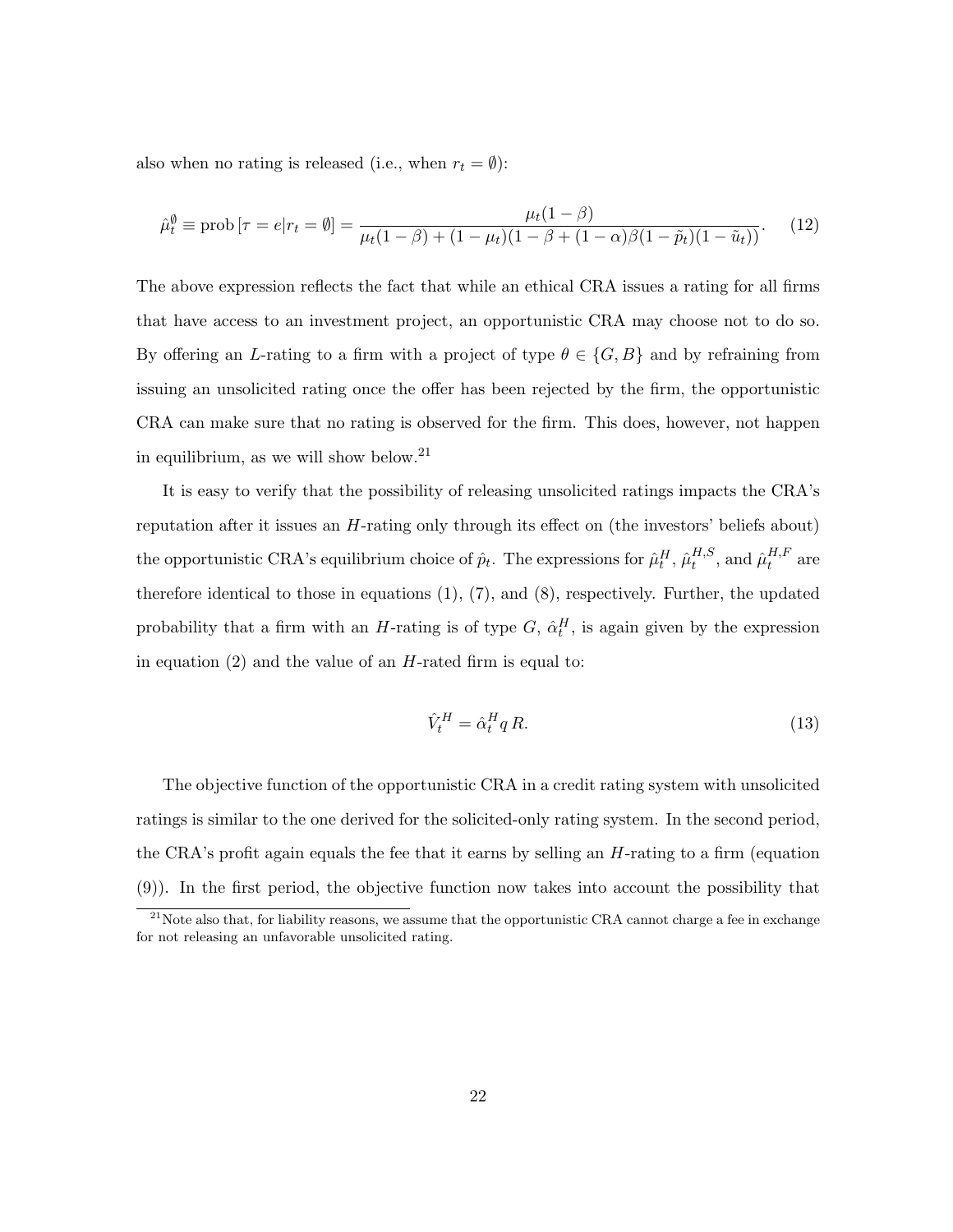the CRA issues an unsolicited rating. It has to be modified as follows:

$$
\hat{\pi}_1 = \alpha \beta \left( \hat{\phi}_1 + q \,\hat{\pi}_2 \big( \hat{\mu}_1^{H,S} \big) + (1-q) \,\hat{\pi}_2 \big( \hat{\mu}_1^{H,F} \big) \right) \n+ (1-\alpha) \beta \left( \hat{p}_1 \left( \hat{\phi}_1 + \hat{\pi}_2 \big( \hat{\mu}_1^{H,F} \big) \right) + (1-\hat{p}_1) \left( \hat{u}_1 \,\hat{\pi}_2 \big( \hat{\mu}_1^l \big) + (1-\hat{u}_1) \,\hat{\pi}_2 \big( \hat{\mu}_1^{\emptyset} \big) \right) \right) \n+ (1-\beta) \,\hat{\pi}_2 \big( \hat{\mu}_1^{\emptyset} \big).
$$
\n(14)

The following proposition characterizes the equilibrium in a credit rating system that allows rating agencies to issue unsolicited ratings.

**Proposition 3.** In the credit rating system with unsolicited ratings, there exists an equilibrium characterized by the following strategies:

- (i) Type-G firms always request a rating; type-B firms request a rating with probability  $\hat{\lambda} \in [0,1]$ . Firms acquire an H-rating for a fee of up to  $\hat{V}_t^H - I$ ,  $t \in \{1,2\}$ . Firms never acquire an L-rating rating for a positive fee. Firms raise funds and invest in the project if and only if they obtain an H-rating.
- (ii) In period 1, the opportunistic CRA charges a fee of  $\hat{\phi}_1 = \hat{V}_1^H I$  for a solicited H-rating. Type-G firms that request a rating are offered an H-rating with probability one; type-B firms that request a rating and firms that have financing needs but do not request a rating are offered an H-rating with probability  $\hat{p}_1 > 0$ , and an L-rating with probability  $1-p<sub>1</sub>$ . If a firm rejects the offer, the CRA issues an unsolicited l-rating for the firm with probability one (i.e.,  $\hat{u}_1 = 1$ ). In period 2, the opportunistic CRA offers an H-rating to all firms that seek financing and charges a fee of  $\hat{\phi}_2 = \hat{V}_2^H - I$  for it.

These strategies are supported by the out-of-equilibrium beliefs that (i) firms with an L-rating and firms seeking to raise funds without a rating are of type B with probability one, and (ii) that the ethical CRA does not issue unsolicited h-ratings to type-G firms that refuse to acquire a solicited rating.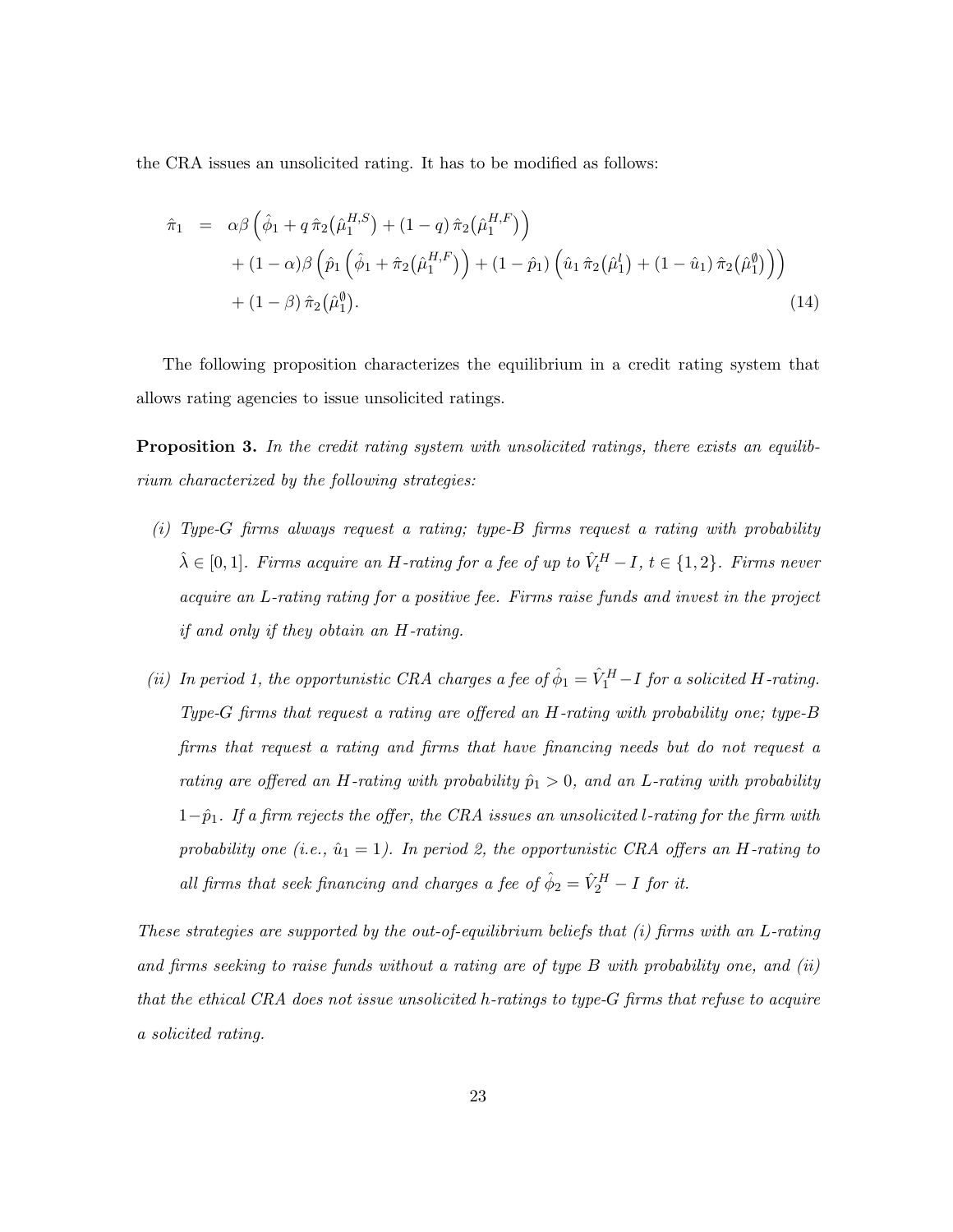The ability to issue unsolicited credit ratings affects the opportunistic CRA's equilibrium strategy as follows. Similar to the case with solicited ratings only, the CRA offers—in exchange for a fee of  $\hat{\phi}_1$ —to issue a solicited H-rating for good firms with probability one and for bad firms with strictly positive probability  $\hat{p}_1$ . However, firms that decline the offer now receive an unsolicited l-rating (at no cost). As in the solicited-only case, releasing an H-rating lowers the CRA's reputation, where the loss of reputation is mitigated (aggravated) if the project turns out to be a success (failure). In contrast, issuing an unsolicited l-rating has a positive effect on the CRA's reputation, even more so than not issuing a rating. This can be seen from equations (1), (11), and (12), which show that in equilibrium  $\hat{\mu}_1^H < \hat{\mu}_1^0 < \hat{\mu}_1^l$ . This result reflects the fact that, in equilibrium, unsolicited l-ratings are more likely to be released by an ethical CRA than by an opportunistic CRA: the former issues unsolicited l-ratings for all type-B firms, whereas the latter only for a fraction  $1 - \hat{p}_1$  of type-B firms. Thus, the issuance of an unsolicited l-rating proves to be a more effective way for the CRA to convince investors of its ethical behavior than the absence of a solicited  $H$ -rating: it sends a strong signal to investors that the CRA resisted the temptation to issue a (possibly) inflated H-rating.

The beneficial effect of unsolicited l-ratings on the CRA's reputation makes them a credible threat to firms that refuse to acquire a solicited rating. The threat is credible precisely because these ratings improve the CRA's reputation. This is true for type- $B$  firms as well as for type-G firms, since neither type of firm can raise the necessary funds to finance its project after receiving an l-rating, which makes any further updating of the CRA's reputation by investors impossible.<sup>22</sup> This threat, however, remains "latent" and is not carried out in equilibrium, since all firms are willing to acquire a solicited H-rating (for a fee of  $\hat{\phi}_1$ ) if they

 $^{22}$ It is straightforward to show that this argument remains valid in the more general setting in which  $l$ -rated firms are still able to obtain financing (and succeed with a (small) positive probability). The reason is that, in equilibrium, investors attribute the success of an *l*-rated firm to "good luck" rather than to an incorrect rating. This means that the CRA's reputation following the issuance of an *l*-rating is unaffected by the subsequent observation of a successful project outcome (i.e.,  $\hat{\mu}_t^l = \hat{\mu}_t^{l,S}$ ), making the CRA's threat credible even when firms are still able to invest after obtaining an unfavorable unsolicited rating.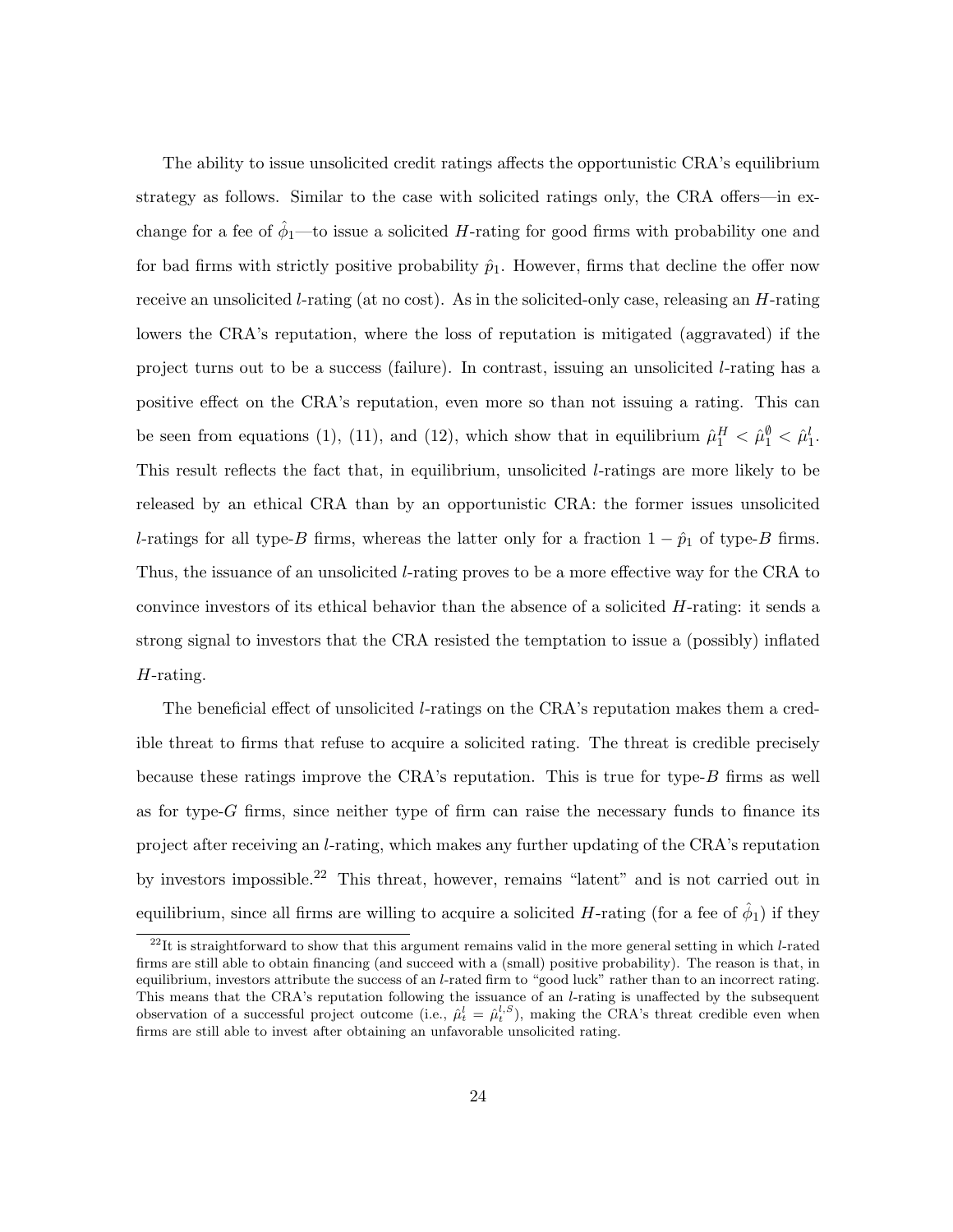are offered one. This means that unsolicited ratings are not *directly* punitive in the sense that they are not downward biased relative to the firm's true quality, as the following corollary shows.

**Corollary 1.** In equilibrium, unsolicited ratings are only issued for type-B firms. Thus, unsolicited ratings are associated with lower firm valuations, compared to solicited ratings. They are, however, not downward biased relative to the firms' true quality.

Several empirical papers have shown that unsolicited ratings are significantly lower than solicited ratings (e.g., Poon, 2003; Gan, 2004; Poon and Firth, 2005; Van Roy, 2006; Bannier, Behr, and Güttler,  $2010$ <sup>23</sup> However, the reason for this difference is not well understood. Using S&P's bond ratings on the international market, Poon (2003) reports that issuers who chose not to obtain rating services from S&P have weaker financial profiles. His analysis indicates, however, that the difference in ratings cannot be explained by this self-selection bias and he concludes that unsolicited ratings are downward biased. Gan (2004) uses an ex post regression approach and finds no significant difference between the performance of issuers with solicited and unsolicited ratings. This result leads her to reject the "punishment hypothesis"—that is, the hypothesis that rating agencies use unfavorable unsolicited ratings to punish firms that refuse to solicit a rating—in favor of the self-selection hypothesis. Bannier, Behr, and Güttler (2010), however, cannot reject the punishment hypothesis for their sample.

Our paper suggests an alternative explanation for these findings, which reconciles the conflicting empirical evidence. While unsolicited ratings are lower, they are not downward biased. Rather, they reflect the lower quality of issuers. As a result, while issuers with unsolicited ratings should have weaker financial profiles, we should not observe any significant differences between their ex post performance and that of issuers with solicited ratings, once

 $23$ For example, using international data from 1998 to 2000, Poon (2003) shows that while solicited ratings are more common for investment-grade issues (55% of ratings in this category are solicited), unsolicited ratings are the dominant rating type for speculative-grade issues (68% of ratings in this category are unsolicited).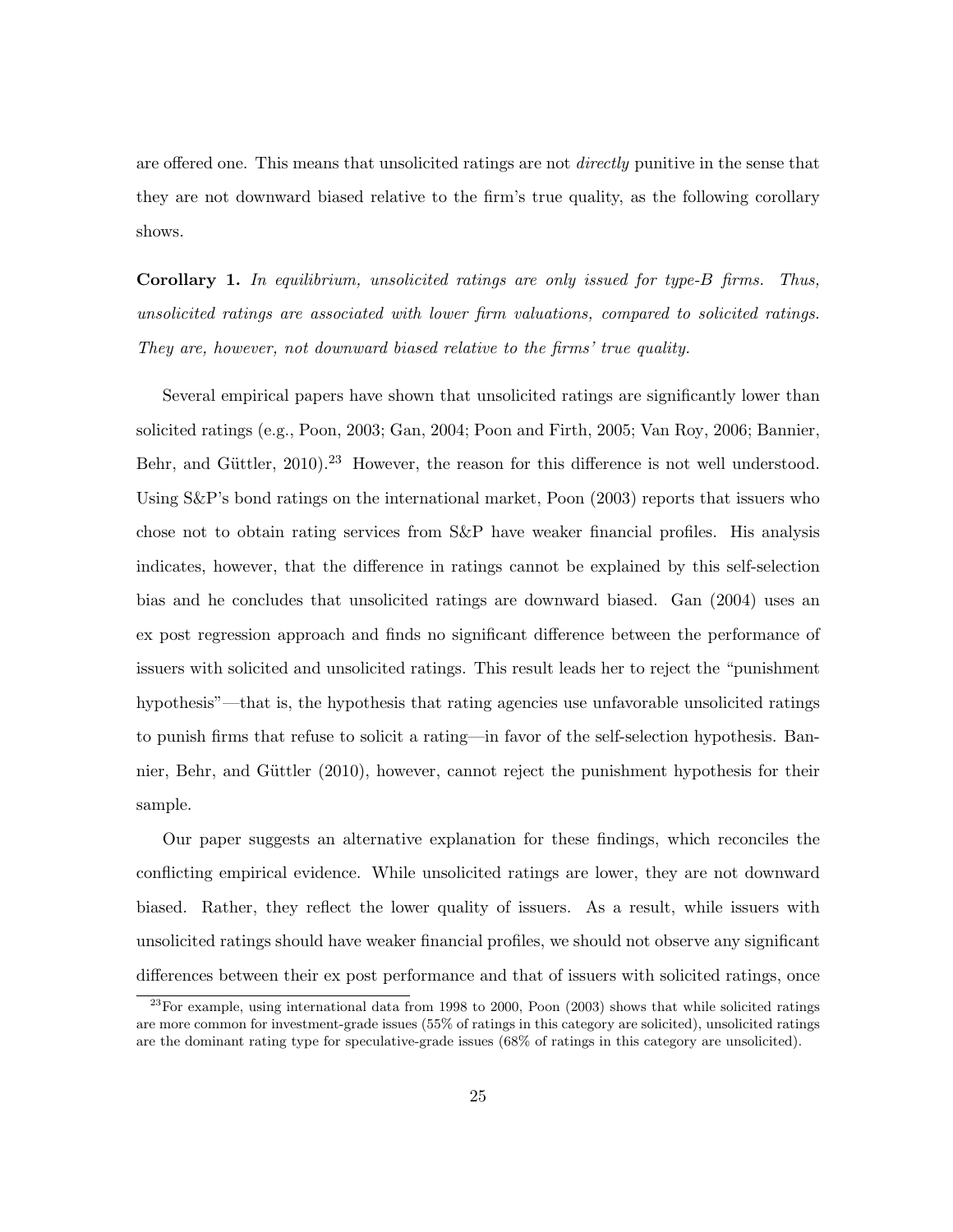we control for their rating level. This argument, however, does not imply that rating agencies do not use unsolicited ratings to threaten issuers to pay higher fees for more favorable ratings. In fact, our analysis shows that, although "punishment" is an out-of-equilibrium outcome and thus not observed by investors, it still plays an important role in the credit rating process as a credible threat. As we will show in Section 5, the presence of such a credible threat allows CRAs to charge higher fees for solicited ratings and, thus, to extract more surplus from firms.

We conclude this section by deriving comparative statics results for the opportunistic CRA's credit rating standard which can be characterized by the probability that a bad firm does not receive a favorable H-rating,  $1 - \hat{p}_1$ .

**Proposition 4.** In a credit rating system with unsolicited ratings, the credit rating standard  $(1 - \hat{p}_1)$  is decreasing in the payoff R of successful investment projects, increasing in the CRA's reputation  $\mu_1$  for low values of  $\mu_1$ , and decreasing in  $\mu_1$  for high values of  $\mu_1$ .

The intuition for these results is analogous to that given for the solicited-only rating system. In particular, credit ratings are again more likely to be inflated during periods of economic expansion (i.e., when the project payoff R is high), which are then followed by an increase in default rates of highly rated securities.

#### 5 Fees, Rating Standards, and Social Welfare

In this section, we compare the fee structure and the rating standard of the credit rating system with unsolicited ratings to those of the solicited-only rating system and derive implications for social welfare.

We begin with the rating fees that the CRA can charge under these two systems. The following proposition shows that the ability to release unsolicited l-ratings allows the opportunistic CRA to charge higher fees for solicited H-ratings.

**Proposition 5.** For a given reputation  $\mu_1$  of the CRA, the fee charged for solicited H-ratings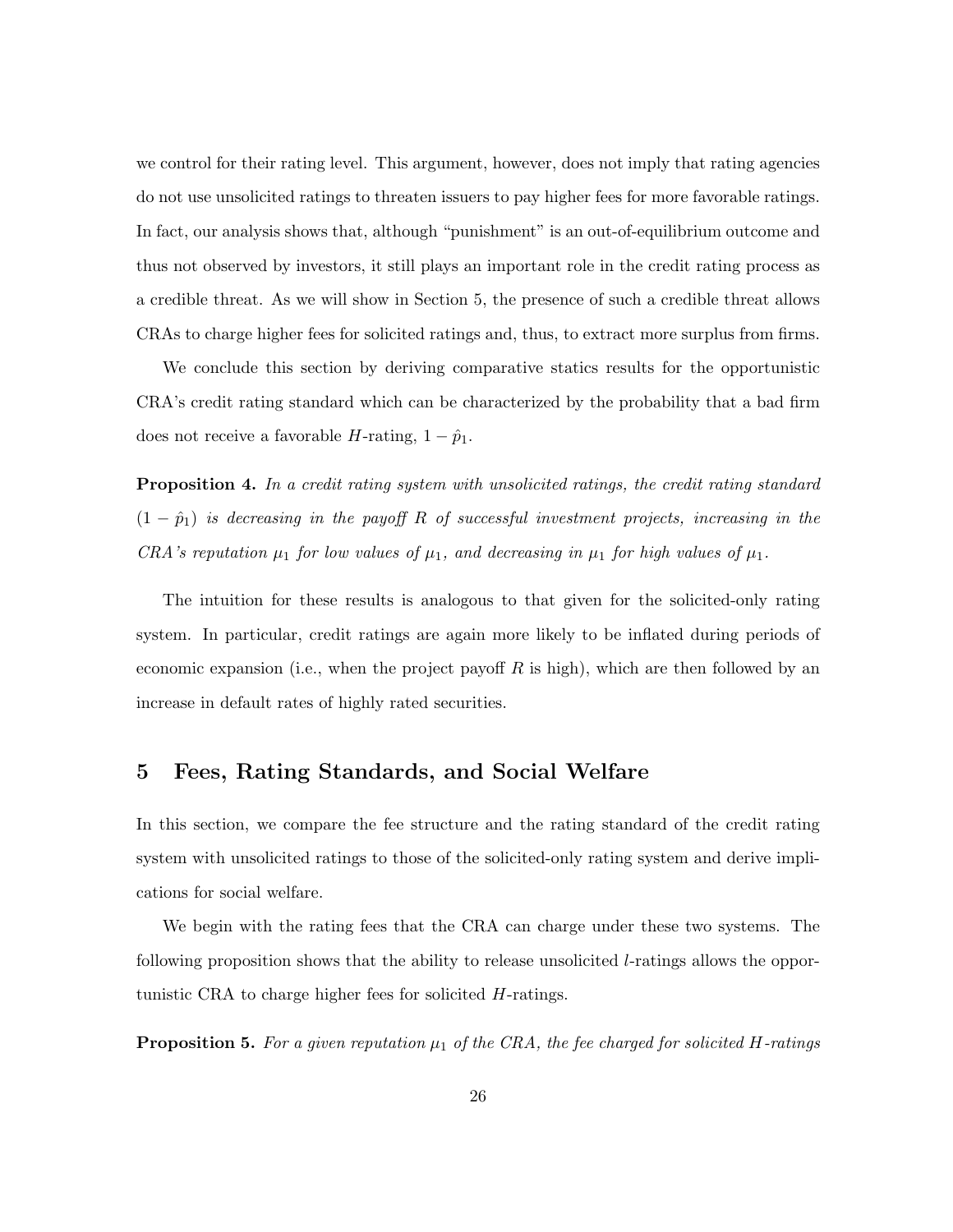is higher in a rating system that allows for unsolicited ratings than in a solicited-only credit rating system, i.e.,  $\hat{\phi}_1 > \phi_1$ .

Proposition 5 provides one of the key insights of this paper. The ability to issue unsolicited ratings is valuable to the CRA because it enables the CRA to charge higher fees and, hence, to extract more surplus from rated firms. This happens because in a solicited-only credit rating system firms have the option to avoid a low rating by refusing to be rated by the CRA. In this case, the value of the default option for a firm is the value of an unrated firm, given by equation (5). The CRA's opportunity to issue unsolicited *l*-ratings eliminates this option and lowers the value of a firm's default option to the value of a bad firm, which is zero. This increases the value of a favorable H-rating and, hence, the fee that the firm is willing to pay for it. $^{24}$ 

We now turn to a comparison of the CRA's choice of rating standards under the two different rating systems and discuss their implications for social welfare. In our model, rating standards are fully characterized by the equilibrium values of  $p_1$  and  $\hat{p}_1$  (that is, by the probabilities with which the opportunistic CRA issues inflated H-ratings for bad firms).

**Proposition 6.** For low values of  $\bar{V}$ , the credit rating standard is more stringent in the rating system that incorporates unsolicited ratings (i.e.,  $p_1 > \hat{p}_1$ ). For high values of  $\overline{V}$ , it can be more stringent in the solicited-only system (i.e.,  $p_1 < \hat{p}_1$ ).

We know from Proposition 5 that the ability to issue unsolicited ratings enables the CRA to charge higher fees for solicited  $H$ -ratings. Thus, compared to the solicited-only rating system, the opportunistic CRA's marginal benefit from issuing an inflated H-rating to a type- $B$  firm is greater in the case when unsolicited ratings are permitted.

At the same time, by releasing an unsolicited l-rating to truthfully reveal a bad firm's type, the CRA can boost its reputation to a greater extent than it could in the absence of

 $24$ Note that this result critically depends on the fact that the issuance of an unsolicited *l*-rating is a credible threat to firms. As discussed in the previous section, releasing an l-rating is an optimal response for the CRA to a firm's decision not to obtain a solicited rating, independent of the quality of the firm's investment project.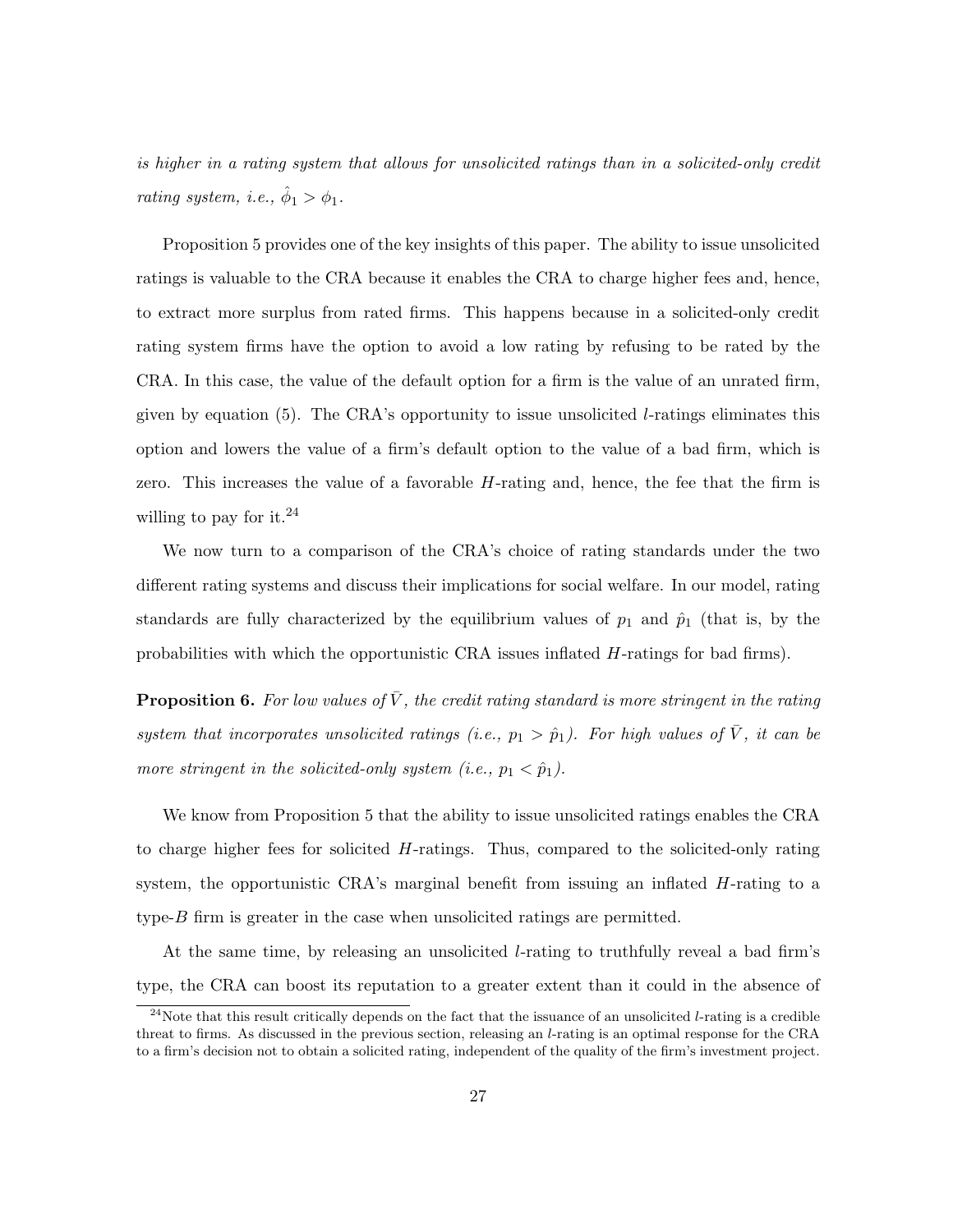unsolicited ratings. In order to obtain an intuitive understanding of this result, note that, without the possibility of issuing unsolicited ratings, CRAs can signal their ethical behavior to investors only by refusing to release an  $H$ -rating for a firm, in which case the firm remains unrated. However, the set of unrated firms, which contains firms with bad projects that refuse to acquire an L-rating and firms that do not have a project, is much larger than the set of firms that obtain an unsolicited l-rating. This makes it more difficult for investors to infer the CRA's action from the observed outcome. Thus, the possibility of releasing unsolicited ratings increases the CRA's marginal cost in terms of a reputation loss associated with the issuance of an inflated rating.

In equilibrium, the CRA's choice of  $\hat{p}_1$ , relative to that of  $p_1$ , balances these two effects and trades off the benefit of a higher rating fee against the cost of a larger loss of reputation. When the difference between the marginal costs in the two systems (that is, the marginal reputation cost of an H-rating with unsolicited ratings minus that without unsolicited ratings) outweighs the difference between the marginal benefits (that is, the marginal benefit in terms of fees of an H-rating with unsolicited ratings minus that without unsolicited ratings), the CRA optimally chooses to issue less inflated ratings in the rating system with unsolicited ratings (that is,  $\hat{p}_1 < p_1$  in this case). This is typically the case when the value of an unrated firm is low (that is, when  $\bar{V}$  is low), because this value represents the extent to which the value of remaining unrated in the solicited-only system exceeds that in the system with unsolicited ratings (which is zero). Thus, a low value of  $\bar{V}$  means that the difference between the fees that the CRA charges for an H-rating in the two systems is small (see Propositions 1 and 3). In contrast, the ability to release unsolicited *l*-ratings provides a clear reputation benefit for the CRA and, thus, leads the CRA to choose a more stringent rating standard in the rating system with unsolicited ratings. Conversely, when  $\bar{V}$  is large, the CRA finds it more lucrative to inflate its ratings in a system with unsolicited ratings because of the higher fee that it can charge for solicited H-ratings. The presence of unsolicited ratings therefore causes the CRA to adopt a less stringent rating standard.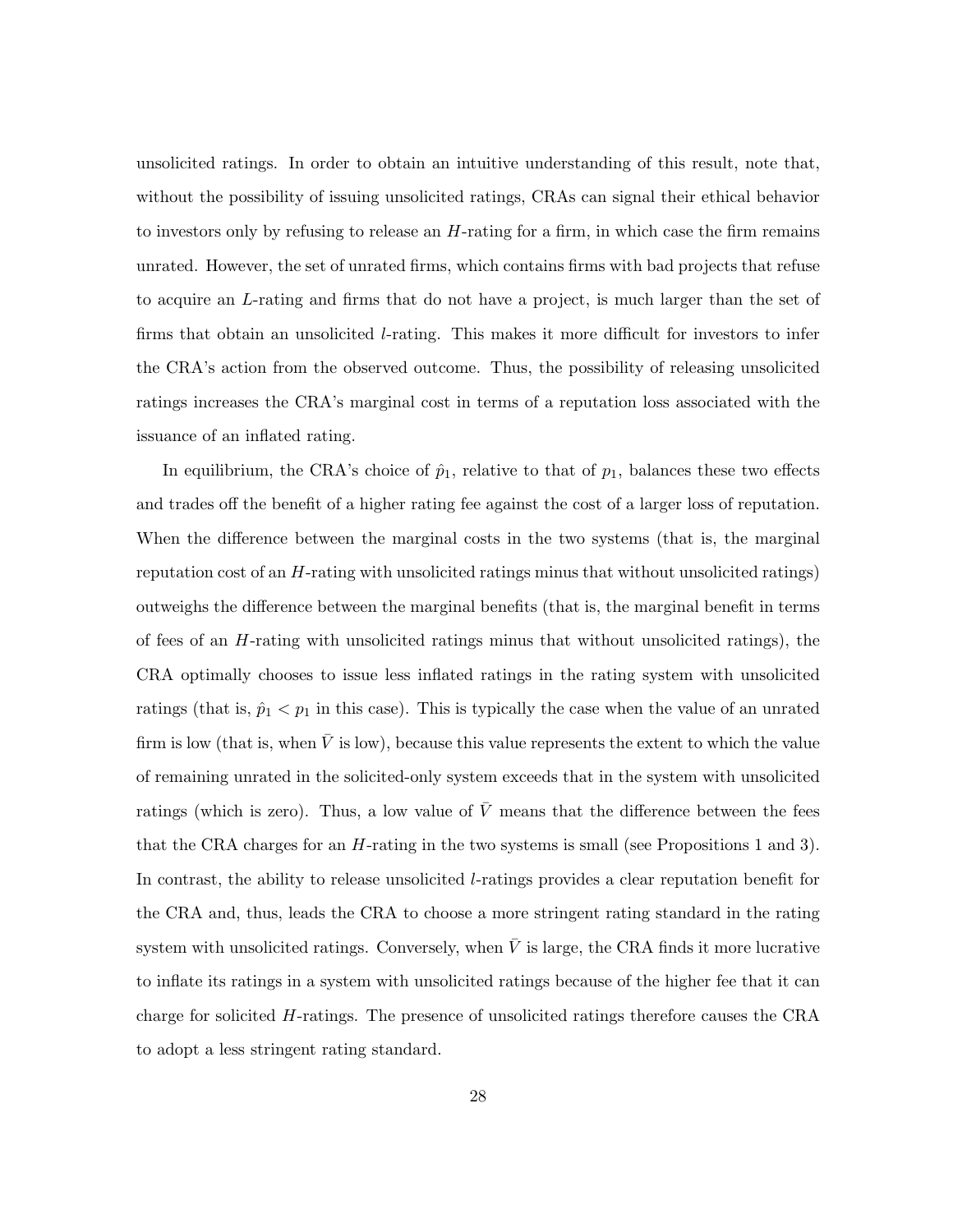Proposition 6 also challenges the argument that the higher fees associated with a rating system that allows for unsolicited ratings compromises the agencies' rating standards. Our analysis shows that this is not always the case. In particular, we demonstrate that rating standards can be higher in a system with unsolicited ratings than in a solicited-only system, even when the fees in the former system exceed those in the latter. The reason is that, in a system with unsolicited ratings, CRAs benefit more from the increased reputation associated with releasing unsolicited *l*-ratings. Thus, under certain conditions, this disciplinary role of reputation leads to a higher rating standard.

Assuming that social welfare is utilitarian (i.e., the social welfare function is equally weighted), social welfare in our model equals the expected NPV of all investment projects undertaken by firms. The following result therefore follows immediately from Proposition 6.

**Proposition 7.** For low values of  $\overline{V}$ , the adoption of unsolicited credit ratings leads to an improvement in social welfare. For high values of  $\overline{V}$ , it can lead to a reduction in social welfare.

Proposition 7 sheds some light on the recent debate on whether the adoption of unsolicited ratings should be encouraged or not, and on how such a change would affect social welfare. Our analysis shows that the answer to these questions depends on the state of the economy. During a recession when the value of a firm's growth options is low (i.e., when  $\bar{V}$  is low), the issuance of unsolicited ratings leads to more stringent rating standards and, thus, improves social welfare by preventing firms from investing in negative NPV projects. Such a rating system would, however, induce rating agencies to adopt lax rating standards during expansionary periods because of the higher fees they can charge for favorable ratings in this environment.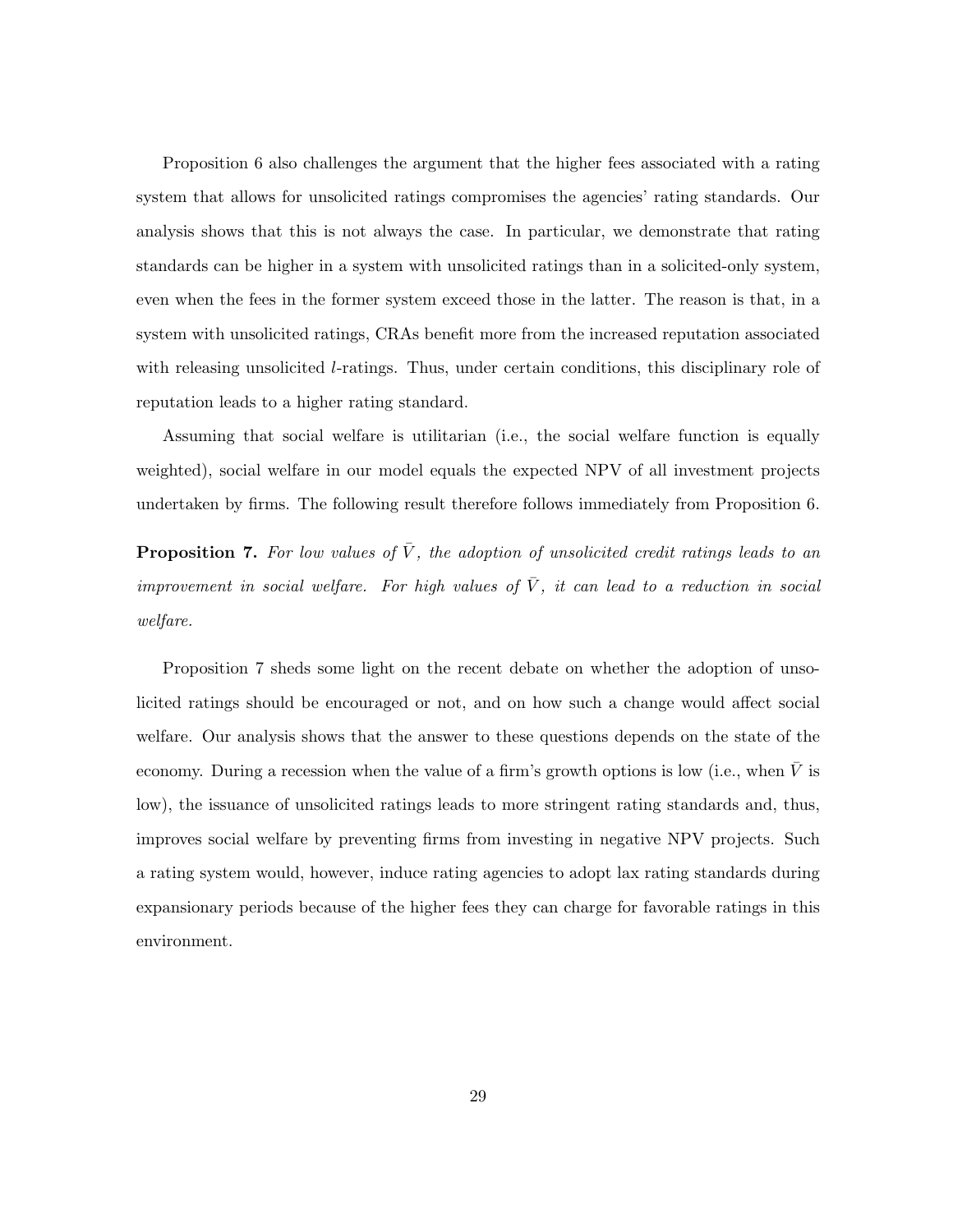#### 6 Conclusion

In this paper, we develop a dynamic rational expectations model to address the question of why credit rating agencies issue unsolicited ratings and why these ratings are, on average, lower than solicited ratings. We analyze the implications of this practice for credit rating standards, rating fees, and social welfare. Our model incorporates three critical elements of the credit rating industry: (i) the rating agencies' ability to misreport the issuer's credit quality, (ii) their ability to issue unsolicited ratings, and (iii) their reputational concerns. We focus on a monopolistic rating agency that interacts with a series of potential issuers. In equilibrium, the agency trades off a higher short-term profit from selling inflated ratings to low-quality issuers against a lower long-term profit associated with a reduction in its reputation.

Our analysis shows that the rating agency issues unsolicited ratings for two reasons. First, it enables the rating agency to charge higher fees for solicited ratings, because it can credibly threaten to punish issuers that refuse to solicit a rating with an unfavorable unsolicited rating. This increases the value of a favorable rating and, hence, the fee that an issuer is willing to pay for it. Second, by issuing a low unsolicited rating, the rating agency can demonstrate to investors that it resists the temptation to issue inflated ratings, which improves its reputation.

We demonstrate that, in equilibrium, unsolicited ratings are lower than solicited ratings, because all favorable ratings are solicited. This does not mean, however, that unsolicited ratings have a downward bias. Rather, they reflect the lower quality of firms that do not request a rating.

Comparing credit rating systems with and without unsolicited ratings, we find that while rating agencies benefit from having the option to issue unsolicited ratings, such a system can actually lead to less stringent credit rating standards, thereby reducing social welfare.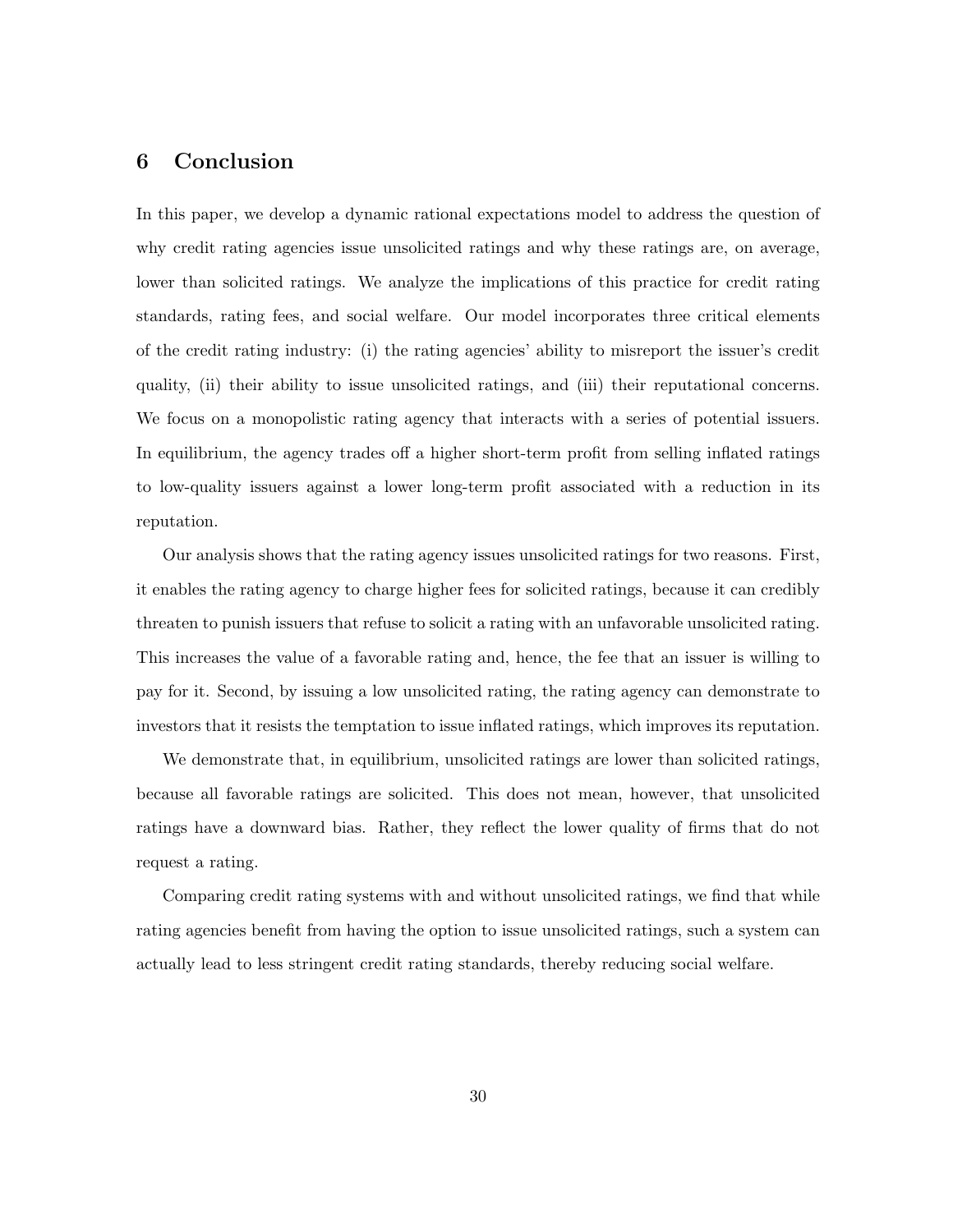# Appendix

**Proof of Lemma 1.** This result follows immediately from the definition of  $V_t^H$  in equation (3) and the updated probability  $\alpha_t^H$  in equation (2). **The State** 

**Proof of Proposition 1.** A type-G firm has no incentive to deviate from its equilibrium strategy by not requesting a rating. Doing so would lower its probability of receiving an H-rating to  $p_1$ , since it would be mistaken for a type-B firm by the CRA. A type-B firm, on the other hand, is indifferent between requesting and not requesting a rating, since its type is known to the CRA in either case: if it requests a rating, the signal  $\sigma$  perfectly reveals its type; if it does not request a rating, its action of not submitting a request reveals its type since in equilibrium the only firms with investment projects that do not request a rating are those of bad quality. Thus, any probability  $\lambda \in [0, 1]$  is an equilibrium. This result also allows us to write the CRA's strategy as a function of the firm's type, i.e.,  $\{p^r_{\mathcal{F},t}, \phi^r_{\mathcal{F},t}\} = \{p^r_{\theta,t}, \phi^r_{\theta,t}\}.$ 

The investors' valuation of an H-rated firm gross of investment expenses,  $V_t^H$ , is given by equation (3), which is based on the updated probabilities  $\mu_t^H$  and  $\alpha_t^H$ . In equilibrium, the investors' beliefs about the CRA's rating policy have to coincide with its actual policy. Thus,  $\tilde{p}_1 = p_1 > 0$  in equations (1) and (2). The investors' valuation of an unrated firm,  $V_t^{\emptyset}$ , is given by equation (5), where the updated probability  $\beta_t^{\emptyset}$  in equation (6) is again based on the equilibrium value  $\tilde{p}_1 = p_1 > 0$ . Since firms maximize the market value of their shares, the maximum amount that they are willing to pay for an  $H$ -rating is therefore given by the difference in (net) valuations,  $V_t^H - I - V_t^{\phi} > 0$ , taking into account the investment expenses I of an H-rated firm.

Firms never pay for an L-rating. This is supported by the out-of-equilibrium belief that an L-rated firm is of type B with probability one, which implies that the investors' valuation of such a firm is zero. Thus, firms are better off remaining unrated.

Firms with an H-rating can raise sufficient capital to finance the investment project, since  $V_t^H \ge \alpha q R > I$ ,  $t \in \{1, 2\}$ . On the other hand, unrated firms are not able to raise the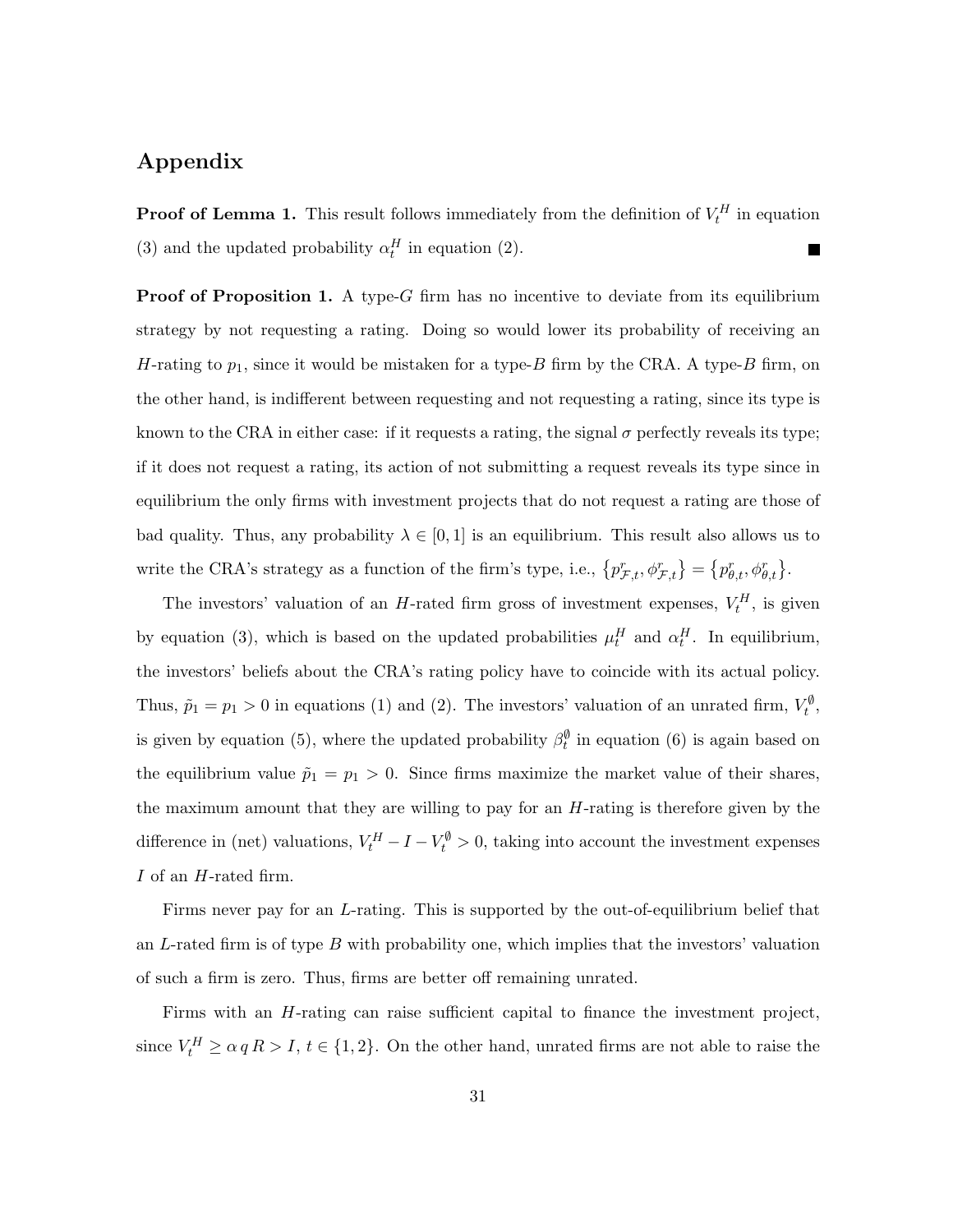necessary funds, since by doing so, they would reveal to investors that they are of type B and, hence, that their project has a negative NPV.

In period 2, the opportunistic CRA chooses a rating policy  $\{p_{\theta,2}^r, \phi_{\theta,2}^r\}$  to maximize its expected profit, which is given by:

$$
\pi_2(\mu_2) = \beta \left( \alpha p_{G,2}^H \phi_{G,2}^H + (1 - \alpha) p_{B,2}^H \phi_{B,2}^H \right). \tag{A1}
$$

Clearly, this expression is maximized by offering an  $H$ -rating to all firms that seek financing (i.e.,  $p_{G,2}^H = p_{B,2}^H = 1$ ) and by setting the fee to the maximum amount that these firms are willing to pay for it (i.e.,  $\phi_{G,2}^H = \phi_{B,2}^H = V_2^H - I - V_2^{\emptyset}$ ). The fee charged for an *L*-rating is inconsequential, since firms refuse to acquire such a rating at any positive fee.

In period 1, the opportunistic CRA maximizes (a generalized version of) the objective function in equation (10):

$$
\pi_1 = \alpha \beta \left( p_{G,1}^H \left( \phi_{G,1}^H + q \pi_2(\mu_1^{H,S}) + (1-q) \pi_2(\mu_1^{H,F}) \right) + (1-p_{G,1}^H) \pi_2(\mu_1^{\emptyset}) \right) \n+ (1-\alpha) \beta \left( p_{B,1}^H \left( \phi_{B,1}^H + \pi_2(\mu_1^{H,F}) \right) + (1-p_{B,1}^H) \pi_2(\mu_1^{\emptyset}) \right) \n+ (1-\beta) \pi_2(\mu_1^{\emptyset}).
$$
\n(A2)

Since the fee charged for an H-rating in the first period does not affect the CRA's reputation in the second period, it is again optimal for the CRA to set the fee to the maximum amount that firms are willing to pay for an H-rating (i.e.,  $\phi_{G,1}^H = \phi_{B,1}^H = V_1^H - I - V_1^{\emptyset}$ ). The probability with which the CRA offers an H-rating to the two types of firms, however, does affect its reputation and thus the fee that it can charge in the second period.

We prove the optimality of the strategy  $p_{G,1}^H = 1$  and  $p_{B,1}^H > 0$  by contradiction. First, suppose that  $p_{B,1}^H = 0$  (and that  $p_{G,1}^H > 0$ ). Then, only type-G firms receive an H-rating, which means that the failure of an H-rated firm does not reveal any new information to investors. Thus,  $\mu_1^{H,F} = \mu_1^H$ . Further, the opportunistic CRA is (weakly) less likely to issue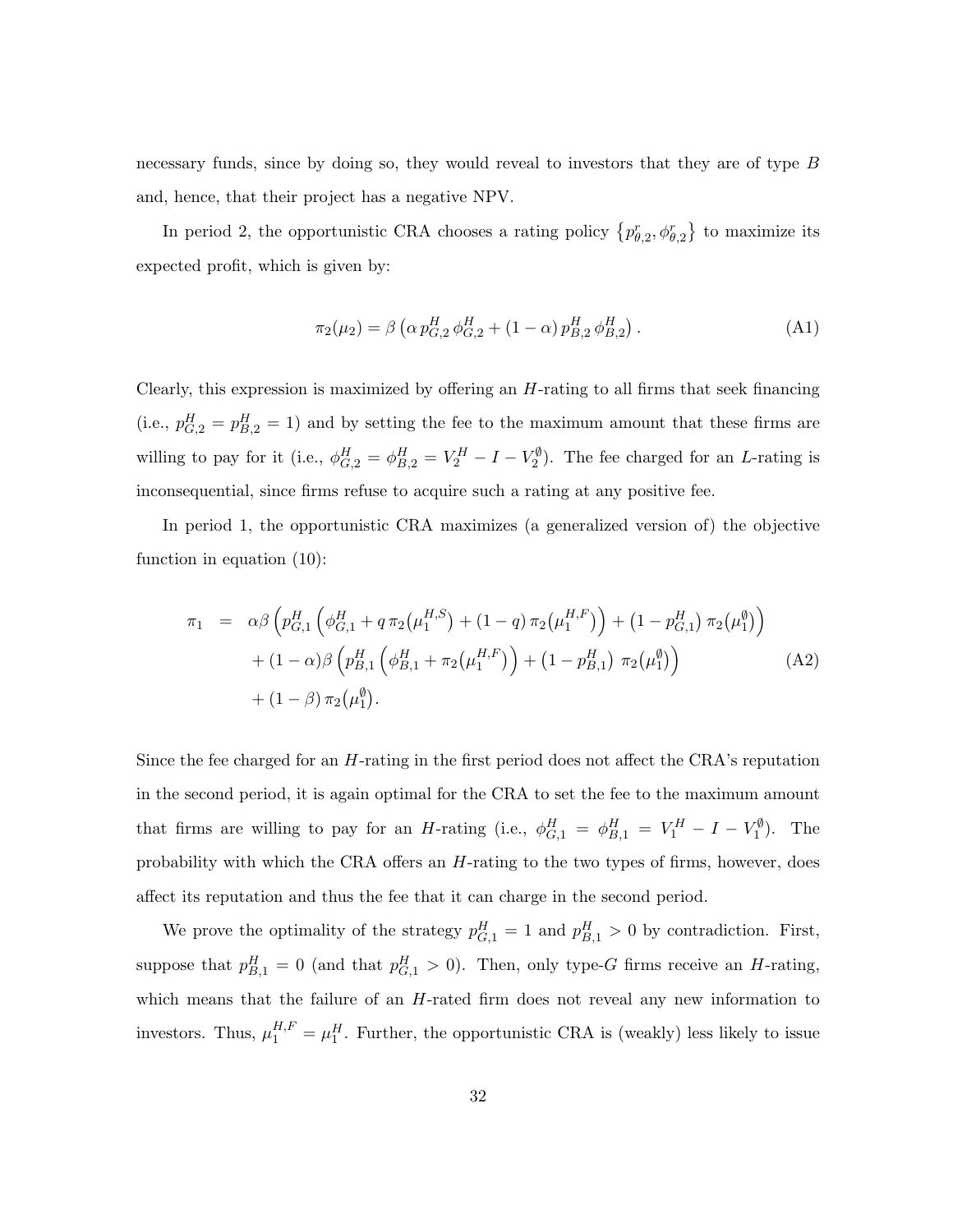an H-rating than the ethical CRA, which implies that  $\mu_1^H \ge \mu_1$  and that  $\mu_1^{\emptyset} \le \mu_1$ . Thus, the marginal benefit of the opportunistic CRA from issuing an  $H$ -rating to a type- $B$  firm, which is given by:

$$
\frac{d\pi_1}{dp_{B,1}^H} = (1 - \alpha)\beta \left( \phi_{B,1}^H + \pi_2(\mu_1^{H,F} = \mu_1^H) - \pi_2(\mu_1^{\emptyset}) \right),\tag{A3}
$$

is strictly positive. This follows from the fact that  $\phi_{B,1}^H > 0$  and that the second-period profit  $\pi_2$  is increasing in the CRA's reputation, which implies that  $\pi_2(\mu_1^{H,F} = \mu_1^H) \ge \pi_2(\mu_1^{\emptyset})$ . The strategy  $p_{B,1}^H = 0$  can therefore not be optimal for the opportunistic CRA.

Next, suppose that  $p_{G,1}^H < 1$ . The fact that  $p_{B,1}^H > 0$  implies that the opportunistic CRA (weakly) prefers to offer an  $H$ -rating to bad firms, i.e.,

$$
\phi_{B,1}^H + \pi_2(\mu_1^{H,F}) \ge \pi_2(\mu_1^{\emptyset}). \tag{A4}
$$

However, since the CRA's reputation is higher when an  $H$ -rated firm succeeds than when it fails (i.e.,  $\mu_1^{H,S} > \mu_1^{H,F}$ ) and since  $\phi_{G,1}^H = \phi_{B,1}^H$ , it follows from the above inequality that:

$$
\phi_{G,1}^H + q \pi_2(\mu_1^{H,S}) + (1-q) \pi_2(\mu_1^{H,F}) > \pi_2(\mu_1^{\emptyset}). \tag{A5}
$$

This shows that the opportunistic CRA strictly prefers to offer an  $H$ -rating to a type- $G$  firm, contradicting the assumption that  $p_{G,1}^H < 1$ . 

Proof of Proposition 2. The marginal benefit of the opportunistic CRA from issuing an H-rating to a type- $B$  firm is given by:

$$
\frac{d\pi_1}{dp_1} = (1 - \alpha)\beta \left(\phi_1 + \pi_2(\mu_1^{H,F}) - \pi_2(\mu_1^{\emptyset})\right)
$$
  
\n
$$
= (1 - \alpha)\beta \left((\alpha_1^H + \beta c_R) q R - I - \left(1 - \beta_1^{\emptyset} + \beta c_V\right) \bar{V}\right),
$$
 (A6)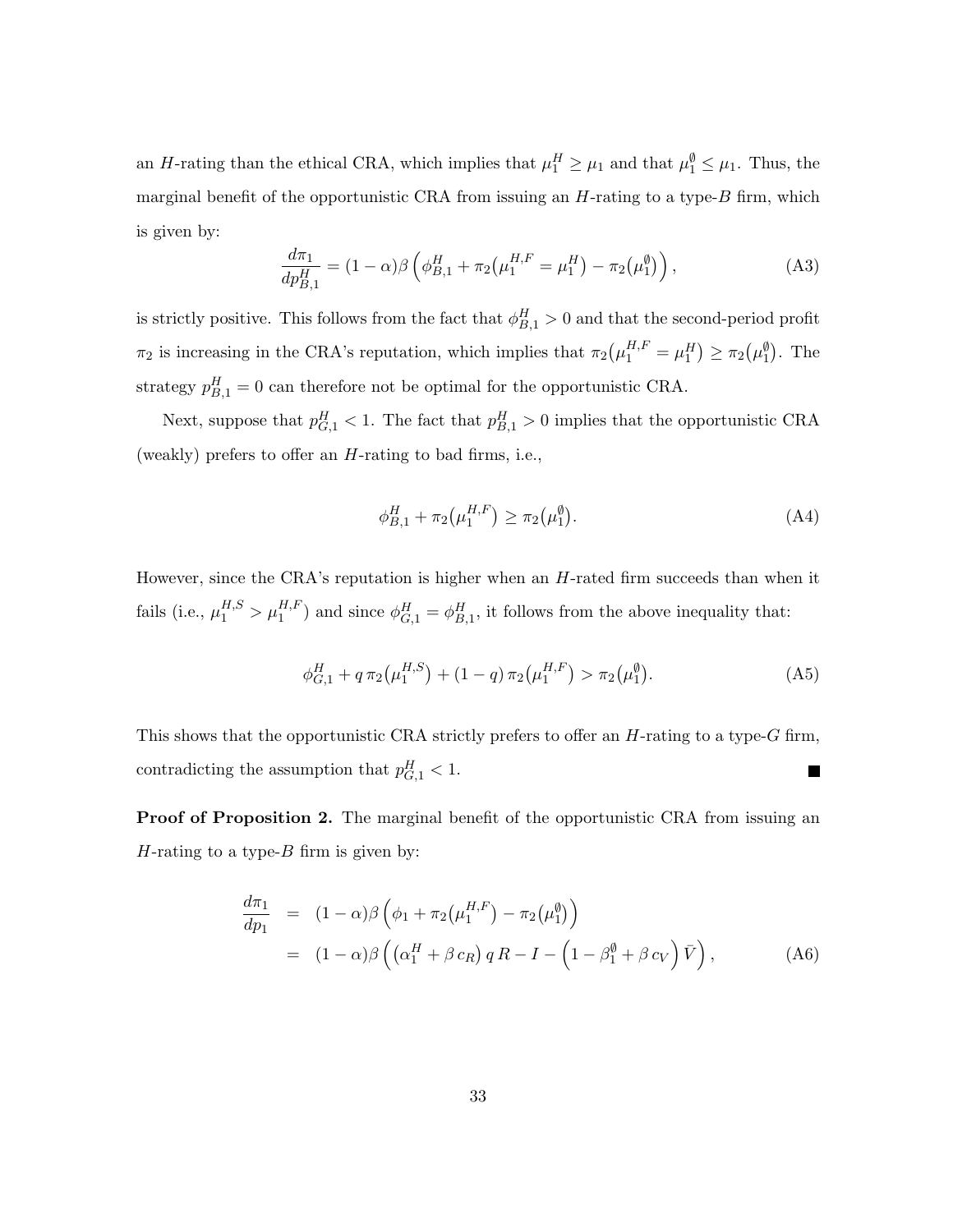where:

$$
c_R = \frac{\alpha}{1 - (1 - \alpha) \mu_1^{H, F}} - \frac{\alpha}{1 - (1 - \alpha) \mu_1^{\emptyset}},
$$
(A7)

$$
c_V = \frac{(1-\alpha)\beta\,\mu_1^{\emptyset}}{1-\beta+(1-\alpha)\beta\,\mu_1^{\emptyset}} - \frac{(1-\alpha)\,\beta\,\mu_1^{H,F}}{1-\beta+(1-\alpha)\,\beta\,\mu_1^{H,F}},
$$
(A8)

and the probabilities  $\mu_1^{\emptyset}$  and  $\mu_1^{H,F}$  $_1^{H,F}$  are defined by equations (4) and (8), respectively. Note that  $d\pi_1/dp_1$  is a function of  $\tilde{p}_1$ , the investors' belief about the CRA's rating choice  $p_1$ , but not of the actual  $p_1$ .

An interior solution  $p_1^* \in (0, 1)$  is characterized by the fact that  $d\pi_1/dp_1 = 0$  at  $p_1 = \tilde{p}_1 =$  $p_1^*$ . From the proof of Proposition 1, we know that  $d\pi_1/dp_1 \geq 0$  for all parameter values. For values of  $\overline{V}$  close to zero, this inequality can only hold if the coefficient of R in equation (A6) is strictly positive. This proves that the marginal benefit  $d\pi_1/dp_1$  is an increasing function of the payoff R. Further, equations (2) and (6) show that both  $\alpha_1^H$  and  $\beta_1^{\emptyset}$  are decreasing in  $\tilde{p}_1$ ; also, from the above definitions of  $c_R$  and  $c_V$ —and the expressions for  $\mu_1^{\emptyset}$  and  $\mu_1^{H,F}$ 1 in equations (4) and (8)—it follows that  $c_R$  is a decreasing function of  $\tilde{p}_1$  and that  $c_V$  is an increasing function of  $\tilde{p}_1$ . These results imply that  $d\pi_1/dp_1$  is a decreasing function of  $\tilde{p}_1$ . Since in equilibrium  $\tilde{p}_1 = p_1^*$ , it therefore follows from the Implicit Function Theorem that the equilibrium probability with which the CRA offers an  $H$ -rating to a type- $B$  firm,  $p_1^*$ , is increasing in  $R^{25}$ 

The comparative statics results with respect to the CRA's reputation  $\mu_1$  follow from the fact that for  $\mu_1 = 0$  and  $\mu_1 = 1$  no updating of the CRA's reputation takes place. Thus,  $\mu_1^{H,F} = \mu_1^{\emptyset}$  and, consequently,  $\pi_2(\mu_1^{H,F})$  $\mathcal{L}_{1}^{H,F}$  =  $\pi_2(\mu_1^{\emptyset})$  when  $\mu_1 \in \{0,1\}$ , implying that the CRA's marginal benefit in equation (A6) is proportional to the fee  $\phi_1$ , which is strictly positive for all  $\tilde{p}_1 \in [0, 1]$ . This proves that the equilibrium value of  $p_1$  converges to one as  $\mu_1$  goes to either zero or one. The CRA's credit rating standard,  $1 - p_1$ , is therefore increasing in  $\mu_1$  for

<sup>&</sup>lt;sup>25</sup>Note that this is trivially true in a weak sense for the corner solution  $p_1 = 1$ .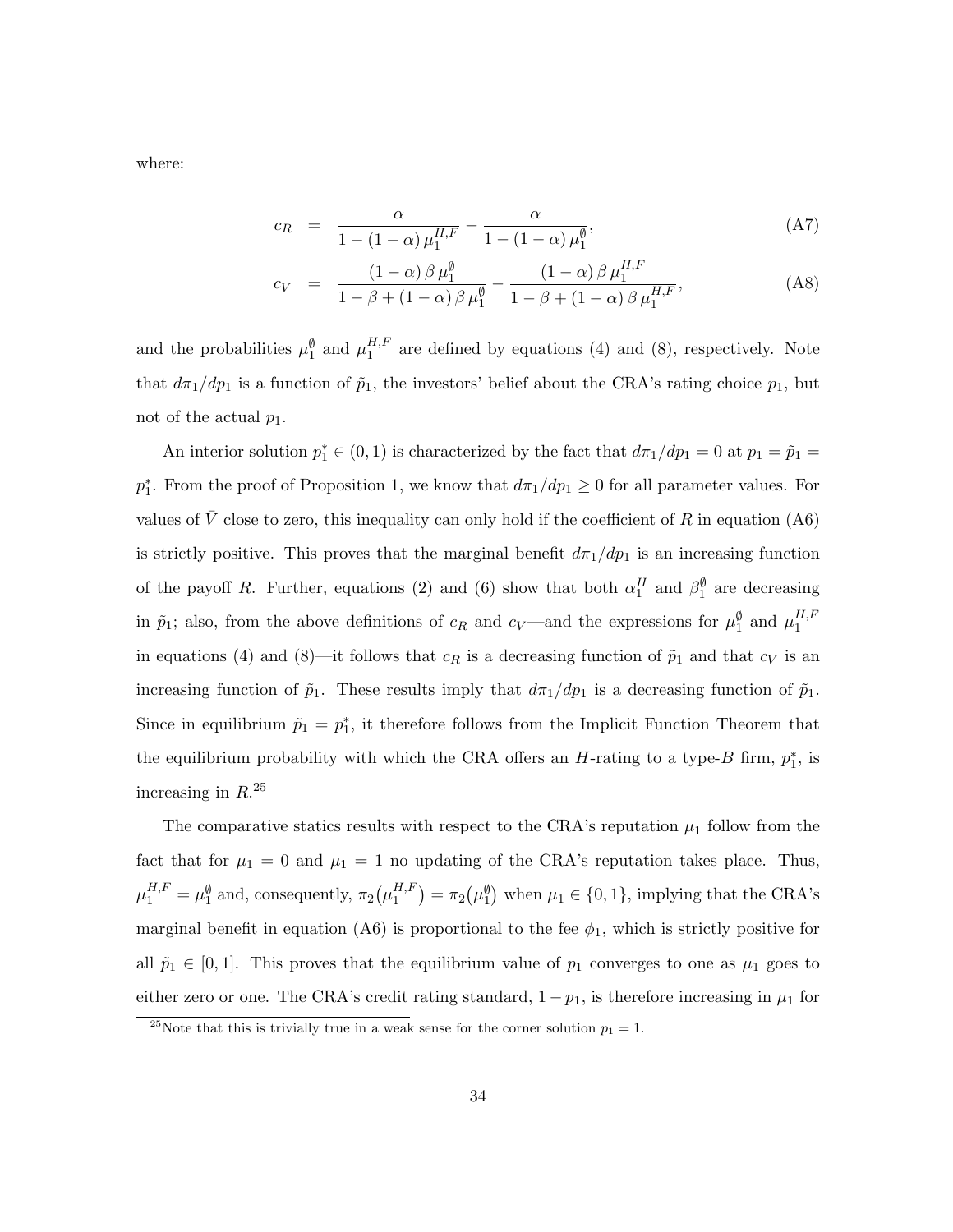values of  $\mu_1$  close to zero, and decreasing in  $\mu_1$  for values of  $\mu_1$  close to one.

**Proof of Proposition 3.** The arguments proving the optimality of the firms' strategies specified in part (i) of the proposition are identical to those given in the proof of Proposition 1 and are therefore omitted for brevity. The only difference is that in the case with unsolicited ratings firms are willing to pay more for a solicited rating: since firms that refuse to acquire an H-rating now receive an unsolicited l-rating, the maximum amount they are willing to pay for an H-rating is given by the difference between the value of an H-rated firm net of investment expenses, which is  $\hat{V}_t^H - I$ , and the value of an *l*-rated firm, which is zero since in equilibrium only type-B firms with negative NPV projects receive such a rating.

Similarly, the optimality of the CRA's choice of rating fee and probabilities  $\hat{p}^H_{G,1}, \hat{p}^H_{B,1}$ ,  $\hat{p}_{G,2}^H$ , and  $\hat{p}_{B,2}^H$  follows immediately from the arguments provided in the proof of Proposition 1. Thus, we are left to show that it is optimal for the opportunistic CRA to issue an unsolicited l-rating if a firm declines the offer to acquire a solicited rating. This follows from the fact that the CRA's updated reputation after issuing an unsolicited *l*-rating,  $\hat{\mu}_1^l$ , strictly exceeds its reputation when no rating is issued,  $\hat{\mu}_{1}^{\emptyset}$ , for any  $\hat{p}_{B,1}^{H} = p_1 > 0$  (see equations (11) and  $(12)$ ). Note that this is true for type-B as well as for type-G firms, since neither type of firm can raise the necessary capital to invest after receiving an unsolicited  $l$ -rating, which means that no further updating of the CRA's reputation takes place. This proves that the strategies  $\hat{u}_{G,1}^l = \hat{u}_{B,1}^l = 1$  are indeed part of the CRA's equilibrium rating policy.  $\blacksquare$ 

Proof of Corollary 1. This result follows immediately from Proposition 3.

**Proof of Proposition 4.** The proof of these comparative statics results is analogous to the proof of Proposition 2 when  $\mu_1^{\emptyset}$  is replaced by  $\hat{\mu}_1^l$  and  $\overline{V}$  is set equal to zero. **The Second Service** 

**Proof of Proposition 5.** In the solicited-only credit rating system, the fee charged for an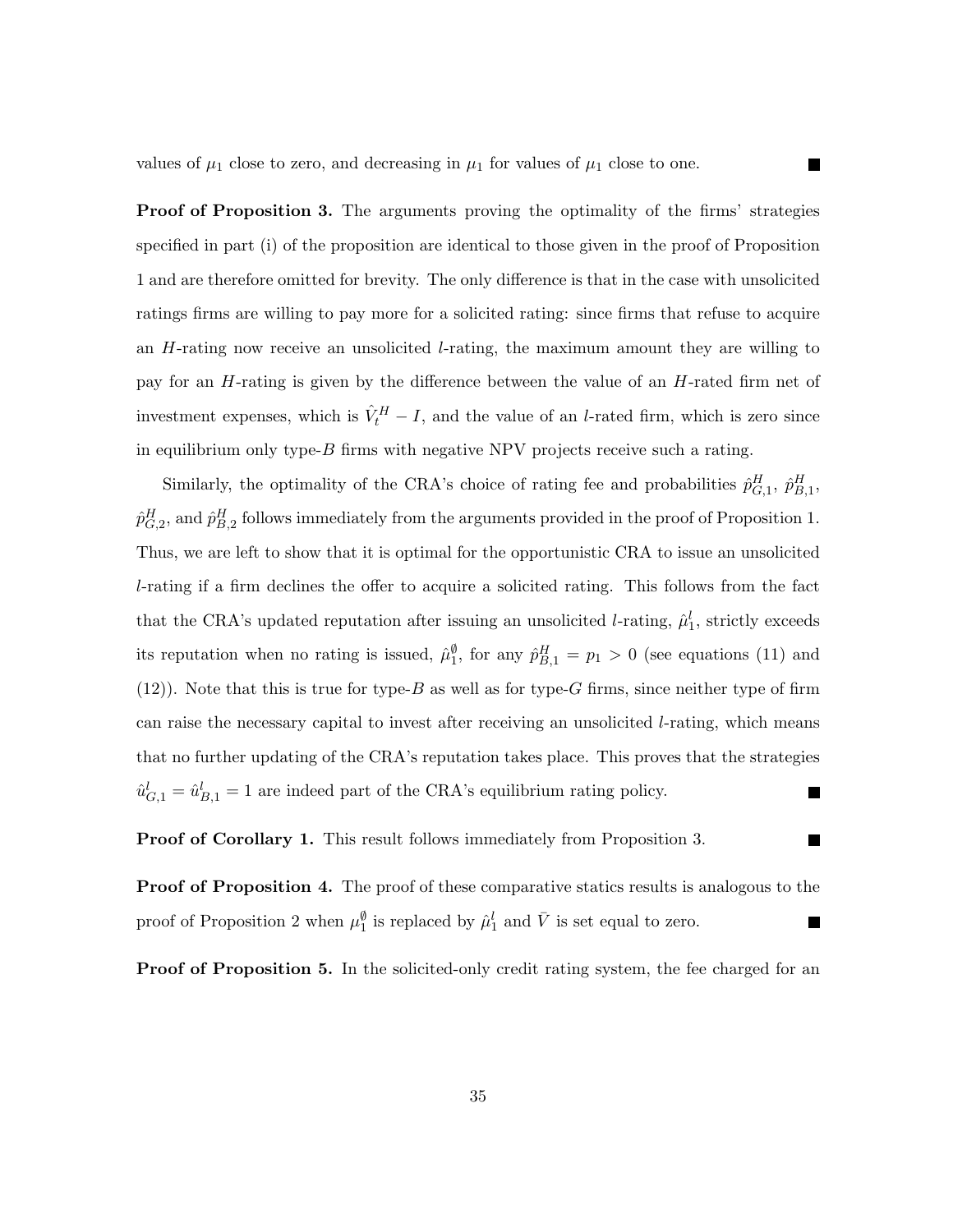H-rating in the first period is:

$$
\phi_1 = V_1^H - I - V_1^{\emptyset} = \alpha_1^H q R - I - (1 - \beta_1^{\emptyset}) \bar{V}, \tag{A9}
$$

whereas in the credit rating system with unsolicited ratings, the fee is:

$$
\hat{\phi}_1 = \hat{V}_1^H - I = \hat{\alpha}_1^H q R - I.
$$
\n(A10)

If  $p_1 \geq \hat{p}_1$ , then  $\alpha_1^H \leq \hat{\alpha}_1^H$ , which implies that  $\phi_1 < \hat{\phi}_1$ . On the other hand, if  $p_1 < \hat{p}_1$ , then it follows from the fact that  $d\pi_1/dp_1$  and  $d\hat{\pi}_1/d\hat{p}_1$  are decreasing functions of  $p_1$  and  $\hat{p}_1$ , respectively (see the proofs of Propositions 2 and 4), that, for  $p_1 = \hat{p}_1$ , the CRA's marginal benefit from issuing an  $H$ -rating to a type- $B$  firm in the credit rating system with unsolicited ratings must exceed that in the solicited-only system, that is:

$$
\phi_1 + \pi_2(\mu_1^{H,F}) - \pi_2(\mu_1^{\emptyset}) < \hat{\phi}_1 + \hat{\pi}_2(\hat{\mu}_1^{H,F}) - \hat{\pi}_2(\hat{\mu}_1^l). \tag{A11}
$$

Now consider the case where  $\bar{V}=0$ , which defines an upper bound for the fee  $\phi_1$ , since  $\phi_1$ is a decreasing function of  $\bar{V}$ . In this case,  $\pi_2(\mu_1^{H,F})$  $\binom{H,F}{1} = \hat{\pi}_2 \bigl( \hat{\mu}_1^{H,F}$  $\binom{H,F}{1}$  when  $p_1 = \hat{p}_1$ . Moreover, it is easy to verify that  $\mu_1^{\emptyset} < \hat{\mu}_1^l$ , which implies that  $\pi_2(\mu_1^{\emptyset}) < \hat{\pi}_2(\hat{\mu}_1^l)$ . Thus, it follows from equation (A11) that  $\phi_1 < \hat{\phi}_1$  in case  $p_1 < \hat{p}_1$  as well, which concludes the proof.  $\blacksquare$ 

**Proof of Proposition 6.** In the solicited-only credit rating system, the marginal benefit of the opportunistic CRA from issuing an  $H$ -rating to a type- $B$  firm is given by:

$$
\frac{d\pi_1}{dp_1} = (1 - \alpha)\beta \left( \phi_1 + \pi_2(\mu_1^{H,F}) - \pi_2(\mu_1^{\emptyset}) \right),\tag{A12}
$$

whereas in the credit rating system with unsolicited ratings, the marginal benefit is equal to:

$$
\frac{d\hat{\pi}_1}{d\hat{p}_1} = (1 - \alpha)\beta \left( \hat{\phi}_1 + \hat{\pi}_2(\hat{\mu}_1^{H,F}) - \hat{\pi}_2(\hat{\mu}_1^l) \right).
$$
 (A13)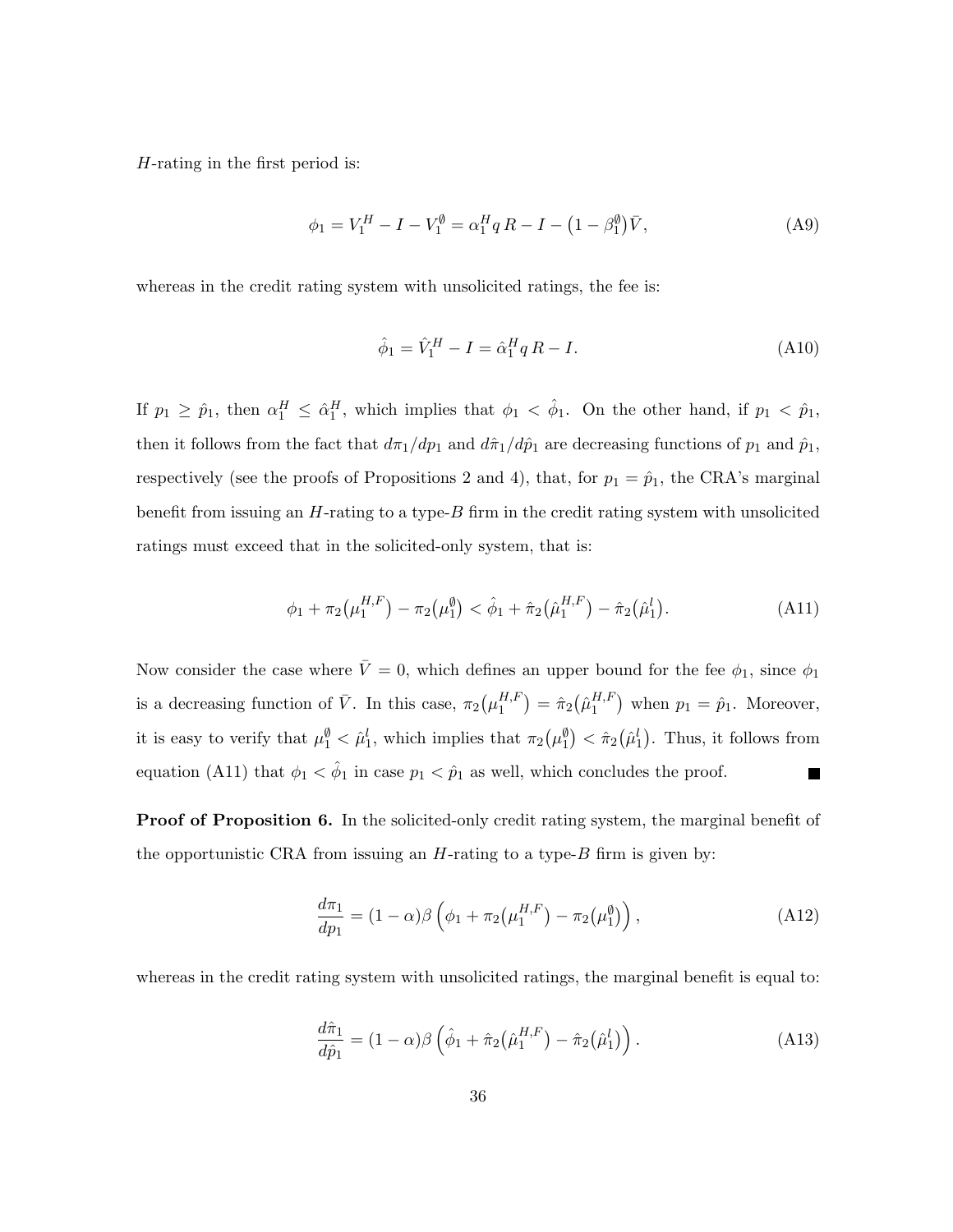First, consider the case where  $\bar{V}$  is equal to its lower bound of zero and suppose that  $p_1 = \hat{p}_1$ . In this case, it follows immediately from the fee structure specified in Propositions 1 and 3 and the updated probabilities in equations (2) and (8) that  $\phi_1 = \hat{\phi}_1$  and that  $\pi_2(\mu_1^{H,F})$  $\binom{H,F}{1} =$  $\hat{\pi}_2\big(\hat{\mu}_1^{H,F}$  $_{1}^{H,F}$ ). Further, the expressions for  $\mu_1^{\emptyset}$  and  $\hat{\mu}_1^l$  in equations (4) and (11) imply that  $\mu_1^{\emptyset} < \hat{\mu}_1^l$  and, thus, that  $\pi_2(\mu_1^{\emptyset}) < \hat{\pi}_2(\hat{\mu}_1^l)$ . Hence, the marginal benefit in the solicited-only case,  $d\pi_1/dp_1$ , exceeds the marginal benefit in the case with unsolicited ratings,  $d\hat{\pi}_1/d\hat{p}_1$ , for all  $p_1 = \hat{p}_1 \in (0, 1]$ . Combined with the fact that  $d\pi_1/dp_1$  and  $d\hat{\pi}_1/d\hat{p}_1$  are decreasing functions of  $p_1$  and  $\hat{p}_1$ , respectively (see the proofs of Propositions 2 and 4), this implies that  $p_1 > \hat{p}_1$  for low values of  $\overline{V}$ .

Next, consider the case where  $\overline{V}$  is close to its upper bound of  $\alpha qR - I$ . In this case, for a given level of the CRA's reputation, the fees that it can charge for an  $H$ -rating in the two periods are lower in the solicited-only rating system than in the system with unsolicited ratings. Thus,  $\phi_1 < \hat{\phi}_1$  and  $\pi_2(\mu_1^{H,F})$  $\binom{H,F}{1}<\hat{\pi}_2\big(\hat{\mu}_1^{H,F}$  $\binom{H,F}{1}$  when  $p_1 = \hat{p}_1$ . Further, if  $\alpha$  is sufficiently large, it follows from equations (2) and (3) that:

$$
\hat{V}_2^H(\hat{\mu}_1^l) - V_2^H(\mu_1^\emptyset) = \left(\frac{\alpha}{1 - (1 - \alpha)\,\hat{\mu}_1^l} - \frac{\alpha}{1 - (1 - \alpha)\,\mu_1^\emptyset}\right) qR < \left(1 - \beta_1^\emptyset\right)\bar{V} = V_1^\emptyset,\tag{A14}
$$

where  $V_2^H(\mu)$  denotes the investors' valuation of a firm that received an H-rating from a CRA with reputation  $\mu$  in period 2. This implies that the marginal benefit in the case with unsolicited ratings,  $d\hat{\pi}_1/d\hat{p}_1$ , exceeds the marginal benefit in the solicited-only case,  $d\pi_1/dp_1$ , for all  $p_1 = \hat{p}_1 \in (0, 1]$ . From the fact that  $d\pi_1/dp_1$  and  $d\hat{\pi}_1/d\hat{p}_1$  are decreasing functions of  $p_1$  and  $\hat{p}_1$ , respectively, it then follows that  $p_1 < \hat{p}_1$ . This proves that there exist parameter values such that the credit rating standard is more stringent in the solicited-only rating system.  $\mathcal{L}_{\mathcal{A}}$ 

Proof of Proposition 7. If the social welfare function is equally weighted, social welfare is lower the more type-B firms obtain an H-rating and invest in their negative NPV projects.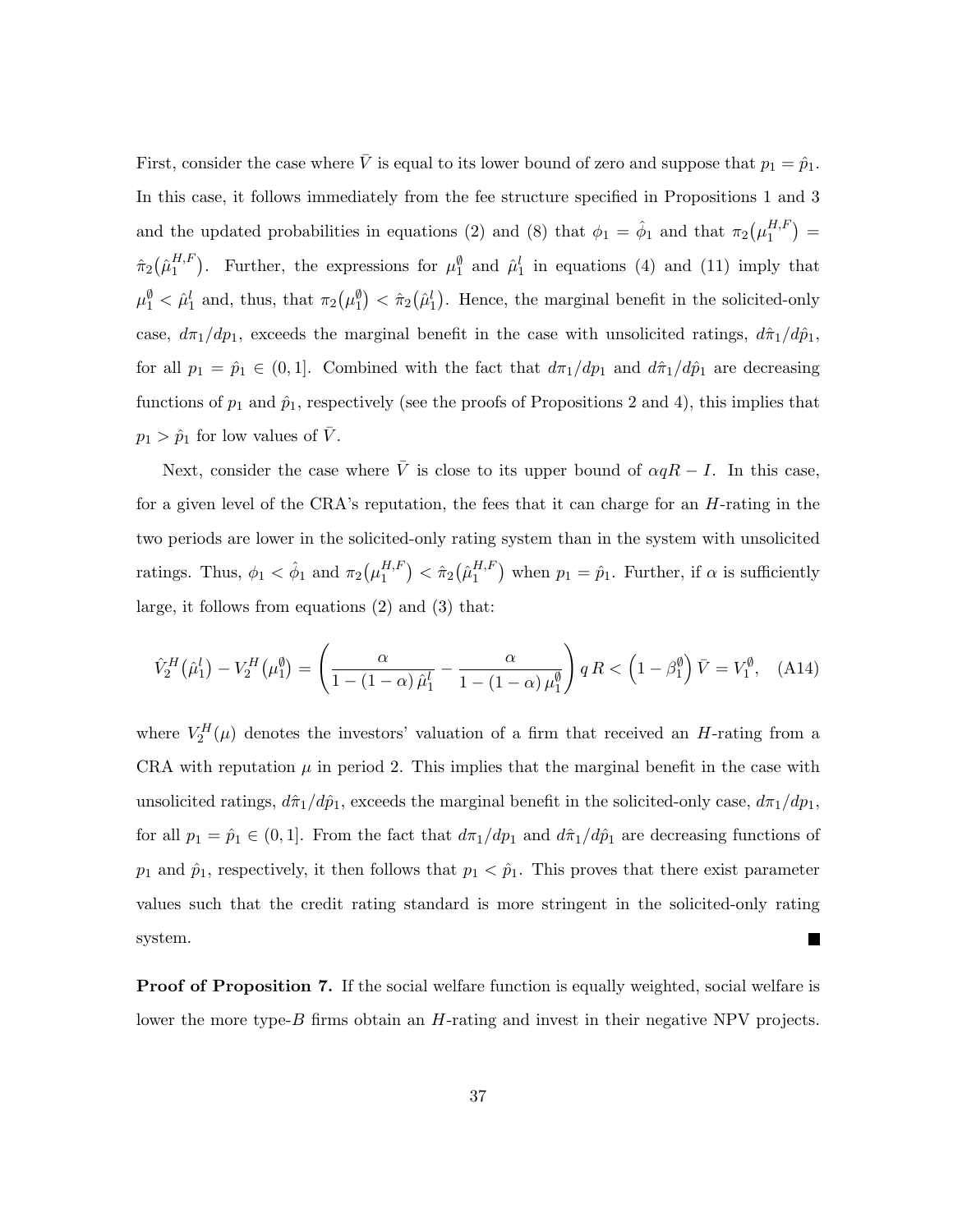Thus, social welfare is directly related to the credit rating standard in our model. The result in Proposition 7 therefore follows immediately from Proposition 6.  $\qquad \qquad \blacksquare$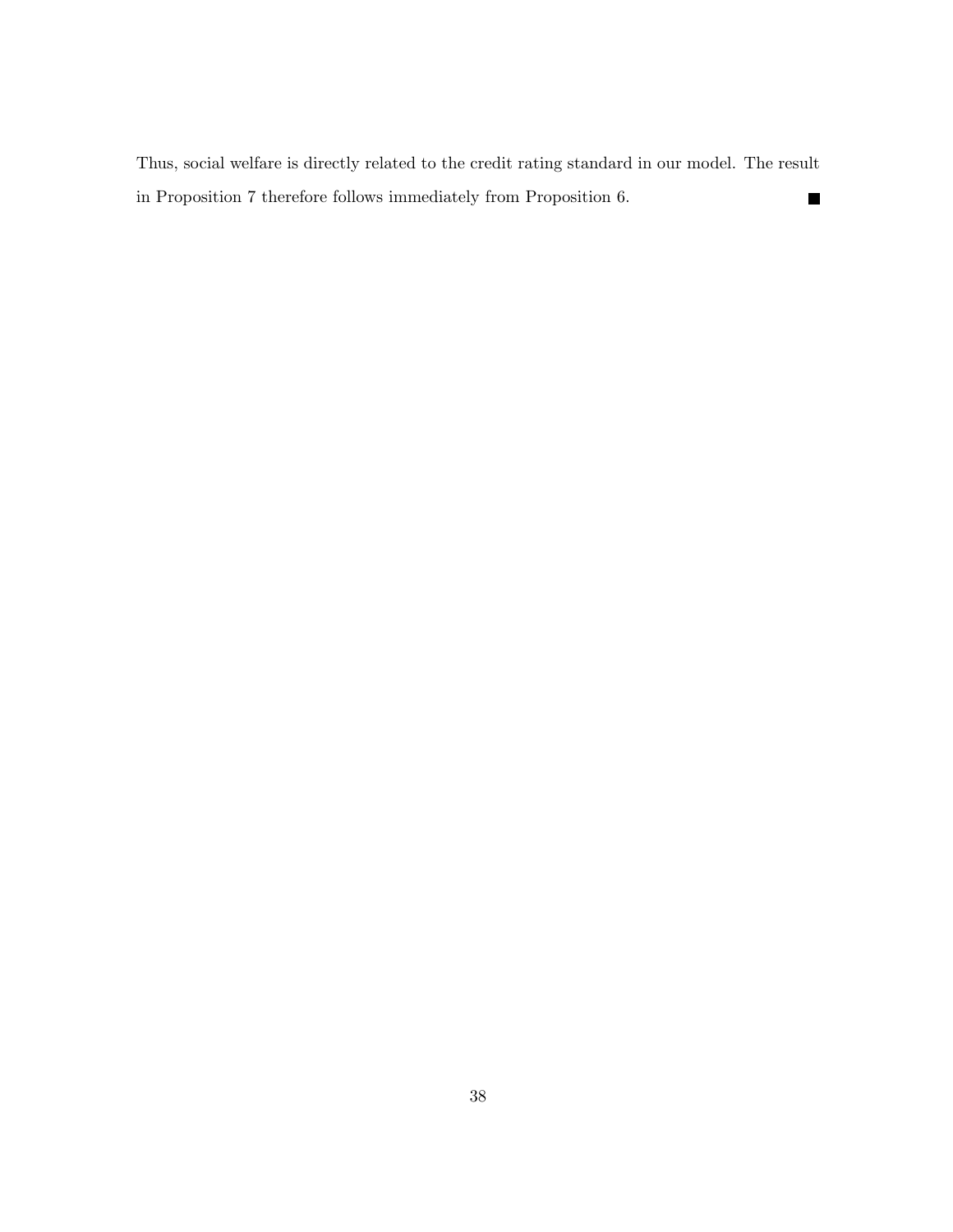#### References

- Ashcraft, A., P. Goldsmith-Pinkham, and J. Vickery, 2010, "MBS Ratings and the Mortgage Credit Boom," Working Paper, Federal Reserve Bank of New York.
- Banerjee, A. V., and E. Duflo, 2000, "Reputation Effects and the Limits of Contracting: A Study of the Indian Software Industry," Quarterly Journal of Economics, 115, 989–1017.
- Bannier, C. E., P. Behr, and A. Güttler, 2010, "Rating Opaque Borrowers: Why Are Unsolicited Ratings Lower?," Review of Finance, 14, 263–294.
- Bolton, P., X. Freixas, and J. Shapiro, 2011, "The Credit Ratings Game," Journal of Finance, forthcoming.
- Cabral, L. M. B., 2000, "Stretching Firm and Brand Reputation," RAND Journal of Economics, 31, 658–673.
- Chemmanur, T. J., and P. Fulghieri, 1994a, "Investment Bank Reputation, Information Production, and Financial Intermediation," Journal of Finance, 49, 57–59.
- Chemmanur, T. J., and P. Fulghieri, 1994b, "Reputation, Renegotiation, and the Choice between Bank Loans and Publicly Traded Debt," Review of Financial Studies, 7, 475–506.
- Diamond, D. W., 1989, "Reputation Acquisition in Debt Markets," Journal of Political Economy, 97, 828–862.
- Fisher, A., and R. Heinkel, 2008, "Reputation and Managerial Truth-Telling as Self-Insurance," Journal of Economics and Management Strategy, 17, 489–540.
- Gan, Y. H., 2004, "Why Do Firms Pay for Bond Ratings When They Can Get Them for Free?," Working Paper, University of Pennsylvania.
- He, J., J. Qian, and P. E. Strahan, 2009, "Credit Ratings and the Evolution of the Mortgage-Backed Securities Market," Working Paper, Boston College.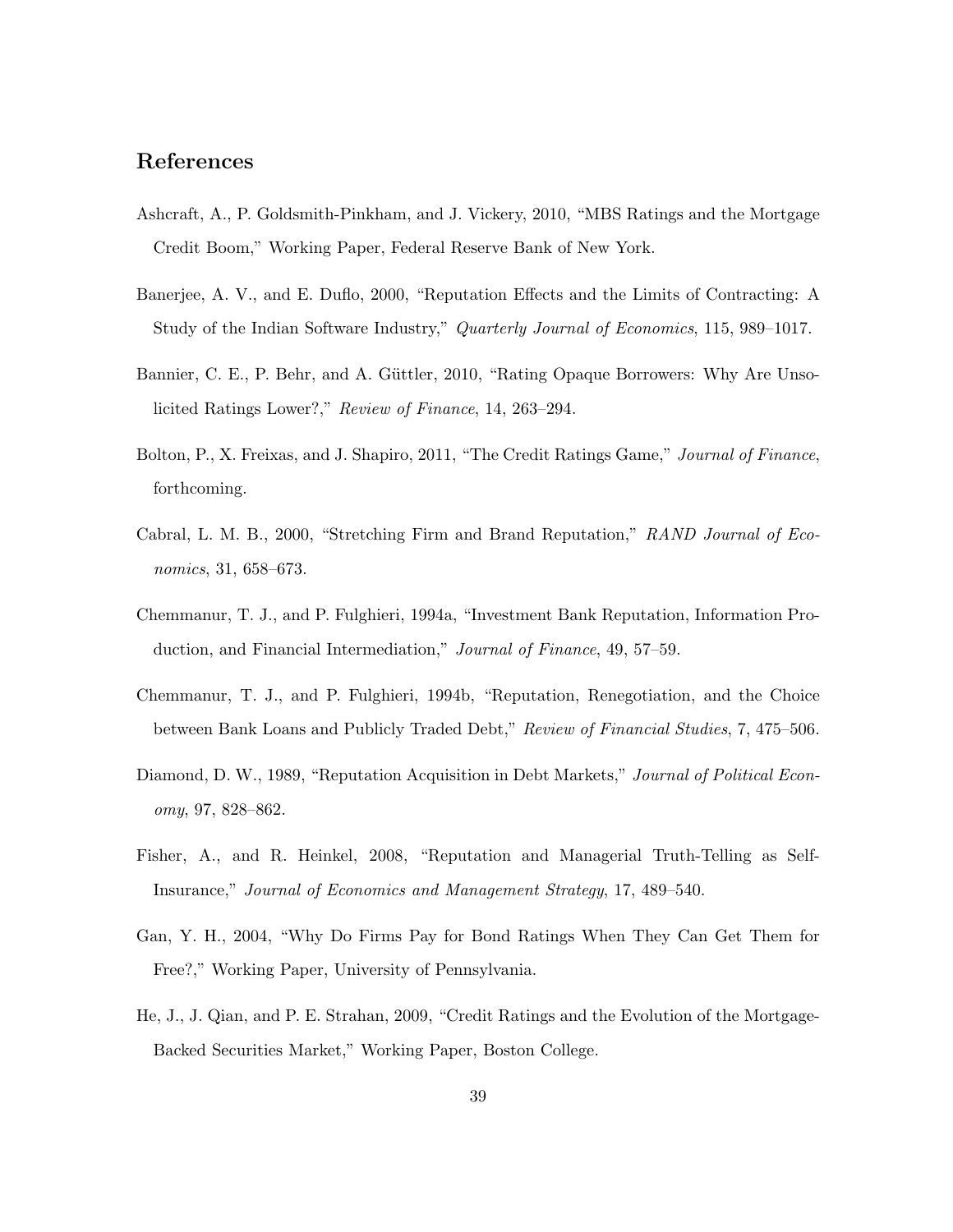Hörner, J., 2002, "Reputation and Competition," American Economic Review, 92, 644–663.

- Klein, A., 2004, "Credit Raters' Power Leads to Abuses, Some Borrowers Say," The Washington Post, November 24, 2004.
- Kreps, D. M., and R. Wilson, 1982, "Reputation and Imperfect Information," Journal of Economic Theory, 27, 253–279.
- Mailath, G. J., and L. Samuelson, 2006, Repeated Games and Reputations, Oxford University Press, Oxford, United Kingdom.
- Mathis, J., J. McAndrews, and J.-C. Rochet, 2009, "Rating the Raters: Are Reputation Concerns Powerful Enough to Discipline Rating Agencies?," Journal of Monetary Economics, 56, 657–674.
- Milgrom, P., and J. Roberts, 1982, "Predation, Reputation, and Entry Deterrrence," Journal of Economic Theory, 27, 280–312.
- Monroe, A., 1987, "Invited or Not, Moody's Begins Rating Securities Backed by Assets, Mortages," The Wall Street Jounal, December 22, 1987.
- Opp, C. C., M. M. Opp, and M. Harris, 2010, "Rating Agencies in the Face of Regulation: Rating Inflation and Regulatory Arbitrage," Working Paper, Booth School of Business, University of Chicago.
- Poon, W. P. H., 2003, "Are Unsolicited Credit Ratings Biased Downward?," Jounal of Banking and Finance, 27, 593–614.
- Poon, W. P. H., and M. Firth, 2005, "Are Unsolicited Credit Ratings Lower? International Evidence from Bank Ratings," Jounal of Business Finance and Accounting, 32, 1741–1771.
- Sangiorgi, F., J. Sokobin, and C. Spatt, 2009, "Credit-Rating Shopping, Selection and the